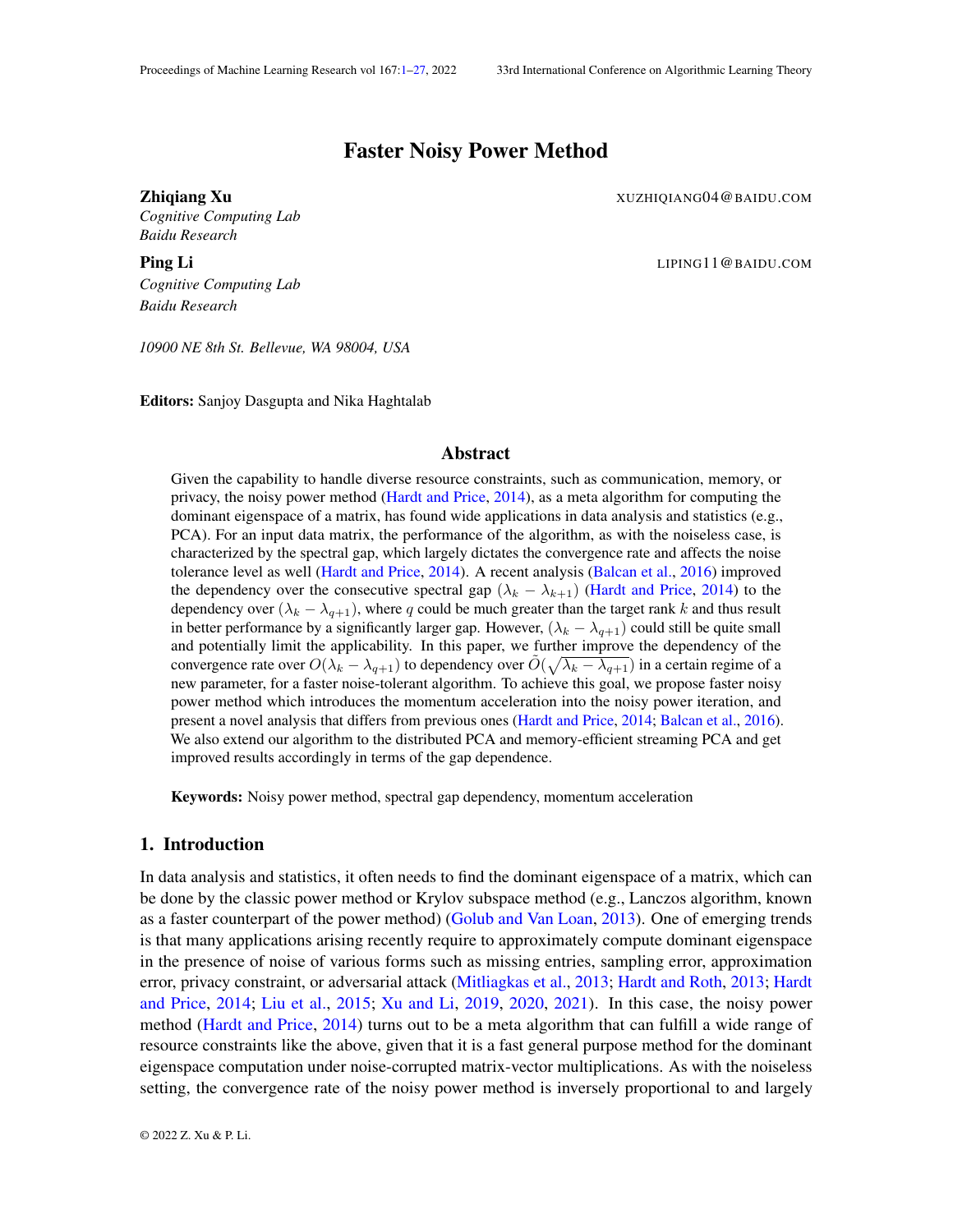dominated by the spectral gap. Particularly, [Hardt and Price](#page-12-0) [\(2014\)](#page-12-0) showed the dependence of the convergence on the consecutive spectral gap  $(\lambda_k - \lambda_{k+1})$ , where  $\lambda_i$  represents the *i*-th largest eigenvalue of the given real symmetric data matrix  $A \in \mathbb{R}^{n \times n}$  and k is the target rank (i.e., the goal to find a top-k eigenspace of A, denoted as  $U_k$ ). However, the consecutive spectral gaps are too small for real large data [\(Musco and Musco,](#page-12-8) [2015\)](#page-12-8). For faster convergence and numerical stability, in practice, one can use an iteration rank p (i.e., matrix iterate  $X_t \in \mathbb{R}^{n \times p}$ ) larger than the target rank k [\(Hardt and Price,](#page-12-0) [2014;](#page-12-0) [Musco and Musco,](#page-12-8) [2015;](#page-12-8) [Wang et al.,](#page-12-9) [2015\)](#page-12-9). This implies the possibility of dependence on a larger spectral gap ( $\lambda_k - \lambda_{p+1}$ ), which was conjectured in [Hardt and Price](#page-12-0) [\(2014\)](#page-12-0). This remedy can't be theoretically justified by their proof technique even in the noiseless setting until [Gu](#page-12-10) [\(2015\)](#page-12-10) and [Balcan et al.](#page-11-0) [\(2016\)](#page-11-0). In the noiseless setting, [Gu](#page-12-10) [\(2015\)](#page-12-10) presented a theoretical justification for the remedy of a larger iteration rank with a rigourous proof that under mild conditions the dependency over  $(\lambda_k - \lambda_{k+1})$  can be improved to be over  $(\lambda_k - \lambda_{q+1})$  for some  $k \le q \le p$ , which may be significantly greater. Given the increasing practical value of the noise setting and growing attention from both machine learning and theoretical computer science communities, [Balcan](#page-11-0) [et al.](#page-11-0) [\(2016\)](#page-11-0) further showed similar results for the noisy power method by a different analysis.

In fact, the spectral gap  $(\lambda_k - \lambda_{q+1})$ , albeit larger than the consecutive one, could still be small and limit the applicability of the noisy power method. One natural question then is:

#### *Can we further improve the dependency over the spectral gap*  $(\lambda_k - \lambda_{q+1})$ ?

Indeed, [Balcan et al.](#page-11-0) [\(2016\)](#page-11-0) noted that Krylov iteration [\(Golub and Van Loan,](#page-12-1) [2013\)](#page-12-1) has an improved dependency in the noiseless setting [\(Musco and Musco,](#page-12-8) [2015\)](#page-12-8), but only expected interesting results for the noisy Krylov subspace method without further analysis. This noisy Krylov iteration seems quite difficult to analyze directly. In this work, we equip the noisy power method with momentum acceleration  $(X<sub>u</sub> et al., 2018)$  $(X<sub>u</sub> et al., 2018)$  instead to give a faster noisy power method:

<span id="page-1-0"></span>
$$
\mathbf{X}_{t+1}\mathbf{R}_{t+1} = \mathbf{A}\mathbf{X}_t - \beta \mathbf{X}_{t-1}\mathbf{R}_t^{-1} + \boldsymbol{\xi}_t \in \mathbb{R}^{n \times p},\tag{1}
$$

where  $\beta > 0$  is the momentum parameter,  $\xi_t$  is the noise matrix for iteration t, and the left-hand side represents the QR factorization [\(Golub and Van Loan,](#page-12-1) [2013\)](#page-12-1) of the right-hand side such that  $\mathbf{X}_t \in \mathbb{R}^{n \times p}$  remains column-orthonormal and  $\mathbf{R}_t \in \mathbb{R}^{p \times p}$ . The initials include  $\mathbf{X}_{-1} = \mathbf{0} \in \mathbb{R}^{n \times p}$ , random column-orthonormal  $\mathbf{X}_0 \in \mathbb{R}^{n \times p}$  obtained from the QR factorization of an entrywise i.i.d. standard normal matrix  $\hat{\mathbf{X}}_0 \in \mathbb{R}^{n \times p}$ , i.e.,  $\mathbf{X}_0 \mathbf{R}_0 = \hat{\mathbf{X}}_0$ . When  $\beta = 0$ , Eq.[\(1\)](#page-1-0) recovers the noisy power method [\(Hardt and Price,](#page-12-0) [2014;](#page-12-0) [Balcan et al.,](#page-11-0) [2016\)](#page-11-0). Note that the noise matrix  $\xi_t$  could model a variety of resource constraints as mentioned previously, including stochastic sampling errors considered in [Xu et al.](#page-12-11) [\(2018\)](#page-12-11). The analysis in Xu et al. (2018) is specific to  $\xi_t \equiv 0$  with  $p = k$ or stochastic errors with  $p = k = 1$ , and is inapplicable to our general noise model with a larger iteration rank  $p > k \ge 1$  than the target rank k.

We give a novel analysis different from [Hardt and Price](#page-12-0) [\(2014\)](#page-12-0); [Gu](#page-12-10) [\(2015\)](#page-12-10); [Balcan et al.](#page-11-0) [\(2016\)](#page-11-0) to show an improved spectral gap dependency of the convergence of our faster noisy power method in Eq. [\(1\)](#page-1-0) over the noisy power method, i.e.,  $\tilde{O}(\sqrt{\lambda_k - \lambda_{q+1}})$ . To analyze the convergence of Eq. [\(1\)](#page-1-0), we first have it paired with the identity equation  $X_t = X_t$  to get an equivalent augmented update equation of iterate  $Y_t \in \mathbb{R}^{2n \times p}$  formed by two consecutive original iterates  $X_t$  and  $X_{t-1}$ , in a form very similar to the noisy power method. Despite a similar form, a key difference from the previous noisy power method [\(Hardt and Price,](#page-12-0) [2014;](#page-12-0) [Gu,](#page-12-10) [2015;](#page-12-10) [Balcan et al.,](#page-11-0) [2016\)](#page-11-0) lies at the asymmetry of the augmented data matrix  $\mathbf{B} \in \mathbb{R}^{2n \times 2n}$  associated with the matrix-vector product, which causes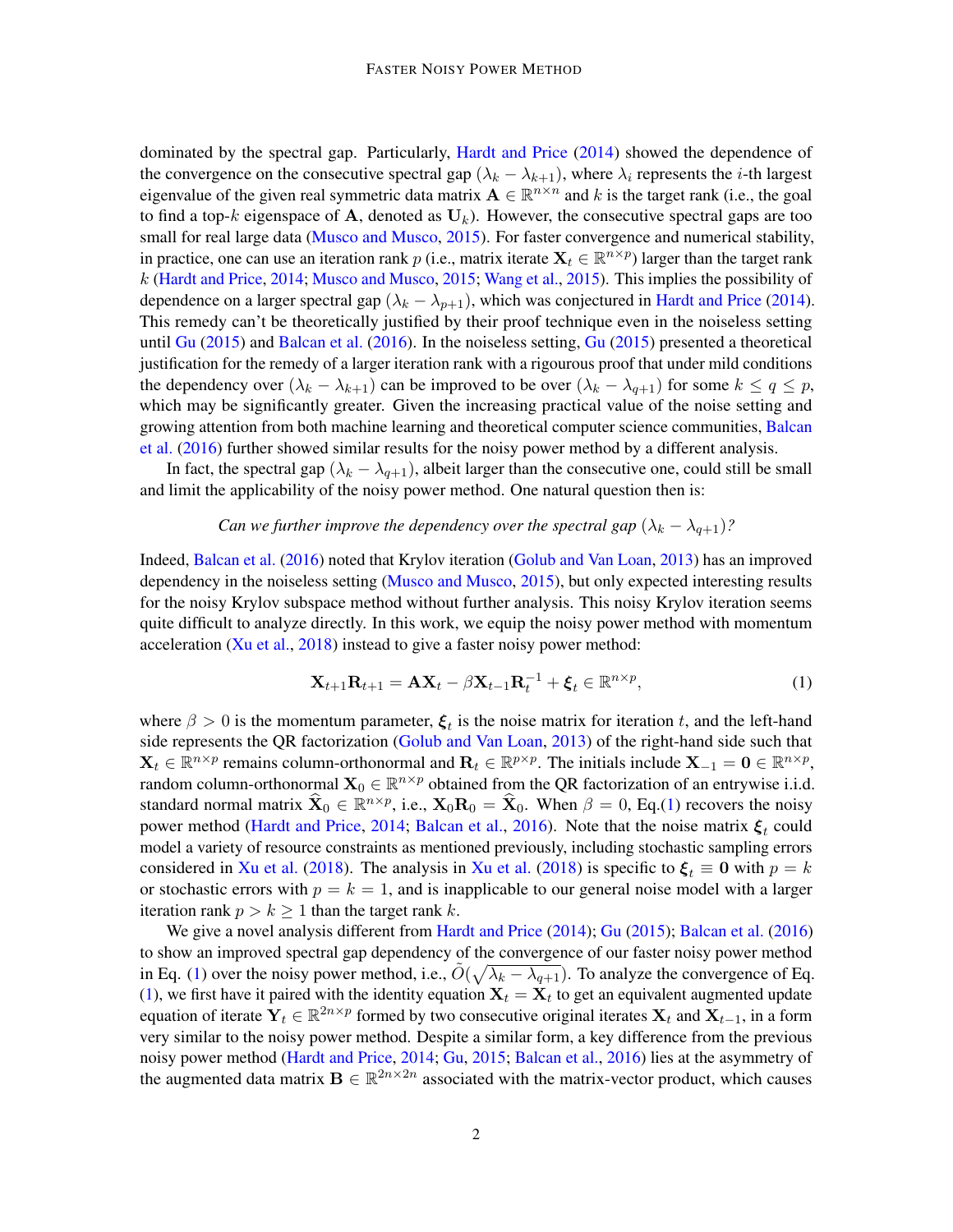significant complications of analysis due to the Schur decomposition, instead of the commonly used eigenvalue decomposition for real symmetric matrices, as we shall see in the sequel. We then need to show the rate of the convergence of  $Y_t$ , or the newly minted and augmented noisy power iteration, to the dominant k-dimensional invariant subspace of **B** (denoted as  $V_k$ ). To this end, we build upon the so-called rank-k perturbation on  $V_q$  by  $Y_t$ , i.e.,  $h_t$ , proposed in [Balcan et al.](#page-11-0) [\(2016\)](#page-11-0), which is a characterization between a rank-p subspace  $Y_t$  and the rank-k target subspace  $V_k$  through an intermediate subspace  $V_q$ . We adapt the rank-k perturbation on  $V_q$  by  $Y_t$  to our case and denote it as our potential function  $\Phi_t$ . Except for that, however, the proof idea of [Balcan et al.](#page-11-0) [\(2016\)](#page-11-0) can't be applied in our case, as it will lead to an even worse noise tolerance bound in terms of spectral gap dependence. In contrast to [Balcan et al.](#page-11-0) [\(2016\)](#page-11-0) showing the constant contraction of  $h_t - O(\epsilon)$  over iterations, we directly establish  $\Phi_t$ 's geometric shrinkage across iterations under mild conditions on the momentum parameter, which turns out to give improved noise tolerance. Finally, based on the convergence of  $Y_t$ , we show the rate of the convergence of  $X_t$  or Eq. [\(1\)](#page-1-0) to  $U_k$ .

We further apply our meta algorithm to the distributed PCA and memory-efficient streaming PCA, and get improved results accordingly in terms of the gap dependence.

## <span id="page-2-1"></span>2. Notions and Notations

Given a positive semi-definite data matrix  $\mathbf{A} \in \mathbb{R}^{n \times n}$ , let  $\mathbf{u}_j$  represent A's eigenvector of unit length corresponding to the j-th largest eigenvalue  $\lambda_j \geq 0$ . Denote  $\Sigma_j = \text{diag}(\lambda_1, \dots, \lambda_j)$ ,  $\Sigma_{-j} =$  $\text{diag}(\lambda_{j+1},\cdots,\lambda_n), \mathbf{U}_j = \begin{bmatrix} \mathbf{u}_1,\cdots,\mathbf{u}_j \end{bmatrix}$ , and  $\mathbf{U}_{-j} = \begin{bmatrix} \mathbf{u}_{j+1},\cdots,\mathbf{u}_n \end{bmatrix}$ . For any  $j \in \{1,2,\cdots,n\}$ ,  $\mathbf{A} = [\mathbf{U}_j, \mathbf{U}_{-j}] \operatorname{diag}(\mathbf{\Sigma}_j, \mathbf{\Sigma}_{-j}) [\mathbf{U}_j, \mathbf{U}_{-j}]^\top$  is  $\mathbf{A}$ 's full eigenvalue decomposition, where  $[\mathbf{U}_j, \mathbf{U}_{-j}]$ is orthogonal. With a bit abuse of notation, we also use  $U_j$  to represent its column space for brevity, e.g.,  $U_k$  is a top-k eigenspace of A. For later convenience, let i exclusively represent the imaginary unit equal to  $\sqrt{-1}$ ,  $\overline{\Box}$  solely represent the conjugate of a matrix, and  $\Box^H \triangleq \overline{\Box}^T$  the conjugate transpose of a matrix, throughout the paper.  $I_i$  represents the identity matrix of size  $j \times j$ , and the identity matrix of appropriate size if the subscript is missing (i.e., I). In addition,  $\square^{\dagger}$  represents the pseudo-inverse of a matrix, and col( $\square$ ) stands for the column space of a matrix. Let  $\mathbb{Z}_1 \in$  $\mathbb{C}^{m \times d_1}, \mathbf{Z}_2 \in \mathbb{C}^{m \times d_2}$   $(d_j \leq m$  for  $j = 1, 2)$  and  $d = \min\{d_1, d_2\}$ . The vector of principal angles between  $\mathbf{Z}_1$  and  $\mathbf{Z}_2$  then is defined as  $\theta(\mathbf{Z}_1, \mathbf{Z}_2) \triangleq [\cos^{-1}(\sigma_d(\mathbf{Z}_1^H \mathbf{Z}_2))$ ,  $\cdots$ ,  $\cos^{-1}(\sigma_1(\mathbf{Z}_1^H \mathbf{Z}_2))]^\top$ , where  $\sigma_j(\Box)$  represents the j-th largest singular value of a matrix, and naturally  $\frac{\pi}{2} \geq \theta_1(\mathbf{Z}_1, \mathbf{Z}_2) \geq$  $\cdots \geq \theta_d(\mathbf{Z}_1, \mathbf{Z}_2) \geq 0$ . In addition, let  $\theta_{\text{max}}(\mathbf{Z}_1, \mathbf{Z}_2) \triangleq \theta_1(\mathbf{Z}_1, \mathbf{Z}_2)$ , and  $\theta_{\text{min}}(\mathbf{Z}_1, \mathbf{Z}_2) \triangleq \theta_d(\mathbf{Z}_1, \mathbf{Z}_2)$ . Distance between subspaces can be characterized by their largest principal angle, i.e.,  $\theta_{\text{max}}(\cdot, \cdot)$ .

#### 3. Faster Noisy Power Method

The pseudo code of the faster noisy power method is described in Algorithm [1.](#page-3-0) In this section, we give our main results and proof for Algorithm [1.](#page-3-0) The missing proofs can be found in Appendix.

## 3.1. Main Results

<span id="page-2-0"></span>**Theorem 1** Let  $k \le q \le p$  and assume that  $\lambda_q > 2$  $\sqrt{\beta} \geq \lambda_{q+1}$  for  $A \in \mathbb{R}^{n \times n} \succcurlyeq 0$ *. Define* 

$$
\mathbf{B} = \begin{bmatrix} \mathbf{A} & -\beta \mathbf{I} \\ \mathbf{I} & \mathbf{0} \end{bmatrix}, \quad \mathbf{Y}_t = \begin{bmatrix} \mathbf{X}_t \\ \mathbf{X}_{t-1} \mathbf{R}_t^{-1} \end{bmatrix} \mathbf{S}_t, \quad \mathbf{E}_t = \begin{bmatrix} \boldsymbol{\xi}_t \\ \mathbf{0} \end{bmatrix} \mathbf{S}_t, \quad \mathbf{S}_t = \begin{cases} (\mathbf{I} + \mathbf{R}_t^{-\top} \mathbf{R}_t^{-1})^{-\frac{1}{2}}, & t \ge 1 \\ \mathbf{I}, & t = 0 \end{cases}
$$

.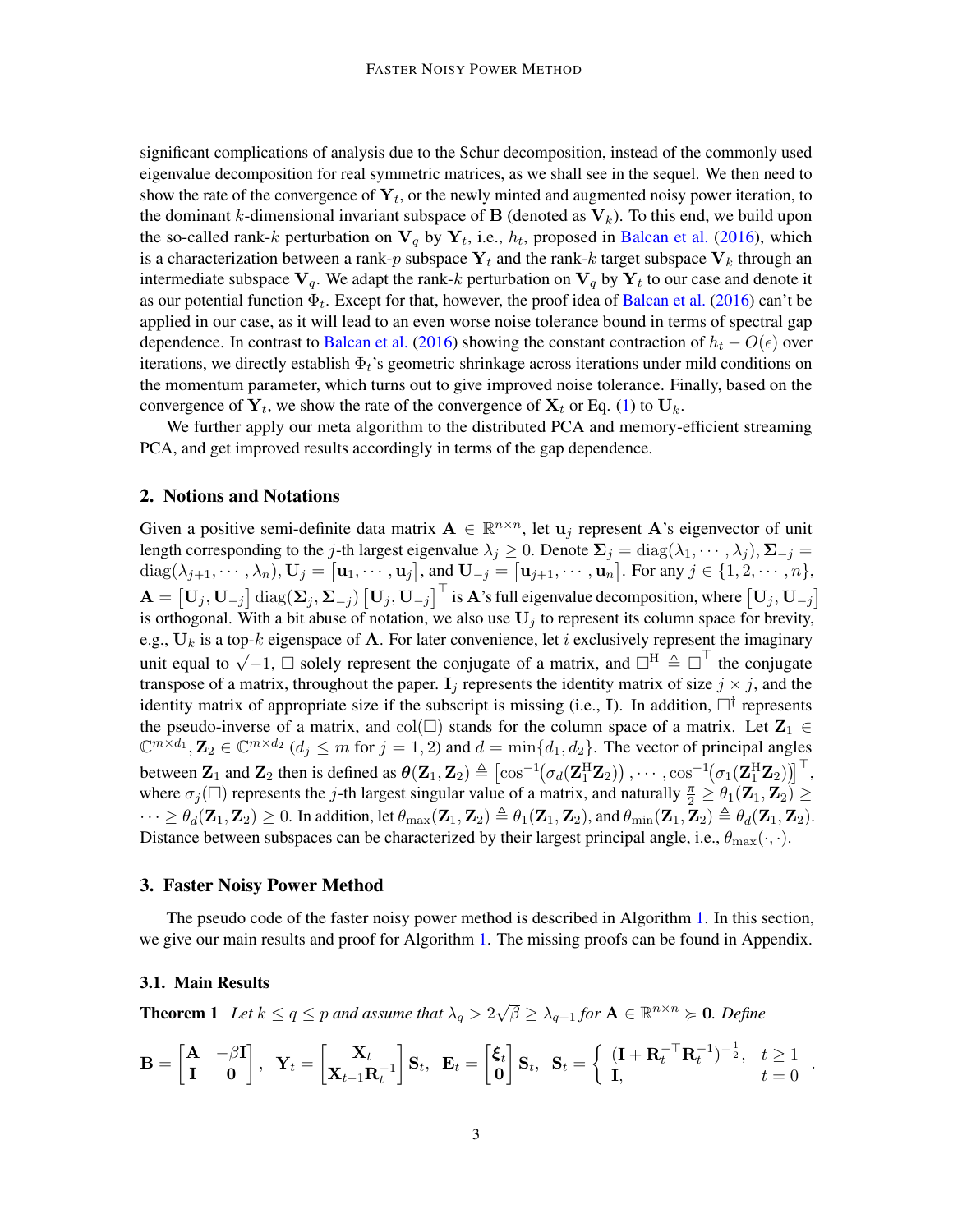#### Algorithm 1 FNPM

- <span id="page-3-0"></span>1: **Input:** positive semi-definite matrix  $A \in \mathbb{R}^{n \times n}$ , momentum parameter  $\beta > 0$ , target rank k, iteration rank  $p \geq k$ , iteration number T.
- 2: **Output:** approximate top-k eigenspace  $X_T$ .
- 3: Set  $X_{-1} = 0 \in \mathbb{R}^{n \times p}$  and QR factorize an entry-wise i.i.d. standard Gaussian matrix  $\hat{X}_0 \in \mathbb{R}^{n \times p}$  $\mathbb{R}^{n \times p}$  such that  $\mathbf{X}_0 \mathbf{R}_0 = \mathbf{\widehat{X}}_0$
- 4: for  $t = 0, 1, \cdots, T 1$  do
- 5:  $\hat{\mathbf{X}}_{t+1} = \mathbf{A} \mathbf{X}_{t} \beta \mathbf{X}_{t-1} \mathbf{R}_{t}^{-1} + \boldsymbol{\xi}_{t}$  for some noise matrix  $\boldsymbol{\xi}_{t}$
- 6: QR factorize  $\widehat{\mathbf{X}}_{t+1}$  such that  $\mathbf{X}_{t+1}\mathbf{R}_{t+1} = \widehat{\mathbf{X}}_{t+1}$

7: end for

*If the noise matrix*  $\boldsymbol{\xi}_t \in \mathbb{R}^{n \times p}$  *satisfies that*  $\|\boldsymbol{\xi}_t\|_2 \leq \frac{1}{25}$ 256  $(\lambda_k^+ - \sqrt{\beta})^2$  $\frac{(\lambda_k - \sqrt{\rho})}{(1+l_1)(1+\beta)} \sin \theta_{\text{max}} (\mathbf{Y}_t, \mathbf{V}_q),$ 

$$
\|\mathbf{U}_q^{\top}\boldsymbol{\xi}_t\|_2 \leq \frac{1}{16} \frac{\lambda_q^+(\lambda_k^+ - \sqrt{\beta})}{(1+l_2)(1+\lambda_k^+)} \cos \theta_{\max}(\mathbf{Y}_t, \mathbf{W}_q),
$$

*and*

<span id="page-3-1"></span>
$$
\operatorname{col}((\mathbf{W}_{q}^{\mathrm{H}}\mathbf{Y}_{t}+\operatorname{diag}^{-1}(\lambda_{1}^{+},\cdots,\lambda_{q}^{+})\mathbf{W}_{q}^{\mathrm{H}}\mathbf{E}_{t})^{\dagger}\begin{bmatrix}\mathbf{I}_{k} \\ \mathbf{0}\end{bmatrix}) \subset \operatorname{col}((\mathbf{W}_{q}^{\mathrm{H}}\mathbf{Y}_{t})^{\dagger}\begin{bmatrix}\mathbf{I}_{k} \\ \mathbf{0}\end{bmatrix}),
$$
(2)

*where*  $V_q$  *and*  $W_q$  *are the dominant*  $q$ -dimensional invariant subspaces of **B** *and* **B**<sup>⊤</sup>, *respectively,* whose eigenvalues are  $\lambda_s^{\pm} = \frac{\lambda_s \pm \sqrt{\lambda_s^2 - 4 \beta_s^2}}{2}$  $\frac{\lambda_{\overline{s}}-4\mu}{2}$  (see Lemma [2\)](#page-5-0), and  $l_1 = \max_{0 \leq t \leq T}$  $\sin \theta_\text{max}(\mathbf{Y}_t,\mathbf{V}_q)$  $\frac{\sin \theta_{\max}(\mathbf{Y}_t, \mathbf{V}_q)}{\sin \theta_{\min}(\mathbf{Y}_t, \mathbf{V}_q)}, l_2 =$ max<br> $0 \le t \le T$  $\cos\theta_{\rm min}(\mathbf{Y}_t,\mathbf{W}_q)$  $\frac{\cos \theta_{\min}(\mathbf{r}_t, \mathbf{w}_q)}{\cos \theta_{\max}(\mathbf{Y}_t, \mathbf{W}_q)}$ , then after Algorithm [1](#page-3-0) runs for

$$
T \geq 4\sqrt{\frac{\lambda_k}{\lambda_k-2\sqrt{\beta}}}\log(\sqrt{\frac{1+(\lambda_k^+)^2}{(\lambda_k^+)^2}\frac{\beta^2+(\lambda_k^+)^2}{(\lambda_k^+)^2}}\frac{1+\beta+\lambda_q}{\sqrt{\lambda_q^2-4\beta}}\frac{1+\beta}{\lambda_k^+ - \sqrt{\beta}}\frac{32k\tau\sqrt{n}}{\sqrt{p}-\sqrt{q-1}}\frac{1}{\epsilon})
$$

*iterations, we have that*  $\sin \theta_{\text{max}}(\mathbf{X}_T, \mathbf{U}_k) < \epsilon$  *with probability at least*  $1 - \tau^{-\Omega(p+1-q)} - e^{-\Omega(n)}$ *.* 

**Remark 1** Note in the above theorem that  $\lambda_k^+$  – √  $\overline{\beta} = O(\sqrt{\lambda_k - \lambda_{q+1}})$  when 2 √  $\overline{\beta}$  is close to  $\lambda_{q+1}$  $\lambda_{q+1}$  $\lambda_{q+1}$  (see the proof of Theorem [1\)](#page-2-0). Table 1 shows the comparison of our results with existing ones [\(Hardt and Price,](#page-12-0) [2014;](#page-12-0) [Balcan et al.,](#page-11-0) [2016\)](#page-11-0). When  $2\sqrt{\beta}$  is close to  $\lambda_{q+1}$ , our convergence rate  $T = \tilde{O}(\sqrt{\frac{\lambda_k}{\lambda_k - \lambda}})$  $\frac{\lambda_k}{\lambda_k-\lambda_{q+1}}$ ), up to log factors, which significantly improves over  $O(\frac{\lambda_k}{\lambda_k-\lambda_q})$  $\frac{\lambda_k}{\lambda_k - \lambda_{q+1}} \log \frac{1}{\epsilon}$ ) [\(Balcan](#page-11-0) [et al.,](#page-11-0) [2016\)](#page-11-0). Our noise tolerance also has significant improvement on the spectral gap dependency, i.e.,  $\tilde{O}(\sqrt{\lambda_k - \lambda_{q+1}})$ , over  $\tilde{O}(\lambda_k - \lambda_{q+1})$  [\(Balcan et al.,](#page-11-0) [2016\)](#page-11-0), in terms of  $\|\mathbf{U}_q^{\top} \boldsymbol{\xi}_t\|_2$ . But in terms of  $\|\xi_t\|_2$ , it has the same dependency as [Balcan et al.](#page-11-0) [\(2016\)](#page-11-0), i.e.,  $O(\lambda_k - \lambda_{q+1})$ . Due to  $\|\mathbf{U}_q^{\top}\boldsymbol{\xi}_t\|_2 \leq \|\boldsymbol{\xi}_t\|_2$ , this may worsen the gap dependence of  $\|\mathbf{U}_q^{\top}\boldsymbol{\xi}_t\|_2$  to be the same as that of  $\|\boldsymbol{\xi}_t\|_2$ when  $\sqrt{\lambda_k - \lambda_{q+1}}$  is very small. Nevertheless, in general,  $\sin \theta_{\text{max}}(\mathbf{Y}_t, \mathbf{V}_q)$  and  $\cos \theta_{\text{max}}(\mathbf{Y}_t, \mathbf{W}_q)$ are significantly larger than  $\epsilon$  before convergence. Thus, overall our noise tolerance bounds are better than those of [Balcan et al.](#page-11-0) [\(2016\)](#page-11-0). In addition, another noise condition in Eq. [\(2\)](#page-3-1), which is important to achieve geometric shrinkage across iterations without needing the noise level to be as small as the accuracy, seems quite restrictive, but it should be satisfied by two settings considered in Section [4,](#page-9-0) i.e., distributed or streaming PCA, because  $\xi_t = 0$  or  $\xi_t = (A_t - A)X_t$ .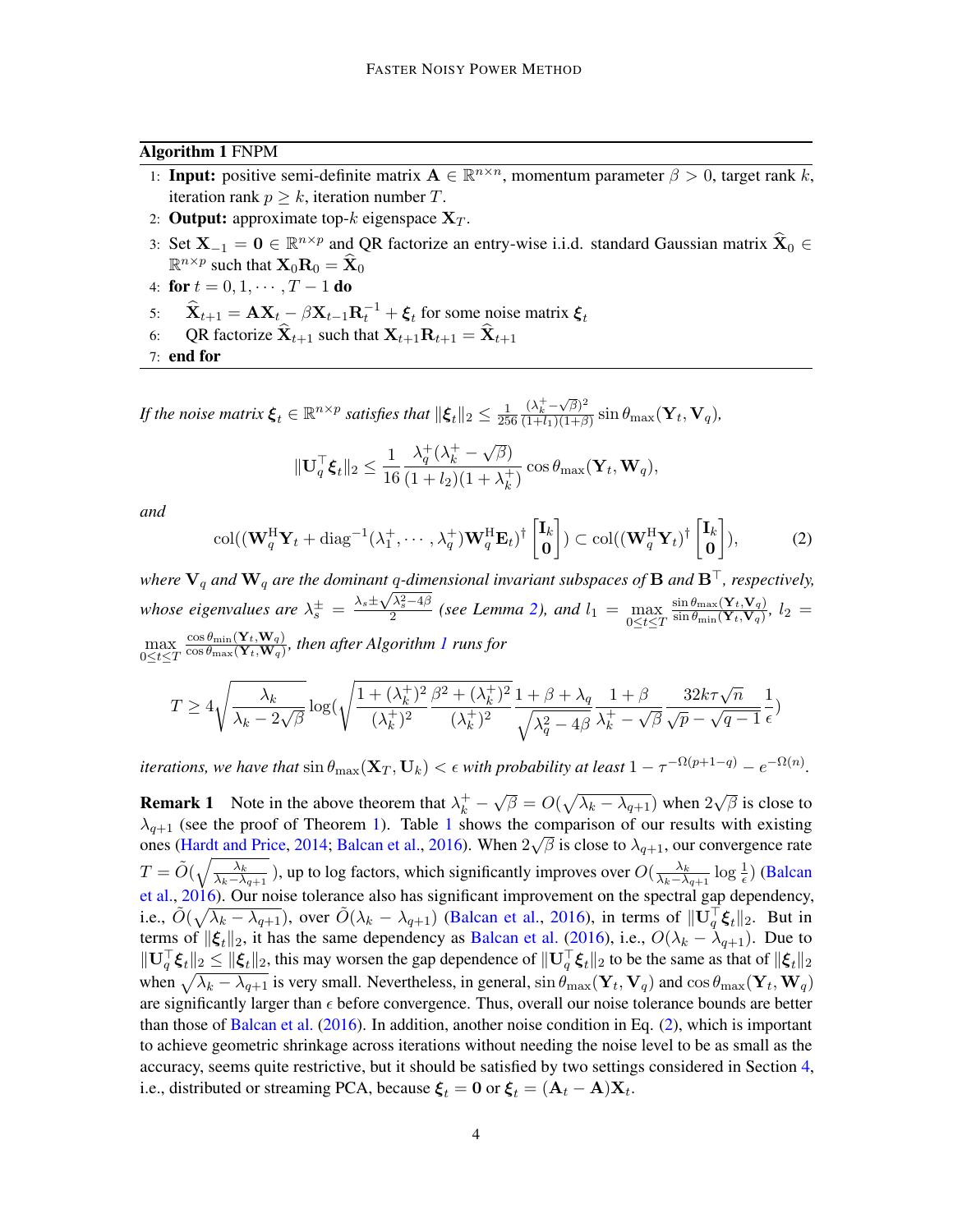<span id="page-4-0"></span>

|                                                               | T                                                        | $\ \boldsymbol{\xi}_t\ _2$               | $\ \mathbf{U}_k^{\top}\boldsymbol{\xi}_t\ _2$ or $\ \mathbf{U}_q^{\top}\boldsymbol{\xi}_t\ _2$                                                                                                                                       |
|---------------------------------------------------------------|----------------------------------------------------------|------------------------------------------|--------------------------------------------------------------------------------------------------------------------------------------------------------------------------------------------------------------------------------------|
| Hardt and Price (2014)                                        | $\tilde{O}(\frac{\lambda_k}{\lambda_k - \lambda_{k+1}})$ | $O((\lambda_k - \lambda_{k+1})\epsilon)$ | $O((\lambda_k - \lambda_{k+1}) \cos \theta_{\max}(\mathbf{X}_0, \mathbf{U}_k))$                                                                                                                                                      |
| Balcan et al. $(2016)$                                        | $\tilde{O}(\frac{\lambda_k}{\lambda_k - \lambda_{q+1}})$ | $O((\lambda_k - \lambda_{q+1})\epsilon)$ | $O((\lambda_k - \lambda_{q+1})\epsilon \cos \theta_{\max}(\mathbf{X}_0, \mathbf{U}_q))$                                                                                                                                              |
| Ours (when $2\sqrt{\beta}$ )<br>is close to $\lambda_{q+1}$ ) |                                                          |                                          | $\tilde{O}(\sqrt{\frac{\lambda_k}{\lambda_k - \lambda_{q+1}}})$ $O((\lambda_k - \lambda_{q+1}) \sin \theta_{\max}(\mathbf{Y}_t, \mathbf{V}_q))$ $O(\sqrt{\lambda_k - \lambda_{q+1}} \cos \theta_{\max}(\mathbf{Y}_t, \mathbf{W}_q))$ |

Table 1: Comparison with existing results.

**Remark 2** To further understand the improvement of the convergence rate, we revisit the power law example with decaying spectrum given in [Balcan et al.](#page-11-0) [\(2016\)](#page-11-0), i.e.,  $\lambda_k \times k^{-\alpha}$  for some parameter  $\alpha > 1$ . This spectral decay property is common in many data matrices arising in practical data applications [\(Liu et al.,](#page-12-4) [2015\)](#page-12-4). By setting  $q = ck$  for some constant  $c > 1$ , the linear dependence on the relative spectral gap gives factor  $\frac{\bar{\lambda}_k-\lambda_{q+1}}{\lambda_k}=1-c^{-\alpha}$  for the noisy power method, and thus total number of flops is  $\tilde{O}(\frac{nk^2}{1-c^{-\alpha}})$ . For our FNPM, the nearly square-root dependence gives factor close to  $\sqrt{1 - c^{-\alpha}}$  which could be much larger than  $(1 - c^{-\alpha})$  and then yield a much smaller total number of flops at  $\tilde{O}(\frac{nk^2}{\sqrt{1-c^{-\alpha}}}).$ 

**Remark 3** The convergence results for other values of  $\beta$  are easy to get by the proof of Theorem [1](#page-2-0) with a slight change (see Remark 5). There are three cases: [1](#page-3-0)) when  $2\sqrt{\beta} \geq \lambda_k$ , Algorithm 1 may not converge; 2) when  $\lambda_k > 2$  $\sqrt{\beta} \geq \lambda_q$ , sin  $\theta_{\text{max}}(\mathbf{X}_T, \mathbf{U}_k) < \epsilon$  holds for  $T = \tilde{O}(\sqrt{\frac{\lambda_k}{\lambda_q}})$  $\frac{\lambda_k}{\lambda_k - 2\sqrt{\beta}}$ ) (the same form as Theorem [1\)](#page-2-0); 3) when  $\lambda_{q+1} > 2$  $\sqrt{\beta}$ , sin  $\theta_{\max}(\mathbf{X}_T, \mathbf{U}_k) < \epsilon$  holds for  $T = \tilde{O}(\frac{\lambda_k^+}{\lambda_k^+ - \lambda_{q+1}^+})$ . Note that we always have  $\frac{\lambda_k^+}{\lambda_k^+ - \lambda_{q+1}^+} < \frac{\lambda_k}{\lambda_k - \lambda_{q+1}}$  $\frac{\lambda_k}{\lambda_k-\lambda_{q+1}}$ . The noise tolerance can be derived accordingly as well.

**Remark 4** There is no need to worry about if we will get 2 √  $\overline{\beta} \geq \lambda_q$  which makes Algorithm [1](#page-3-0) either possibly diverge or converge slowly (how slow it is depends on how close  $2\sqrt{\beta}$  is to  $\lambda_k$ ). This is because we could simply use varying  $\beta$  by setting  $2\sqrt{\beta_t}$  to be the  $(q + 1)$ -th largest diagonal entry of  $\widehat{\mathbf{\Sigma}}_p = \mathbf{X}_t^{\top}(\mathbf{A}\mathbf{X}_t + \boldsymbol{\xi}_t) \in \mathbb{R}^{p \times p}$  and  $2\sqrt{\beta_t} \leq \lambda_{q+1}$  always holds approximately. However, it is difficult to set  $\xi$  to meet the noise condition in practice, because it involves not only a lot of ground truth information but also the current progress of the iterate to the solution. Nonetheless, our results show that the noise could be much larger at initial stage than later stage, but eventually the noise needs to be at least as small as the desired accuracy in order for convergence. Moreover, in a safe noise range, our algorithm could converge faster than the plain noisy power method (i.e.,  $\beta = 0$ ).

## 3.2. Proof of Theorem [1](#page-2-0)

We start from pairing Eq. [\(1\)](#page-1-0) with the identity equation  $X_t = X_t$  to get an augmented update equation:

$$
\begin{bmatrix} \mathbf{X}_{t+1} \\ \mathbf{X}_t \mathbf{R}_{t+1}^{-1} \end{bmatrix} \mathbf{R}_{t+1} = \begin{bmatrix} \mathbf{A} & -\beta \mathbf{I} \\ \mathbf{I} & \mathbf{0} \end{bmatrix} \begin{bmatrix} \mathbf{X}_t \\ \mathbf{X}_{t-1} \mathbf{R}_t^{-1} \end{bmatrix} + \begin{bmatrix} \boldsymbol{\xi}_t \\ \mathbf{0} \end{bmatrix}.
$$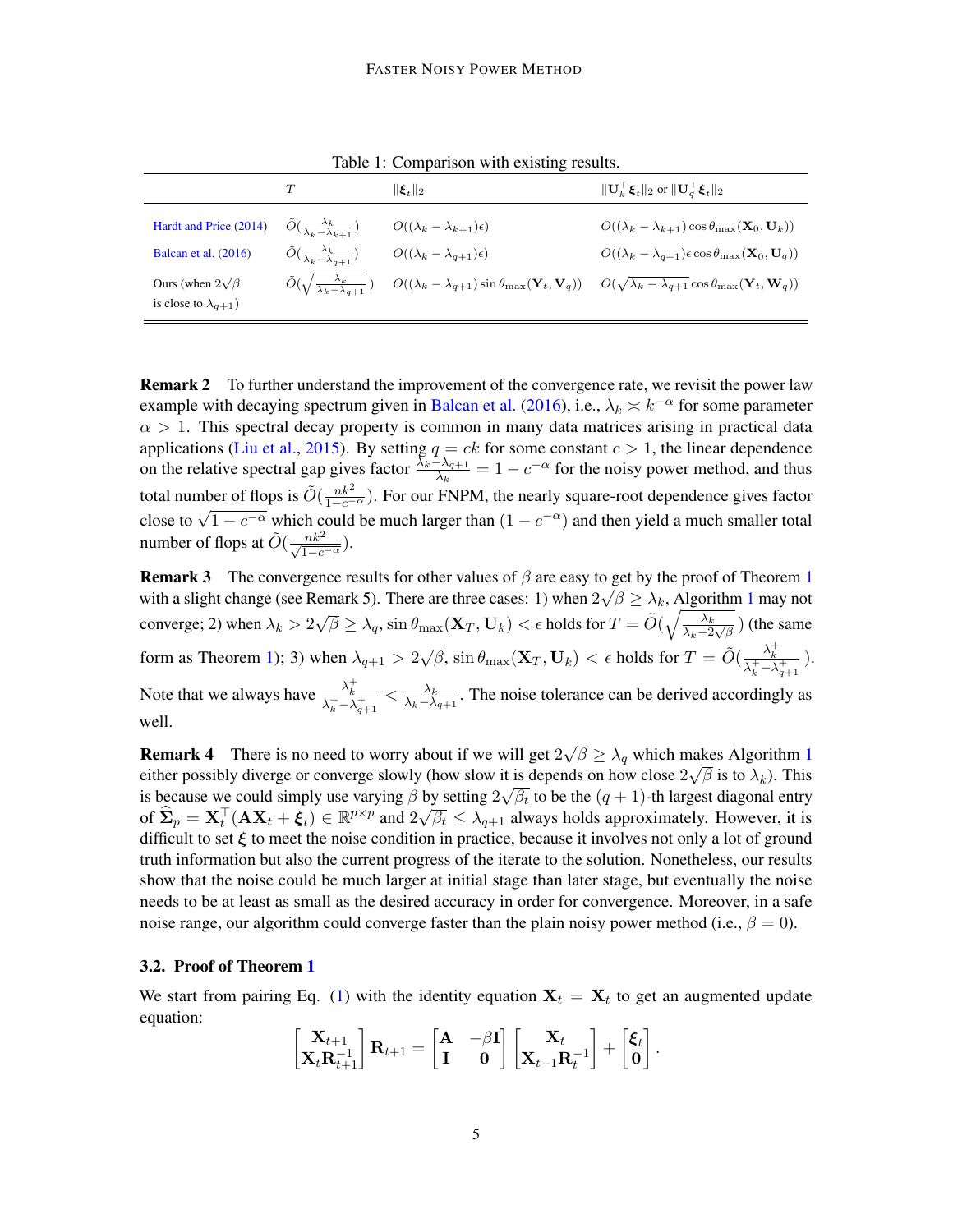Post-multiplying both sides of the equation above by  $S_t$  and letting  $\widehat{R}_t = S_t^{-1} R_t S_{t-1}$  for  $t \ge 1$ , with notations given in Theorem [1,](#page-2-0) we arrive at an equivalent update equation of the same form as the noisy power iteration:

<span id="page-5-2"></span>
$$
\mathbf{Y}_{t+1}\widehat{\mathbf{R}}_{t+1} = \mathbf{B}\mathbf{Y}_t + \mathbf{E}_t, \tag{3}
$$

where  $Y_t$  is column-orthonormal, i.e.,  $Y_t^\top Y_t = I$ . Despite the simple form, however, the established theories for the noisy power method in [Hardt and Price](#page-12-0) [\(2014\)](#page-12-0); [Balcan et al.](#page-11-0) [\(2016\)](#page-11-0) can't be applied here, as they only work for real symmetric target matrices (e.g.,  $\bf{A}$ ). In our case, the target matrix  $\bf{B}$ is asymmetric. To continue, we need the following lemma about the Schur decompositions of real asymmetric matrices **B** and  $\mathbf{B}^\top$ :

<span id="page-5-0"></span>**Lemma 2** If there exists an integer j such that  $\lambda_j > 2$ √  $\overline{\beta} \geq \lambda_{j+1}$ , then we have the following *Schur decompositions:*

$$
\mathbf{B} = \mathbf{J}(1, -1, -1), \quad \mathbf{B}^{\top} = \mathbf{J}(\beta, \beta, 1),
$$

*where*

$$
\mathbf{J}(a,b,c) = \begin{bmatrix} \mathbf{U}_j \mathbf{D}_j(a) & \mathbf{U}_{-j} \mathbf{D}_{-j}(a) & c \mathbf{U}_{-j} \mathbf{K}_{-j}(a) & c \mathbf{U}_j \mathbf{K}_j(a) \\ -c \mathbf{U}_j \mathbf{K}_j(a) & -c \mathbf{U}_{-j} \mathbf{K}_{-j}(a) & \mathbf{U}_{-j} \overline{\mathbf{D}_{-j}(a)} & \mathbf{U}_j \overline{\mathbf{D}_j(a)} \end{bmatrix} \times \begin{bmatrix} \Sigma_j^+ & \mathbf{0} & \mathbf{0} & \mathbf{F}(c) \\ \mathbf{0} & \Sigma_{-j}^+ & \mathbf{T}(b) & \mathbf{0} \\ \mathbf{0} & \mathbf{0} & \Sigma_{-j}^- & \mathbf{0} \\ \mathbf{0} & \mathbf{0} & \mathbf{0} & \Sigma_j^- \end{bmatrix} \begin{bmatrix} \mathbf{U}_j \mathbf{D}_j(a) & \mathbf{U}_{-j} \mathbf{D}_{-j}(a) & c \mathbf{U}_{-j} \mathbf{K}_{-j}(a) & c \mathbf{U}_j \mathbf{K}_j(a) \\ -c \mathbf{U}_j \mathbf{K}_j(a) & -c \mathbf{U}_{-j} \mathbf{K}_{-j}(a) & \mathbf{U}_{-j} \overline{\mathbf{D}_{-j}(a)} & \mathbf{U}_j \overline{\mathbf{D}_j(a)} \end{bmatrix}^{\mathrm{H}}
$$

*with notations*

$$
\lambda_s^{\pm} = \frac{\lambda_s \pm \sqrt{\lambda_s^2 - 4\beta}}{2}, \quad \frac{\Sigma_j^+}{\Sigma_j^-} = \text{diag}(\lambda_1^+, \cdots, \lambda_j^+), \quad \Sigma_{-j}^+ = \text{diag}(\lambda_{j+1}^+, \cdots, \lambda_n^+),
$$
  

$$
\Sigma_j^- = \text{diag}(\lambda_1^-, \cdots, \lambda_j^-), \quad \Sigma_{-j}^- = \text{diag}(\lambda_{j+1}^-, \cdots, \lambda_n^-),
$$
  

$$
\mathbf{D}_j(a) = \text{diag}(\frac{\lambda_1^+}{\sqrt{a^2 + |\lambda_1^+|^2}}, \cdots, \frac{\lambda_j^+}{\sqrt{a^2 + |\lambda_j^+|^2}}), \quad \mathbf{D}_{-j}(a) = \text{diag}(\frac{\lambda_{j+1}^+}{\sqrt{a^2 + |\lambda_{j+1}^+|^2}}, \cdots, \frac{\lambda_n^+}{\sqrt{a^2 + |\lambda_n^+|^2}}),
$$
  

$$
\mathbf{K}_j(a) = \text{diag}(\frac{a}{\sqrt{a^2 + |\lambda_1^+|^2}}, \cdots, \frac{a}{\sqrt{a^2 + |\lambda_j^+|^2}}), \quad \mathbf{K}_{-j}(a) = \text{diag}(\frac{a}{\sqrt{a^2 + |\lambda_{j+1}^+|^2}}, \cdots, \frac{a}{\sqrt{a^2 + |\lambda_n^+|^2}}),
$$

 $\mathbf{T}(b) = b\mathbf{I} + \frac{1}{b}$  $=\mathbf{b}\mathbf{I}+\frac{1}{b}(\mathbf{\Sigma}_{-j}^{-})^2$ , and  $\mathbf{F}(c)=c(1+\beta)\mathbf{I}$ . If there exists any  $s>j$  such that  $\lambda_s=2\sqrt{\beta}$ , then  $\lambda_s^{\pm} = \sqrt{\beta}$  and the corresponding diagonal entry in the block  $\mathbf{T}(b)$  is replaced with  $(1 + \beta)$ .

Note that  $\lambda_s^{\pm}$  is a conjugate pair of eigenvalues of **B** when  $\lambda_s^2 < 4\beta$ , and all the eigenvalues of **B** are on the diagonal of the upper triangular factor matrix of  $J(1, -1, -1)$ , arranged in descending order of magnitude except for those with the lower right block  $\Sigma_j^-$  where ascending order applies. The above lemma is a unified form of Lemmas 2.1 and 2.2 given in Appendix about Schur decompositions of **B** and  $B^{\top}$ , respectively. For other values of  $\beta > 0$ , i.e.,  $2\sqrt{\beta} \geq \lambda_1$  and  $0 < 2\sqrt{\beta} < \lambda_n$ , the Schur decompositions of **B** and  $\mathbf{B}^{\top}$  are straightforward based on the proof of Lemma [2.](#page-5-0)

By Lemma [2](#page-5-0) and the assumption that  $\lambda_q > 2\sqrt{\beta} \geq \lambda_{q+1}$ , the Schur decomposition of the real asymmetric matrix B can be rewritten as:

<span id="page-5-1"></span>
$$
\mathbf{B} = \begin{bmatrix} \mathbf{V}_q & \mathbf{V}_{-q} \end{bmatrix} \begin{bmatrix} \mathbf{\Lambda}_q & \mathbf{\Lambda}_{q,-q} \\ \mathbf{0} & \mathbf{\Lambda}_{-q} \end{bmatrix} \begin{bmatrix} \mathbf{V}_q & \mathbf{V}_{-q} \end{bmatrix}^{\mathrm{H}}, \tag{4}
$$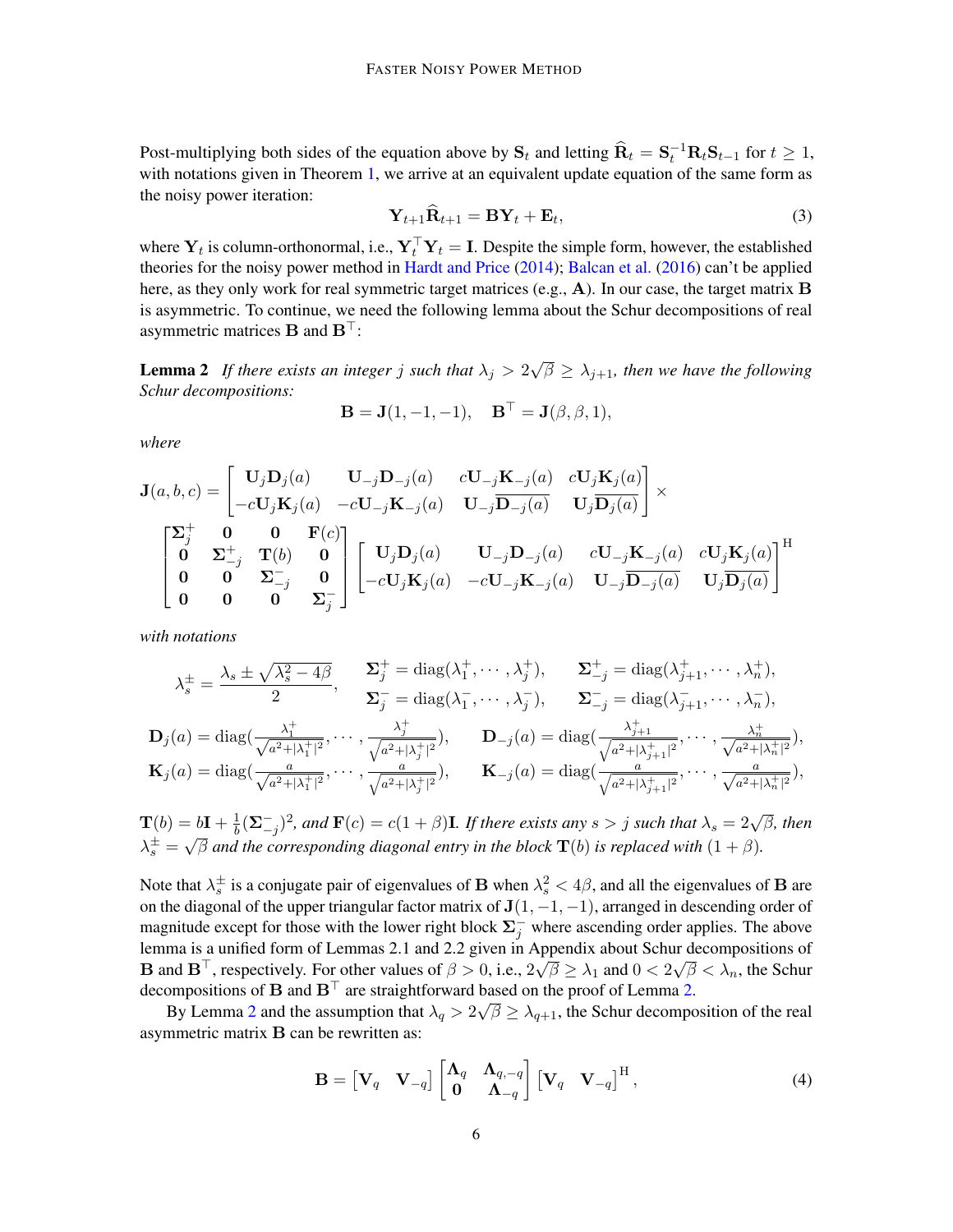where  $V_{-q}$  represents the orthogonal complement of  $V_q$  in  $\mathbb{C}^{2n}$ , and  $V_q = \begin{bmatrix} U_q \mathbf{D}_q(1) \\ U_q \mathbf{K}_q(1) \end{bmatrix}$ ,

<span id="page-6-4"></span>
$$
\Lambda_q = \Sigma_q^+, \quad \Lambda_{q,-q} = \begin{bmatrix} 0 & 0 & -(1+\beta)\mathbf{I} \end{bmatrix}, \quad \Lambda_{-q} = \begin{bmatrix} \Sigma_{-q}^+ & \mathbf{T}(-1) & 0 \\ 0 & \Sigma_{-q}^- & 0 \\ 0 & 0 & \Sigma_q^- \end{bmatrix}, \tag{5}
$$

and  $V_q$  spans the unique dominant q-dimensional invariant subspace of B corresponding to top-q eigenvalues of **B** in magnitude which are on the diagonal of  $\Sigma_q^+$ . Since  $\Lambda_q$  and  $\Lambda_{-q}$  don't have eigenvalues in common, by Lemma 7.1.5 in [Golub and Van Loan](#page-12-1) [\(2013\)](#page-12-1), there exists a matrix  $\mathbf{\Omega} \in \mathbb{C}^{q \times (2n-q)}$  such that  $\mathbf{\Lambda}_q \mathbf{\Omega} - \mathbf{\Omega} \mathbf{\Lambda}_{-q} = -\mathbf{\Lambda}_{q,-q}$  and thus

<span id="page-6-0"></span>
$$
\begin{bmatrix} \mathbf{\Lambda}_q & \mathbf{\Lambda}_{q,-q} \\ \mathbf{0} & \mathbf{\Lambda}_{-q} \end{bmatrix} = \begin{bmatrix} \mathbf{I} & \mathbf{\Omega} \\ \mathbf{0} & \mathbf{I} \end{bmatrix} \begin{bmatrix} \mathbf{\Lambda}_q & \mathbf{0} \\ \mathbf{0} & \mathbf{\Lambda}_{-q} \end{bmatrix} \begin{bmatrix} \mathbf{I} & \mathbf{\Omega} \\ \mathbf{0} & \mathbf{I} \end{bmatrix}^{-1}.
$$
 (6)

Particularly, by Theorem 7.3.1 of [Golub and Van Loan](#page-12-1) [\(2013\)](#page-12-1), it holds that  $\mathbf{B}^\top \widehat{\mathbf{W}}_q = \widehat{\mathbf{W}}_q \Lambda_q$ , where  $\widehat{\mathbf{W}}_q = \mathbf{V}_q - \mathbf{V}_{-q} \Omega^{\text{H}}$ . Thus, orthonormal  $\mathbf{W}_q = \widehat{\mathbf{W}}_q (I + \Omega \Omega^{\text{H}})^{-\frac{1}{2}}$  spans the dominant q-dimensional invariant subspace of  $B^{\top}$ . By Lemma [2,](#page-5-0) it then holds that

<span id="page-6-3"></span><span id="page-6-2"></span>
$$
col(\mathbf{W}_q) = col(\begin{bmatrix} \mathbf{U}_q \mathbf{D}_q(\beta) \\ -\mathbf{U}_q \mathbf{K}_q(\beta) \end{bmatrix}).
$$
\n(7)

In addition,  $\Omega$  has the following closed-form expression:

**Lemma 3** 
$$
\Omega = -(1+\beta) \begin{bmatrix} 0_{q \times (n-q)} & 0_{q \times (n-q)} & \text{diag}\left(\frac{1}{\sqrt{\lambda_1^2-4\beta}}, \cdots, \frac{1}{\sqrt{\lambda_q^2-4\beta}}\right) \end{bmatrix}
$$
 and  $\|\Omega\|_2 = \frac{1+\beta}{\sqrt{\lambda_q^2-4\beta}}$ .

Plugging Eq.  $(4)$  and Eq.  $(6)$  into Eq.  $(3)$  gives us that

$$
\mathbf{Y}_{t+1}\widehat{\mathbf{R}}_{t+1} = \begin{bmatrix} \mathbf{V}_q & \mathbf{V}_{-q} \end{bmatrix} \begin{bmatrix} \mathbf{I} & \mathbf{\Omega} \\ \mathbf{0} & \mathbf{I} \end{bmatrix} \begin{bmatrix} \mathbf{\Lambda}_q & \mathbf{0} \\ \mathbf{0} & \mathbf{\Lambda}_{-q} \end{bmatrix} \begin{bmatrix} \mathbf{I} & \mathbf{\Omega} \\ \mathbf{0} & \mathbf{I} \end{bmatrix}^{-1} \begin{bmatrix} \mathbf{V}_q & \mathbf{V}_{-q} \end{bmatrix}^{\mathrm{H}} \mathbf{Y}_t + \mathbf{E}_t.
$$

Pre-multiplying both sides of the above equation by

$$
\begin{bmatrix} \mathbf{I} & \mathbf{\Omega} \\ \mathbf{0} & \mathbf{I} \end{bmatrix}^{-1} \begin{bmatrix} \mathbf{V}_q & \mathbf{V}_{-q} \end{bmatrix}^{\mathrm{H}} = \begin{bmatrix} \mathbf{I} & -\mathbf{\Omega} \\ \mathbf{0} & \mathbf{I} \end{bmatrix} \begin{bmatrix} \mathbf{V}_q^{\mathrm{H}} \\ \mathbf{V}_{-q}^{\mathrm{H}} \end{bmatrix} = \begin{bmatrix} \mathbf{V}_q^{\mathrm{H}} - \mathbf{\Omega} \mathbf{V}_{-q}^{\mathrm{H}} \\ \mathbf{V}_{-q}^{\mathrm{H}} \end{bmatrix} = \begin{bmatrix} \widehat{\mathbf{W}}_q^{\mathrm{H}} \\ \mathbf{V}_{-q}^{\mathrm{H}} \end{bmatrix},
$$

we get that

$$
\begin{bmatrix} \widehat{\mathbf{W}}_q^{\mathrm{H}} \\ \mathbf{V}_{-q}^{\mathrm{H}} \end{bmatrix} \mathbf{Y}_{t+1} \widehat{\mathbf{R}}_{t+1} = \begin{bmatrix} \mathbf{\Lambda}_q & \mathbf{0} \\ \mathbf{0} & \mathbf{\Lambda}_{-q} \end{bmatrix} \begin{bmatrix} \widehat{\mathbf{W}}_q^{\mathrm{H}} \\ \mathbf{V}_{-q}^{\mathrm{H}} \end{bmatrix} \mathbf{Y}_{t} + \begin{bmatrix} \widehat{\mathbf{W}}_q^{\mathrm{H}} \\ \mathbf{V}_{-q}^{\mathrm{H}} \end{bmatrix} \mathbf{E}_t,
$$

i.e.,

<span id="page-6-1"></span>
$$
\begin{cases} \n\widehat{\mathbf{W}}_q^{\mathrm{H}} \mathbf{Y}_{t+1} \widehat{\mathbf{R}}_{t+1} = \mathbf{\Lambda}_q \widehat{\mathbf{W}}_q^{\mathrm{H}} \mathbf{Y}_t + \widehat{\mathbf{W}}_q^{\mathrm{H}} \mathbf{E}_t, \\ \n\mathbf{V}_{-q}^{\mathrm{H}} \mathbf{Y}_{t+1} \widehat{\mathbf{R}}_{t+1} = \mathbf{\Lambda}_{-q} \mathbf{V}_{-q}^{\mathrm{H}} \mathbf{Y}_t + \mathbf{V}_{-q}^{\mathrm{H}} \mathbf{E}_t. \n\end{cases} \tag{8}
$$

To make the non-diagonal (upper triangular) matrix  $\Lambda_{-q}$  amenable to the analysis in the sequel, we adapt the trick used in Lemma 7.3.2 of [Golub and Van Loan](#page-12-1) [\(2013\)](#page-12-1) to the noisy setting. First, there exists one permutation matrix Q such that

$$
\mathbf{Q}\mathbf{\Lambda}_{-q}\mathbf{Q}^{\top} = \text{diag}\begin{bmatrix} \lambda_{q+1}^+ & -(1+(\lambda_{q+1}^-)^2) \\ 0 & \lambda_{q+1}^- \end{bmatrix}, \cdots, \begin{bmatrix} \lambda_n^+ & -(1+(\lambda_n^-)^2) \\ 0 & \lambda_n^- \end{bmatrix}, \lambda_1^-, \cdots, \lambda_q^-,
$$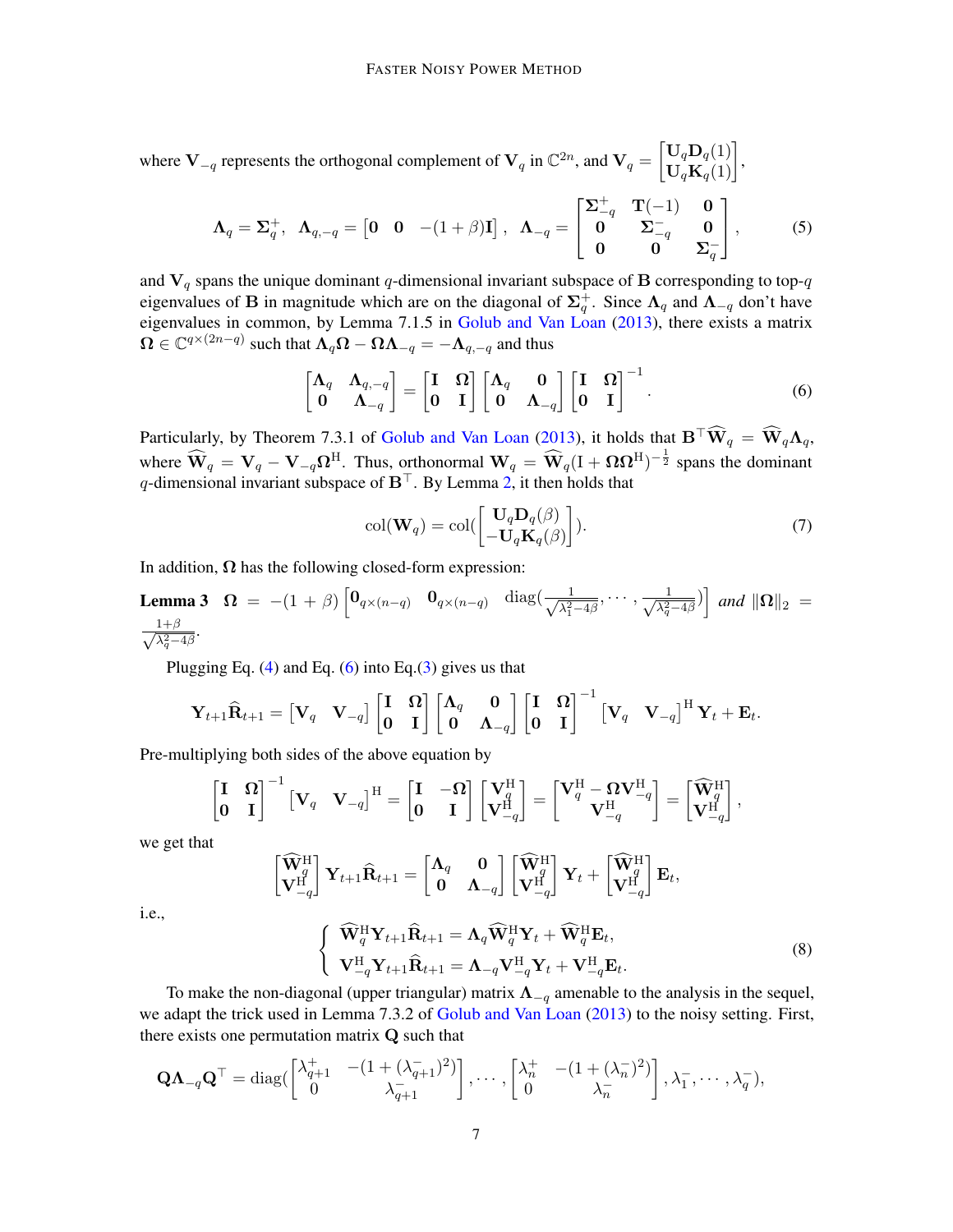where, if  $\lambda_s^+$  = √ where, if  $\lambda_s^+ = \sqrt{\beta}$  for  $q < s \le n$  then the corresponding  $2 \times 2$  upper triangular matrix is replaced<br>with  $\begin{bmatrix} \sqrt{\beta} & 1+\beta \\ 0 & \sqrt{\beta} \end{bmatrix}$ . Let  $\Gamma = \text{diag}(\text{diag}(1, 1 + \gamma), \cdots, \text{diag}(1, 1 + \gamma), \mathbf{I}_q)$  with  $1 + \gamma = \frac{16(1+\beta)}{(1+\$ 0 √ β . Let  $\Gamma = \text{diag}(\text{diag}(1, 1 + \gamma))$  $s=q+1$  $, \cdots, diag(1, 1 + \gamma)$  $s=n$  $\mathbf{I}_{q}$ ) with  $1 + \gamma = \frac{16(1+\beta)}{(1+\beta)^2}$  $\frac{10(1+\beta)}{(\lambda_k^+ - \sqrt{\beta})}$ 

We then have that

<span id="page-7-2"></span>
$$
\mathbf{\Gamma Q}\mathbf{\Lambda}_{-q}\mathbf{Q}^{\top}\mathbf{\Gamma}^{-1} = \text{diag}\begin{pmatrix} \lambda_{q+1}^{+} & -\frac{1+(\lambda_{q+1}^{-})^2}{1+\gamma} \\ 0 & \lambda_{q+1}^{-} \end{pmatrix}, \cdots, \begin{bmatrix} \lambda_n^{+} & -\frac{1+(\lambda_n^{-})^2}{1+\gamma} \\ 0 & \lambda_n^{-} \end{bmatrix}, \lambda_1^{-}, \cdots, \lambda_q^{-} \end{pmatrix}.
$$
 (9)

Pre-multiplying both sides of the upper equation by  $(I + \Omega \Omega^H)^{-\frac{1}{2}}$  and the lower equation by  $\Gamma Q$  in Eq. $(8)$ , we get that

<span id="page-7-1"></span>
$$
\begin{cases}\n\mathbf{W}_{q}^{\mathrm{H}}\mathbf{Y}_{t+1}\hat{\mathbf{R}}_{t+1} = \mathbf{\Lambda}_{q}\mathbf{W}_{q}^{\mathrm{H}}\mathbf{Y}_{t} + \mathbf{W}_{q}^{\mathrm{H}}\mathbf{E}_{t} \\
\mathbf{\Gamma}\mathbf{Q}\mathbf{V}_{-q}^{\mathrm{H}}\mathbf{Y}_{t+1}\hat{\mathbf{R}}_{t+1} = \mathbf{\Gamma}\mathbf{Q}\mathbf{\Lambda}_{-q}\mathbf{V}_{-q}^{\mathrm{H}}\mathbf{Y}_{t} + \mathbf{\Gamma}\mathbf{Q}\mathbf{V}_{-q}^{\mathrm{H}}\mathbf{E}_{t}\n\end{cases} (10)
$$

where the upper equation has used that  $(I + \Omega \Omega^H)^{-\frac{1}{2}} \Lambda_q = \Lambda_q (I + \Omega \Omega^H)^{-\frac{1}{2}}$  because  $(I + \Omega \Omega^H)^{-\frac{1}{2}}$ is diagonal by Lemma [3.](#page-6-2)

We are now in a position to define our potential function  $\Phi_t$  and show its geometric shrinkage across iterations, in order to establish the convergence rate of Algorithm [1.](#page-3-0) Previous potential functions consider characterizations between  $U_k$  or  $U_q$  and  $X_t$  (i.e., subspaces of  $\mathbb{R}^n$ ), while we need to consider a characterization between  $V_q$  and  $Y_t$  (i.e., subspaces of  $\mathbb{R}^{2n}$ ) instead. [Hardt and](#page-12-0) [Price](#page-12-0) [\(2014\)](#page-12-0) used as the potential function the tangent of the largest principal angle between  $U_k$ and  $\mathbf{X}_t$ : tan  $\theta_{\text{max}}(\mathbf{U}_k, \mathbf{X}_t) = ||(\mathbf{U}_{-k}^\top \mathbf{X}_t)(\mathbf{U}_k^\top \mathbf{X}_t)^{\dagger}||_2$ , which admits geometric shrinkage. However, the geometric shrinkage might not hold under a higher level of noise [\(Hardt and Price,](#page-12-0) [2014\)](#page-12-0) which can be allowed by using a larger iteration rank  $p$  than the target rank  $k$ . [Gu](#page-12-10) [\(2015\)](#page-12-10) considered  $\Vert \mathbf{\Sigma}^t_{-q}(\mathbf{U}_{-q}^\top \mathbf{X}_0)(\mathbf{U}_q^\top \mathbf{X}_0)^\dagger \begin{bmatrix} \mathbf{\Sigma}_k^{-\bar{t}} \ 0 \end{bmatrix}$  $\overset{k}{0}$  $\left|\right|_{2}$  as the potential function for analyzing the noiseless power method and demonstrated the improved spectral gap  $(\lambda_k - \lambda_{q+1})$  dependence of the convergence. Since this function can't handle noises across iterations, [Balcan et al.](#page-11-0) [\(2016\)](#page-11-0) proposed a variant, i.e.,  $h_t = \|(\mathbf{U}_{-q}^{\top} \mathbf{X}_t)(\mathbf{U}_q^{\top} \mathbf{X}_t)^{\dagger}\begin{bmatrix} \mathbf{I}_k \ \mathbf{0} \end{bmatrix}$ 0  $\left] \right\|_2$ , to adapt the analysis to the presence of the noises per iteration. To serve our purpose, we further propose the following calibrated variant:

<span id="page-7-0"></span>
$$
\Phi_t = \|(\mathbf{\Gamma}\mathbf{Q}\mathbf{V}_{-q}^{\mathrm{H}}\mathbf{Y}_t)(\mathbf{W}_q^{\mathrm{H}}\mathbf{Y}_t)^{\dagger}\begin{bmatrix}\mathbf{I}_k\\ \mathbf{0}\end{bmatrix}\|_2.
$$

We call our potential function  $\Phi_t$  the calibrated rank-k perturbation on  $V_q$  by  $Y_t$ , and have the following key lemma about  $\Phi_t$ .

**Lemma 4** *Under the noise conditions given in Theorem [1](#page-2-0) on*  $\xi_t$ , *it holds that* 

$$
\Phi_{t+1} \leq (1 - \frac{1}{4} \sqrt{\frac{\lambda_k - 2\sqrt{\beta}}{\lambda_k}} ) \Phi_t.
$$

Note that the geometric shrinkage of the potential function  $g_t = h_t - \frac{C\epsilon}{1 - C\epsilon}$  (for a sufficiently small constant  $0 < C < 1$ ) in [Balcan et al.](#page-11-0) [\(2016\)](#page-11-0) does not hold under our noise conditions, because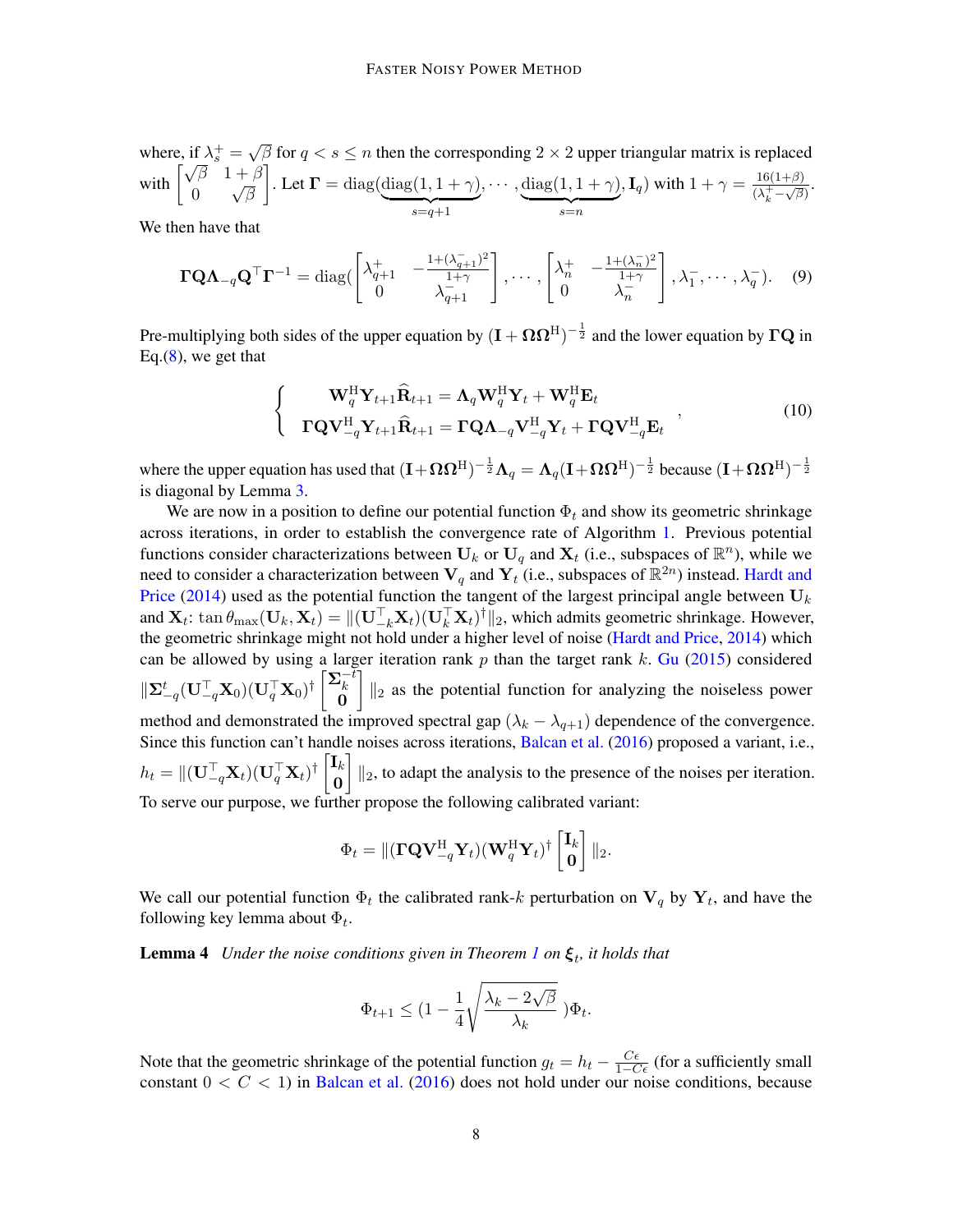the  $O(\epsilon)$  term in  $g_t$  will inevitably require the norm of the noise term to be as small as  $O(\epsilon)$  across iterations (see the proof of their Lemma 2.1 or A.1). Moreover, if we follow the analysis of [Balcan](#page-11-0) [et al.](#page-11-0) [\(2016\)](#page-11-0) including the use of  $(\Phi_t - \frac{C\epsilon}{1-C\epsilon})$  as our potential function, it will end up with an even worse spectral gap dependence  $O((\lambda_k - \lambda_{q+1})^2 \epsilon)$  of the noise tolerance. On the other hand, the noise tolerance of [Balcan et al.](#page-11-0) [\(2016\)](#page-11-0) can be improved similarly if our analysis technique is applied there (see the proof of our Lemma [4](#page-7-0) in Appendix).

To state the convergence results of Algorithm [1](#page-3-0) in terms of  $\sin \theta_{\text{max}}(\mathbf{X}_t, \mathbf{U}_k)$ , we can relate  $\sin \theta_{\text{max}}(\mathbf{X}_t, \mathbf{U}_k)$  to  $\Phi_t$  via  $\sin \theta_{\text{max}}(\mathbf{Y}_t, \mathbf{V}_k)$ , based on the following two lemmas about the relation between  $\Phi_t$  and  $\sin \theta_{\text{max}} (\mathbf{Y}_t, \mathbf{V}_k)$  as well as the relation between  $\sin \theta_{\text{max}} (\mathbf{Y}_t, \mathbf{V}_k)$  and  $\sin \theta_{\text{max}}(\mathbf{X}_t, \mathbf{U}_k)$ , respectively. Here  $\mathbf{V}_k$  represents the dominant k-dimensional invariant subspace of **B** spanned by the first k columns of  $V_q$ .

**Lemma 5** sin  $\theta_{\text{max}}(\mathbf{Y}_t, \mathbf{V}_k) = \| (\mathbf{I} - \mathbf{Y}_t \mathbf{Y}_t^\top) \mathbf{V}_k \|_2 \leq (1 + 2 \frac{1+\beta}{\sqrt{\lambda^2 - 1}})$  $\frac{1+\beta}{\lambda_q^2-4\beta}$ ) $\Phi_t$ .

<span id="page-8-1"></span>**Lemma 6** If  $\sin \theta_{\text{max}}(\mathbf{Y}_t, \mathbf{V}_k) < \frac{\lambda_k^+}{\sqrt{N}}$  $\frac{\lambda_k}{k\sqrt{1+(\lambda_k^+)^2}}$   $\epsilon$ , then  $\sin\theta_{\text{max}}(\mathbf{X}_t,\mathbf{U}_k) < \epsilon$ .

By Lemma [4,](#page-7-0) it holds that  $\Phi_T \leq (1 - \frac{1}{4})$  $\frac{1}{4}\sqrt{\frac{\lambda_k-2\sqrt{\beta}}{\lambda_k}}$  $\frac{-2\sqrt{\beta}}{\lambda_k}$ )<sup>T</sup> $\Phi_0 < \exp\{-\frac{T}{4}\sqrt{\frac{\lambda_k-2\sqrt{\beta}}{\lambda_k}}\}$  $\frac{-2\sqrt{\beta}}{\lambda_k}$  } $\Phi_0$ . In order to have that  $\sin \theta_{\max}(\mathbf{X}_T, \mathbf{U}_k) < \epsilon$ , by Lemma [5](#page-8-0) and Lemma [6,](#page-8-1) it suffices to make  $T$  satisfy that

<span id="page-8-0"></span>
$$
(1+2\frac{1+\beta}{\sqrt{\lambda_q^2-4\beta}})\exp\{-\frac{T}{4}\sqrt{\frac{\lambda_k-2\sqrt{\beta}}{\lambda_k}}\}\Phi_0 \leq \frac{\lambda_k^+}{k\sqrt{1+(\lambda_k^+)^2}}\epsilon.
$$

Thus, we have  $T \geq \widehat{T} = 4 \sqrt{\frac{\lambda_k}{\lambda_k - 2\sqrt{\beta}}} \log(2k)$  $\sqrt{1+(\lambda_k^+)^2}$  $\frac{+(\lambda_k^+)^2}{(\lambda_k^+)^2} \frac{1+\beta+\lambda_q}{\sqrt{\lambda_q^2-4\beta}}$  $\lambda_q^2 - 4\beta$  $\frac{\Phi_0}{\epsilon}$ ). Moreover,

$$
\log \Phi_0 = \log \|\mathbf{\Gamma} \mathbf{Q} \mathbf{V}_{-q}^{\mathrm{H}} \begin{bmatrix} \hat{\mathbf{X}}_0 \\ \mathbf{0} \end{bmatrix} (\mathbf{O}^{\mathrm{H}} \begin{bmatrix} \mathbf{U}_q \mathbf{D}_q(\beta) \\ -\mathbf{U}_q \mathbf{K}_q(\beta) \end{bmatrix}^{\mathrm{H}} \begin{bmatrix} \hat{\mathbf{X}}_0 \\ \mathbf{0} \end{bmatrix})^{\dagger} \begin{bmatrix} \mathbf{I}_k \\ \mathbf{0} \end{bmatrix} \|_2
$$
  
\n
$$
\leq \log(\|\mathbf{\Gamma}\|_2 \|\mathbf{Q}\|_2) + \log(\|\mathbf{V}_{-q}^{\mathrm{H}}\|_2 \|\hat{\mathbf{X}}_0\|_2) + \log(\|(\mathbf{O} \mathbf{D}_q(\beta) \mathbf{U}_q^{\top} \hat{\mathbf{X}}_0)^{\dagger}\|_2 \|\begin{bmatrix} \mathbf{I}_k \\ \mathbf{0} \end{bmatrix} \|_2)
$$
  
\n
$$
\leq \log(1+\gamma) + \log \|\hat{\mathbf{X}}_0\|_2 - \log \sigma_{\min}(\mathbf{D}_q(\beta) \mathbf{U}_q^{\top} \hat{\mathbf{X}}_0)
$$
  
\n
$$
\leq \log(1+\gamma) - \log \sigma_{\min}(\mathbf{D}_q(\beta)) + \log \frac{\|\hat{\mathbf{X}}_0\|_2}{\sigma_{\min}(\mathbf{U}_q^{\top} \hat{\mathbf{X}}_0)}
$$
  
\n
$$
\leq \log \frac{16(1+\beta)}{\lambda_k^+ - \sqrt{\beta}} + \log \sqrt{\frac{\beta^2 + (\lambda_k^+)^2}{(\lambda_k^+)^2}} + \log \frac{\tau \sqrt{n}}{\sqrt{p} - \sqrt{q} - 1},
$$

where the first equality ( $\mathbf{R}_0$  in  $\mathbf{Y}_0$  has been cancelled there) has used that  $\mathbf{W}_q = \begin{bmatrix} \mathbf{U}_q \mathbf{D}_q(\beta) \\ \mathbf{I} \mathbf{I} \mathbf{K} \end{bmatrix}$  $-\mathbf{U}_q\mathbf{K}_q(\beta)$  $\big]_{\mathbf{0}}$ for a certain unitary matrix  $O \in \mathbb{C}^{q \times q}$  by Eq. [\(7\)](#page-6-3), the second last inequality has used the inequality that  $\sigma_{\min}(\mathbf{D}_q(\beta)\mathbf{U}_q^\top\widehat{\mathbf{X}}_0) \ge \sigma_{\min}(\mathbf{D}_q(\beta))\sigma_{\min}(\mathbf{U}_q^\top\widehat{\mathbf{X}}_0),$  and the last inequality has used Lemma [2](#page-5-0) and that  $\frac{\|\mathbf{X}_0\|_2}{\mathbf{X}_0\|\mathbf{X}_0\|_2}$  $\frac{\|\widehat{\mathbf{X}}_0\|_2}{\sigma_{\min}(\mathbf{U}_q^{\top}\widehat{\mathbf{X}}_0)} \leq \frac{\tau \sqrt{n}}{\sqrt{p}-\sqrt{q-1}}$  with probability at least  $1 - \tau^{-\Omega(p+1-q)} - e^{-\Omega(n)}$  by Lemma 2.5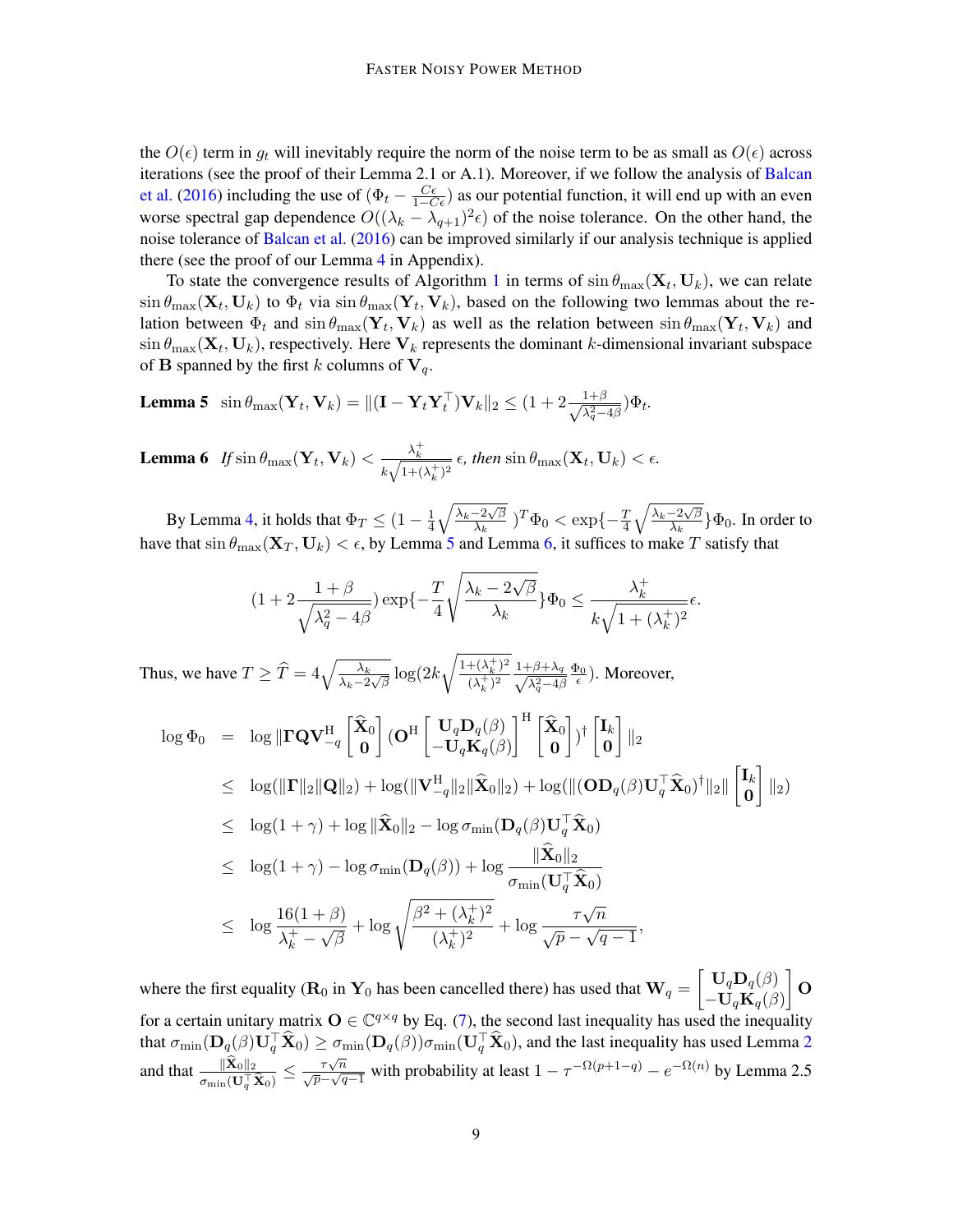in [Hardt and Price](#page-12-0) [\(2014\)](#page-12-0). Hence,

$$
\widehat T \leq 4\sqrt{\frac{\lambda_k}{\lambda_k-2\sqrt{\beta}}}\log(\sqrt{\frac{1+(\lambda_k^+)^2}{(\lambda_k^+)^2}\frac{\beta^2+(\lambda_k^+)^2}{(\lambda_k^+)^2}}\frac{1+\beta+\lambda_q}{\sqrt{\lambda_q^2-4\beta}}\frac{1+\beta}{\lambda_k^+ - \sqrt{\beta}}\frac{32k\tau\sqrt{n}}{\sqrt{p}-\sqrt{q-1}}\frac{1}{\epsilon})\triangleq \widetilde T.
$$

Therefore,  $\sin \theta_{\text{max}}(\mathbf{X}_t, \mathbf{U}_k) < \epsilon$  is guaranteed by  $T \geq T$  with high probability, which completes the proof of Theorem [1.](#page-2-0)

**Remark 5** The proofs of the results under other values of  $\beta$  mentioned in Remark 3 are straightforward, once we note the non-zero block shape changes of three matrices ( $\Lambda_q$ ,  $\Lambda_{q,-q}$ , and  $\Lambda_{-q}$ ) in Eq. [\(4\)](#page-5-1) and the consequent change of  $\Omega$  based on Lemma [2.](#page-5-0)

# <span id="page-9-0"></span>4. Applications

In this section, we propose faster distributed or streaming PCA [\(Hardt and Price,](#page-12-0) [2014;](#page-12-0) [Liang et al.,](#page-12-12) [2014;](#page-12-12) [Balcan et al.,](#page-11-0) [2016\)](#page-11-0) algorithm as downstream applications of our Algorithm [1,](#page-3-0) and show their improved communication or sample complexity over the plain counterpart based on Theorem [1.](#page-2-0) It is worth noting that  $\xi_t = 0$  for the distributed setting<sup>[1](#page-9-1)</sup> and  $\xi_t \neq 0$  for the streaming setting considered here.

### 4.1. Distributed PCA

We consider the distributed PCA model of  $S \geq 1$  computing nodes and a central computing node. Each computing node j stores either a positive semi-definite matrix  $A^{(j)}$  or a set of sample data points with sample covariance matrix being  $A^{(j)}$ , while the central node has no data stored. The goal is to estimate the top-k eigenspace  $U_k$  of the aggregated data matrix  $\mathbf{A} = \sum_{j=1}^S \mathbf{A}^{(j)}$ , under the constraint that there is only a public channel for communication between computing nodes and the central node. [Liang et al.](#page-12-12) [\(2014\)](#page-12-12) gave an  $O(\frac{p n S}{\epsilon})$  $\frac{nS}{\epsilon}$ ) communication complexity for this distributed PCA model, which was improved exponentially by [Balcan et al.](#page-11-0) [\(2016\)](#page-11-0). We further propose faster distributed PCA algorithm with pseudo codes given in Algorithm [2.](#page-10-0)

<span id="page-9-2"></span>Theorem 7 *For* 2 √  $\overline{\beta}$  *close to*  $\lambda_{q+1}$ , intermediate rank q satisfying  $k ~\leq~ q ~\leq~ p$ , and  $T ~=$  $O(\sqrt{\frac{\lambda_k}{\lambda_1-\lambda}})$  $\frac{\lambda_k}{\lambda_k-\lambda_{q+1}}\log\frac{n}{(\lambda_q-\lambda_{q+1})\epsilon}$ ), Algorithm [2](#page-10-0) outputs  $\mathbf{X}_T$  such that  $\sin\theta_{\text{max}}(\mathbf{X}_T,\mathbf{U}_k)<\epsilon$  with high probability (w.h.p.) and communication complexity at  $O(pnTS) = O(pnS\sqrt{\frac{\lambda_k}{\lambda_k-\lambda_{q+1}}}\log\frac{n}{(\lambda_q-\lambda_{q+1})\epsilon}).$ 

The proof is straightforward as it is the simplest case of Theorem [1](#page-2-0) with  $\xi_t = 0$ . Theorem [7](#page-9-2) significantly improves over the communication complexity bound  $O(pnS\frac{\lambda_k}{\lambda_k-\lambda_{q+1}}\log\frac{n}{\epsilon})$  in [Balcan](#page-11-0) [et al.](#page-11-0) [\(2016\)](#page-11-0). For this application, we can use varying  $\beta$  by setting  $2\sqrt{\beta_t}$  to be the  $(q+1)$ -th largest diagonal entry of  $\widehat{\mathbf{\Sigma}}_p = \mathbf{X}_t^\top \sum_{j=1}^S \mathbf{X}_t^{(j)} \in \mathbb{R}^{p \times p}$ .

<span id="page-9-1"></span><sup>1.</sup> As opposed to [Balcan et al.](#page-11-0) [\(2016\)](#page-11-0), privacy is not considered here as it has not been clear yet if the noise condition in Eq. [\(2\)](#page-3-1) can be met by the privacy constraint.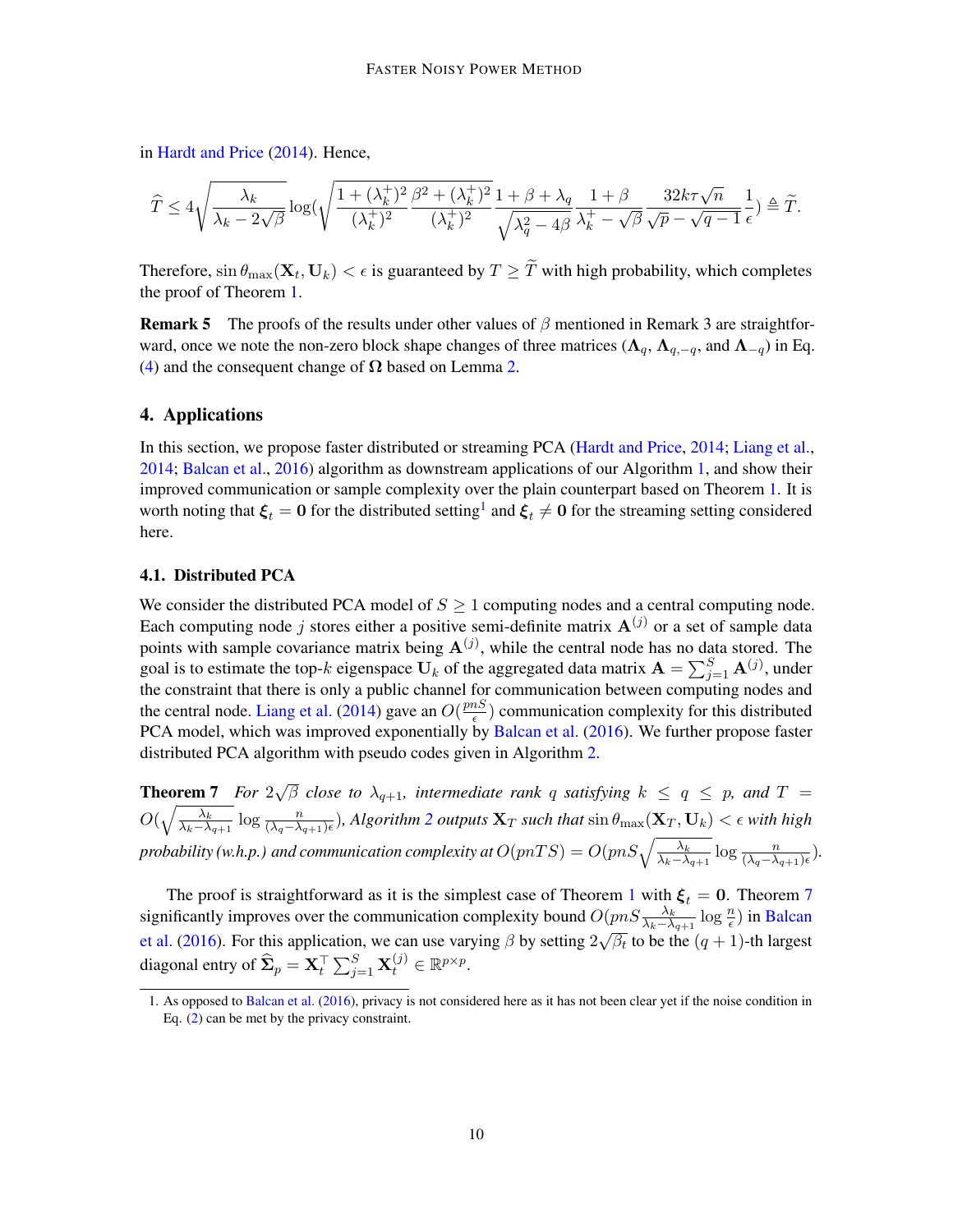Algorithm 2 Faster distributed PCA

- <span id="page-10-0"></span>1: **Input:** Data matrices  $A^{(1)}, \dots, A^{(S)} \in \mathbb{R}^{n \times n}$  distributed over S computing nodes, momentum parameter  $\beta > 0$ , target rank k, iteration rank  $p > k$ , iteration number T.
- 2: **Output:** approximate top-k eigenspace  $X_T$ .
- 3: The central node sets  $X_{-1} = 0 \in \mathbb{R}^{n \times p}$  and QR factorize an entry-wise i.i.d. standard Gaussian matrix  $\widehat{\mathbf{X}}_0 \in \mathbb{R}^{n \times p}$  such that  $\mathbf{X}_0 \mathbf{R}_0 = \widehat{\mathbf{X}}_0$
- 4: for  $t = 0, 1, \cdots, T 1$  do
- 5: The central node broadcasts  $X_t$  to all S computing nodes
- 6: for  $j = 1, \dots, S$  do
- 7: Computing node j computes  $\mathbf{X}_t^{(j)} = \mathbf{A}^{(j)} \mathbf{X}_t$  and send  $\mathbf{X}_t^{(j)}$  $t^{(J)}$  back to the central node 8: end for
- 9: The central node computes  $\widehat{\mathbf{X}}_{t+1} = \sum_{j=1}^{S} \mathbf{X}_t^{(j)} \beta \mathbf{X}_{t-1} \mathbf{R}_t^{-1}$
- 10: The central node QR factorizes  $\hat{\mathbf{X}}_{t+1}$  such that  $\mathbf{X}_{t+1}\mathbf{R}_{t+1} = \hat{\mathbf{X}}_{t+1}$

11: end for

Algorithm 3 Faster streaming PCA

- <span id="page-10-1"></span>1: Input: I.I.D. data stream  $z_1, \dots, z_m \sim \mathcal{D}$ , momentum parameter  $\beta > 0$ , target rank k, iteration rank  $p > k$ , iteration number T.
- 2: **Output:** approximate top- $k$  eigenspace  $X_T$ .
- 3: Set  $M = \lfloor \frac{m}{T} \rfloor$  $\frac{m}{T}$ ,  $X_{-1} = 0 \in \mathbb{R}^{n \times p}$  and QR factorize an entry-wise i.i.d. standard Gaussian matrix  $\widehat{\mathbf{X}}_0 \in \mathbb{R}^{n \times p}$  such that  $\mathbf{X}_0 \mathbf{R}_0 = \widehat{\mathbf{X}}_0$
- 4: for  $t = 0, 1, \cdots, T 1$  do
- 5:  $\widehat{\mathbf{X}}_{t+1} = \mathbf{A}_t \mathbf{X}_t \beta \mathbf{X}_{t-1} \mathbf{R}_t^{-1}$  where  $\mathbf{A}_t = \sum_{j=(t-1)M+1}^{tM} \mathbf{z}_j \mathbf{z}_j^{-1}$
- 6: QR factorizes  $\widehat{\mathbf{X}}_{t+1}$  such that  $\mathbf{X}_{t+1}\mathbf{R}_{t+1} = \widehat{\mathbf{X}}_{t+1}$
- 7: end for

## 4.2. Memory-Efficient Streaming PCA

Given a stream of i.i.d. samples  $z_1, \dots, z_m \in \mathbb{R}^{n \times 1}$  drawn from an unknown distribution  $\mathcal{D}$ , the goal of the streaming PCA is to estimate the top- $k$  eigenspace of the population covariance matrix  $\mathbf{A} = \mathbf{E}_{\mathbf{z} \sim \mathcal{D}}[\mathbf{z} \mathbf{z}^\top] \in \mathbb{R}^{n \times n}$  with  $O(kn)$  memory. Under the framework of the noisy power method, a natural algorithm was introduced for this problem with the spiking covariance model in [Mitliagkas et al.](#page-12-2) [\(2013\)](#page-12-2), while [Hardt and Price](#page-12-0) [\(2014\)](#page-12-0) analyzed this algorithm for a broader class of distributions (i.e.,  $(B, p)$ -round distributions) that have fast tail decay based on their analysis of the noisy power method. [Balcan et al.](#page-11-0)  $(2016)$  improved the results of [Hardt and Price](#page-12-0)  $(2014)$  in terms of gap dependency. In this work, we further improve the results of [Balcan et al.](#page-11-0) [\(2016\)](#page-11-0) in terms of gap dependency by a faster streaming PCA algorithm described in Algorithm [3.](#page-10-1) There are other analyses on streaming PCA [\(Allen-Zhu and Li,](#page-11-1) [2017\)](#page-11-1), but for a different setting where the iteration rank  $p$  and the target rank  $k$  are the same.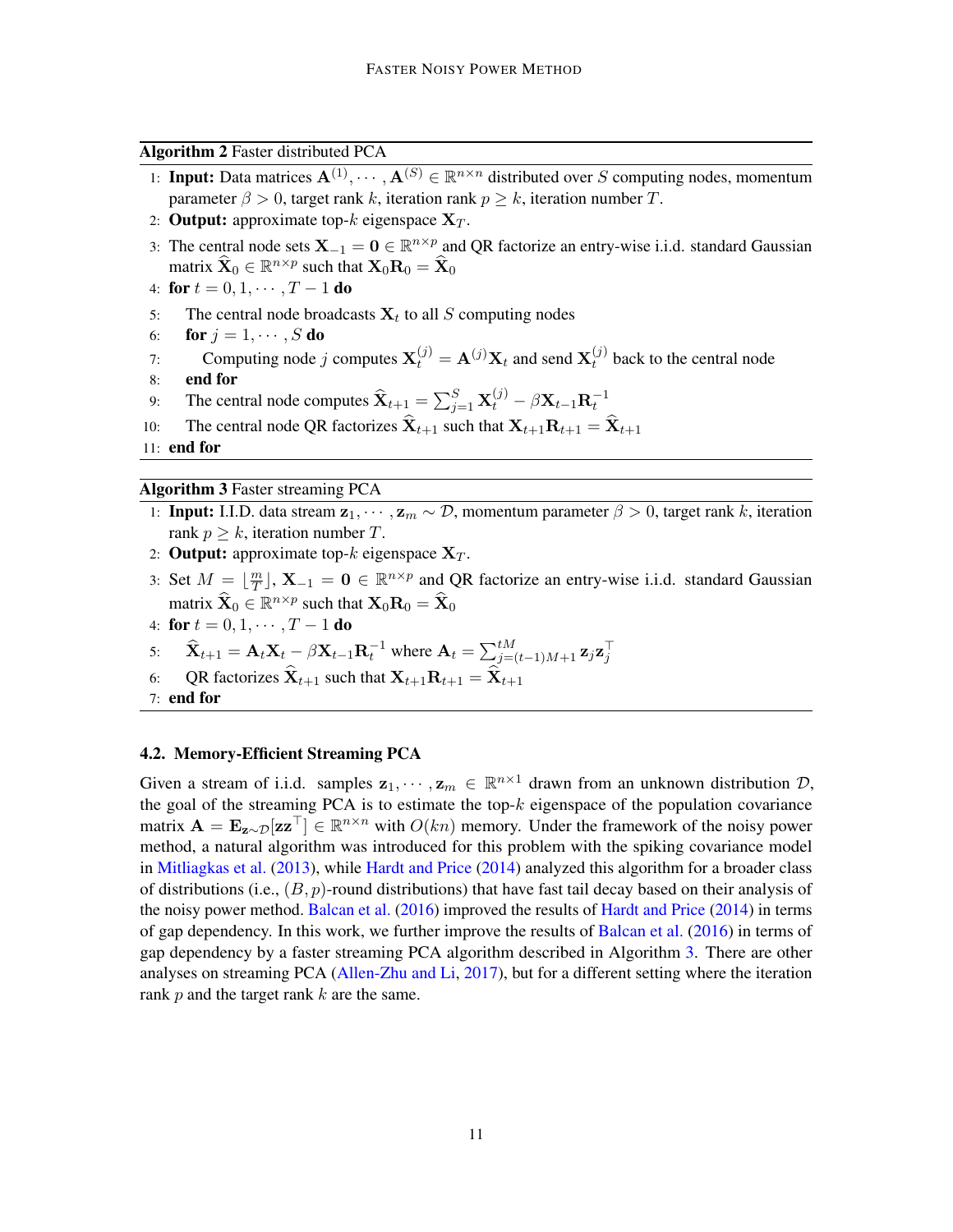Definition 8 *(*(B, p)*-round distributions[,Hardt and Price](#page-12-0) [\(2014\)](#page-12-0)) A distribution* D *over* R n *is said to be*  $(B, p)$ -round, if it holds for every *p*-dimension projection  $\Pi$  and all  $t \geq 1$  that

$$
\max\{ \Pr_{\mathbf{z} \sim \mathcal{D}}[\|\mathbf{z}\|_2 \ge t], \Pr_{\mathbf{z} \sim \mathcal{D}}[\|\mathbf{\Pi}\mathbf{z}\|_2 \ge t\sqrt{\frac{Bp}{n}}] \} \le \exp\{-t\}.
$$

<span id="page-11-2"></span>Theorem 9 *Suppose* D *is a* (B, p)*-round distribution. For* 2  $\overline{\beta}$  *close to*  $\lambda_{q+1}$ , intermediate rank q satisfying  $k \le q \le p$ , and  $T = O(\sqrt{\frac{\lambda_k}{\lambda_k - \lambda_k}})$  $\frac{\lambda_k}{\lambda_k - \lambda_{q+1}} \log \frac{n}{(\lambda_q - \lambda_{q+1})\epsilon}$ ), Algorithm [3](#page-10-1) outputs  $\mathbf{X}_T$  such *that*  $\sin \theta_{\text{max}}(\mathbf{X}_T, \mathbf{U}_k) < \epsilon$  with probability at least 0.9 and sample complexity at  $m = MT =$  $\widetilde{\Omega}(\frac{B^2p\log^2n}{\epsilon^2(\lambda_k-\lambda_{q+1})^2n}\sqrt{\frac{\lambda_k}{\lambda_k-\lambda}}$  $\frac{\lambda_k}{\lambda_k-\lambda_{q+1}}$ ), where  $\Omega(\cdot)$  hides logarithmic factors.

**Proof** The proof is similar to that of Theorem 4.2 in [Balcan et al.](#page-11-0) [\(2016\)](#page-11-0). Setting  $\xi_t = (A_t - A)X_t$ , then by Lemma 3.5 of [Hardt and Price](#page-12-0) [\(2014\)](#page-12-0),  $M = \tilde{\Omega}(\frac{B^2 p \log^2 n}{\epsilon^2 (\lambda_k - \lambda_{q+1})^2 n})$  suffices to guarantee that  $\xi_t$ satisfies the noise conditions in Theorem [1](#page-2-0) w.h.p. as it satisfies conditions of Theorem 2.2 in [Balcan](#page-11-0) [et al.](#page-11-0)  $(2016)$  w.h.p. (see Table [1](#page-4-0) and Remark 1). Thus, the total number of data points needed is  $m=MT=\widetilde{\Omega}(\frac{B^2p\log^2n}{\epsilon^2(\lambda_k-\lambda_{q+1})^2n}\sqrt{\frac{\lambda_k}{\lambda_k-\lambda_{q}}}$  $\overline{\lambda_k-\lambda_{q+1}}$ ).  $\Box$ 

Theorem [9](#page-11-2) improves over the sample complexity  $\widetilde{\Omega}(\frac{\lambda_k B^2 p \log^2 n}{\epsilon^2 (\lambda_k - \lambda_{q+1})^3 n})$  given in [Balcan et al.](#page-11-0) [\(2016\)](#page-11-0). For this application, we may use varying  $\beta$  by setting  $2\sqrt{\beta_t}$  to be the  $(q + 1)$ -th largest diagonal entry of  $\widehat{\boldsymbol{\Sigma}}_p = \frac{1}{t\lambda}$  $\frac{1}{tM}\sum_{t'=1}^t \mathbf{X}_{t'}^\top \mathbf{A}_{t'} \mathbf{X}_{t'} \in \mathbb{R}^{p \times p}.$ 

# 5. Conclusion

In this work, we presented faster noisy power method and gave a novel analysis to show further improved spectral gap dependency over state-of-the-art results for the noisy power method by [Balcan](#page-11-0) [et al.](#page-11-0) [\(2016\)](#page-11-0). Our Algorithm [1](#page-3-0) can serve as a faster meta algorithm with applications to downstream tasks such as distributed PCA and streaming PCA, and have their theoretical guarantees improved in terms of spectral gap dependence. Limitations of our analysis lie at its inherent gap-dependency, due to the condition that  $\lambda_q > \lambda_{q+1}$  though it is not the harsher condition that  $\lambda_k > \lambda_{k+1}$ , and additionally logarithmic gap dependence, i.e.,  $\log \frac{1}{\lambda_q - \lambda_{q+1}}$ . Particularly, it remains unknown if the spectral gap dependency of the noise tolerance can be improved to be the same as that of the convergence rate in terms of  $\|\boldsymbol{\xi}_t\|_2$ . These may be the artifacts of our analysis technique, and it will be interesting to consider removing them in future.

#### Acknowledgments

We would like to thank the anonymous reviewers for their helpful comments.

# References

- <span id="page-11-1"></span>Zeyuan Allen-Zhu and Yuanzhi Li. First efficient convergence for streaming k-pca: A global, gapfree, and near-optimal rate. In *Proceedings of the 58th IEEE Annual Symposium on Foundations of Computer Science (FOCS)*, pages 487–492, Berkeley, CA, 2017.
- <span id="page-11-0"></span>Maria-Florina Balcan, Simon Shaolei Du, Yining Wang, and Adams Wei Yu. An improved gapdependency analysis of the noisy power method. In *Proceedings of the 29th Conference on Learning Theory (COLT)*, pages 284–309, New York, 2016.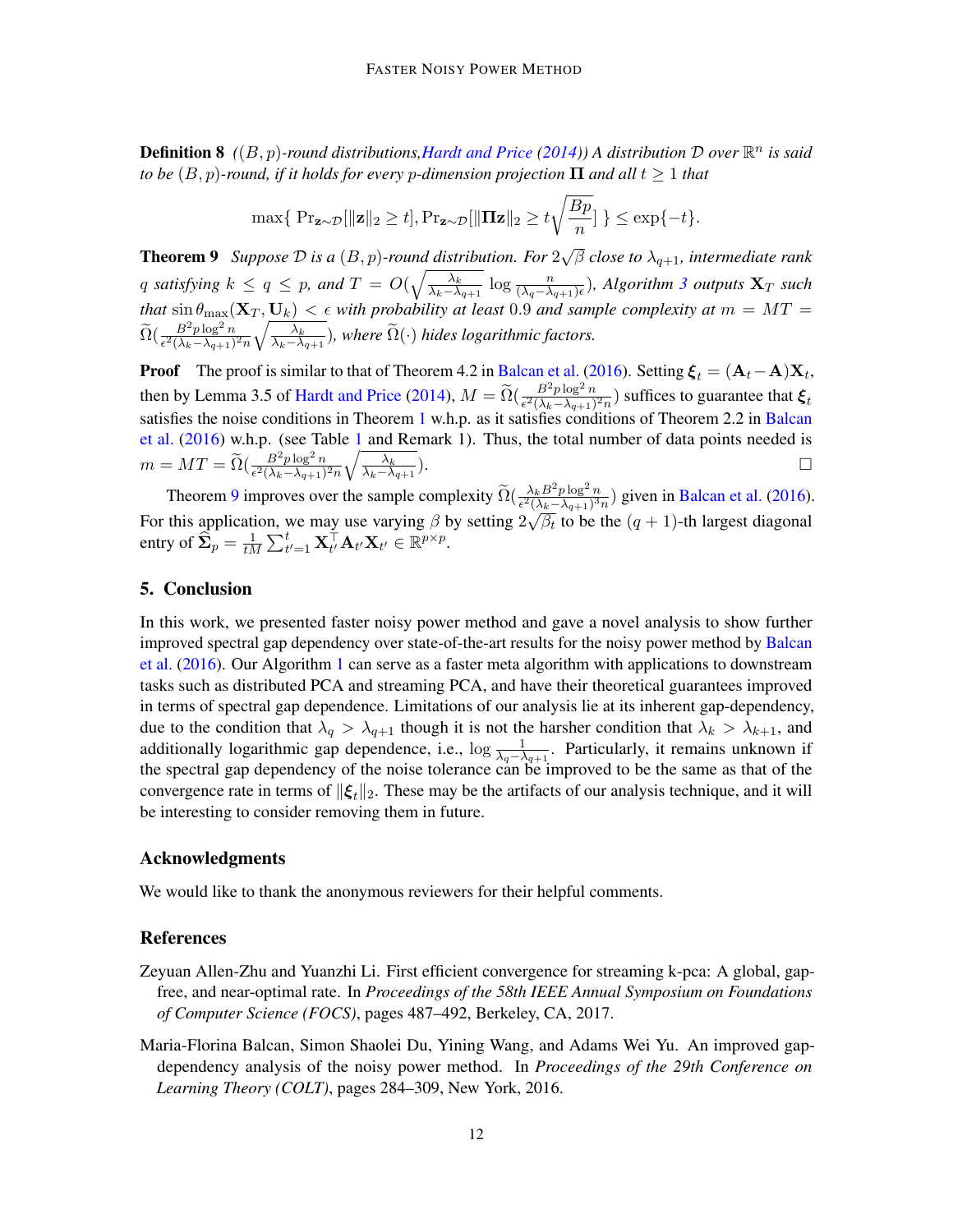<span id="page-12-13"></span>Rajendra Bhatia. *Matrix Analysis*, volume 169. Springer, 1997.

- <span id="page-12-1"></span>G.H. Golub and C.F. Van Loan. *Matrix Computations*. Johns Hopkins Studies in the Mathematical Sciences. Johns Hopkins University Press, 2013.
- <span id="page-12-10"></span>Ming Gu. Subspace iteration randomization and singular value problems. *SIAM J. Sci. Comput.*, 37 (3), 2015.
- <span id="page-12-0"></span>Moritz Hardt and Eric Price. The noisy power method: A meta algorithm with applications. In *Advances in Neural Information Processing Systems*, pages 2861–2869, 2014.
- <span id="page-12-3"></span>Moritz Hardt and Aaron Roth. Beyond worst-case analysis in private singular vector computation. In *Proceedings of the Symposium on Theory of Computing Conference (STOC)*, pages 331–340, Palo Alto, CA, 2013.
- <span id="page-12-12"></span>Yingyu Liang, Maria-Florina Balcan, Vandana Kanchanapally, and David P. Woodruff. Improved distributed principal component analysis. In *Advances in Neural Information Processing Systems (NIPS)*, pages 3113–3121, Montreal, Canada, 2014.
- <span id="page-12-4"></span>Ziqi Liu, Yu-Xiang Wang, and Alexander J. Smola. Fast differentially private matrix factorization. In *Proceedings of the 9th ACM Conference on Recommender Systems (RecSys)*, pages 171–178, Vienna, Austria, 2015.
- <span id="page-12-2"></span>Ioannis Mitliagkas, Constantine Caramanis, and Prateek Jain. Memory limited, streaming PCA. In *Advances in Neural Information Processing Systems (NIPS)*, pages 2886–2894, Lake Tahoe, NV, 2013.
- <span id="page-12-8"></span>Cameron Musco and Christopher Musco. Randomized block krylov methods for stronger and faster approximate singular value decomposition. In *Advances in Neural Information Processing Systems (NIPS)*, pages 1396–1404, Montreal, Canada, 2015.
- <span id="page-12-9"></span>Shusen Wang, Zhihua Zhang, and Tong Zhang. Improved analyses of the randomized power method and block lanczos method. *CoRR*, abs/1508.06429, 2015.
- <span id="page-12-11"></span>Peng Xu, Bryan D. He, Christopher De Sa, Ioannis Mitliagkas, and Christopher Ré. Accelerated stochastic power iteration. In *Proceedings of the International Conference on Artificial Intelligence and Statistics (AISTATS)*, pages 58–67, Playa Blanca, Lanzarote, Canary Islands, Spain, 2018.
- <span id="page-12-5"></span>Zhiqiang Xu and Ping Li. Towards practical alternating least-squares for CCA. In *Advances in Neural Information Processing Systems (NeurIPS)*, pages 14737–14746, Vancouver, BC, Canada, 2019.
- <span id="page-12-6"></span>Zhiqiang Xu and Ping Li. A practical riemannian algorithm for computing dominant generalized eigenspace. In *Proceedings of the Thirty-Sixth Conference on Uncertainty in Artificial Intelligence (UAI)*, pages 819–828, virtual online, 2020.
- <span id="page-12-7"></span>Zhiqiang Xu and Ping Li. On the riemannian search for eigenvector computation. *Journal of Machine Learning Research*, 22(249):1–46, 2021.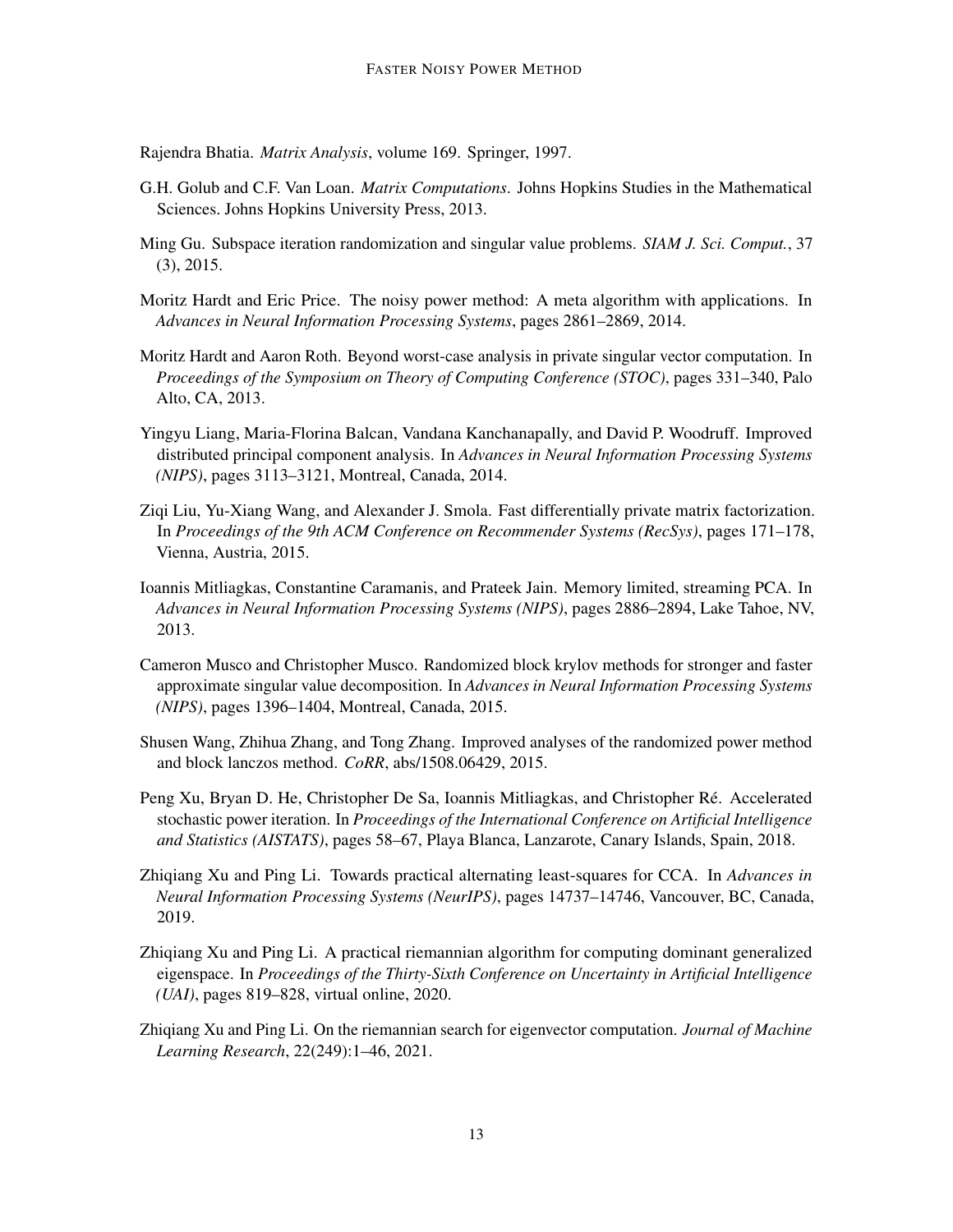**Lemma 2.1** If there exists an integer s such that  $\lambda_s > 2$ √  $\overline{\beta} \geq \lambda_{s+1}$  and  $\lambda_n > 0$ , we then have the following Schur decomposition for  $\mathbf{B} = \begin{bmatrix} \mathbf{A} & -\beta \mathbf{I} \\ \mathbf{I} & \mathbf{0} \end{bmatrix}$ :

$$
\begin{split} \begin{bmatrix} \mathbf{A} & -\beta \mathbf{I} \\ \mathbf{I} & \mathbf{0} \end{bmatrix} &= \begin{bmatrix} \mathbf{U}_s \mathbf{D}_s(1) & \mathbf{U}_{-s} \mathbf{D}_{-s}(1) & -\mathbf{U}_{-s} \mathbf{K}_{-s}(1) & -\mathbf{U}_s \mathbf{K}_s(1) \\ \mathbf{U}_s \mathbf{K}_s(1) & \mathbf{U}_{-s} \mathbf{K}_{-s}(1) & \mathbf{U}_{-s} \overline{\mathbf{D}_{-s}(1)} & \mathbf{U}_s \overline{\mathbf{D}_s(1)} \end{bmatrix} \times \\ &\begin{bmatrix} \mathbf{\Sigma}_s^+ & \mathbf{0} & \mathbf{0} & - (1+\beta) \mathbf{I} \\ \mathbf{0} & \mathbf{\Sigma}_{-s}^+ & \mathbf{T}(-1) & \mathbf{0} \\ \mathbf{0} & \mathbf{0} & \mathbf{\Sigma}_{-s}^- & \mathbf{0} \\ \mathbf{0} & \mathbf{0} & \mathbf{0} & \mathbf{\Sigma}_s^- \end{bmatrix} \begin{bmatrix} \mathbf{U}_s \mathbf{D}_s(1) & \mathbf{U}_{-s} \mathbf{D}_{-s}(1) & -\mathbf{U}_{-s} \mathbf{K}_{-s}(1) & -\mathbf{U}_s \mathbf{K}_s(1) \\ \mathbf{U}_s \mathbf{K}_s(1) & \mathbf{U}_{-s} \mathbf{K}_{-s}(1) & \mathbf{U}_{-s} \overline{\mathbf{D}_{-s}(1)} & \mathbf{U}_s \overline{\mathbf{D}_s(1)} \end{bmatrix}^{\mathrm{H}}, \end{split}
$$

where

$$
\lambda_j^{\pm} = \frac{\lambda_j \pm \sqrt{\lambda_j^2 - 4\beta}}{2}, \quad \Sigma_s^+ = \text{diag}(\lambda_1^+, \dots, \lambda_s^+), \quad \Sigma_{-s}^+ = \text{diag}(\lambda_{s+1}^+, \dots, \lambda_n^+),
$$
  
\n
$$
\Sigma_s^- = \text{diag}(\lambda_1^-, \dots, \lambda_s^-), \quad \Sigma_{-s}^- = \text{diag}(\lambda_{s+1}^-, \dots, \lambda_n^-),
$$
  
\n
$$
\mathbf{D}(a) = \text{diag}(\frac{\lambda_1^+}{\sqrt{a^2 + |\lambda_1^+|^2}}, \dots, \frac{\lambda_s^+}{\sqrt{a^2 + |\lambda_s^+|^2}}), \quad \mathbf{D}_{-s}(a) = \text{diag}(\frac{\lambda_{s+1}^+}{\sqrt{a^2 + |\lambda_{s+1}^+|^2}}, \dots, \frac{\lambda_n^+}{\sqrt{a^2 + |\lambda_n^+|^2}}),
$$
  
\n
$$
\mathbf{K}(a) = \text{diag}(\frac{a}{\sqrt{a^2 + |\lambda_1^+|^2}}, \dots, \frac{a}{\sqrt{a^2 + |\lambda_s^+|^2}}), \quad \mathbf{K}_{-s}(a) = \text{diag}(\frac{a}{\sqrt{a^2 + |\lambda_{s+1}^+|^2}}, \dots, \frac{a}{\sqrt{a^2 + |\lambda_n^+|^2}}),
$$

and  $\mathbf{T}(b) = b\mathbf{I} + \frac{1}{b}$  $\frac{1}{b}(\Sigma_{-s}^{-})^2$ . In addition, if there exists any  $j > s$  such that  $\lambda_j = 2\sqrt{\beta}$ , then  $\lambda_j^{\pm} =$ √ β and the corresponding diagonal entry in the block  $T(-1)$  is replaced with  $(1 + \beta)$ .

**Proof** The full eigenvalue decomposition of the given real symmetric matrix is

$$
\mathbf{A} = \begin{bmatrix} \mathbf{U}_s & \mathbf{U}_{-s} \end{bmatrix} \text{diag}(\mathbf{\Sigma}_s, \mathbf{\Sigma}_{-s}) \begin{bmatrix} \mathbf{U}_s & \mathbf{U}_{-s} \end{bmatrix}^\top.
$$

See Section [2](#page-2-1) in the main paper for notations. Suppose one eigenpair of A is  $(\lambda_j, \mathbf{u}_j)$ . By Proposition 9 in [Xu et al.](#page-12-11) [\(2018\)](#page-12-11), a double eigenpair of **B** then can be written as  $\left(\frac{\lambda_j \pm \sqrt{\lambda_j^2 - 4\beta}}{2}\right)$  $\frac{y}{2}$ ,  $\int \lambda_j \pm \sqrt{\lambda_j^2 - 4\beta}$  $\frac{j}{2}$   $\mathbf{u}_j$  $\mathbf{u}_j$  $\bigwedge$ . √

For  $\lambda_s > 2\sqrt{\beta} \ge \lambda_{s+1}$ , all the eigenvectors of **B** in the above double eigenpairs together (i.e.,  $j = 1, \dots, n$ ) will span the whole Euclidean complex vector space  $\mathbb{C}^{2n}$  as long as there exists no  $j = 1, \dots, n$  will spail the whole Euclidean complex vector space  $\zeta$  as long as there exists no  $j > s$  such that  $\lambda_j = 2\sqrt{\beta}$ , otherwise the double eigenpair collapses into a single one for each j of the kind. In fact, B has the following characteristic polynomial:

$$
\det(\mathbf{B} - \mu \mathbf{I})
$$
\n
$$
= \det \begin{bmatrix} \mathbf{A} - \mu \mathbf{I} & -\beta \mathbf{I} \\ \mathbf{I} & -\mu \mathbf{I} \end{bmatrix} = \det \begin{bmatrix} \text{diag}(\mathbf{\Sigma}_s, \mathbf{\Sigma}_{-s}) - \mu \mathbf{I} & -\beta \mathbf{I} \\ \mathbf{I} & -\mu \mathbf{I} \end{bmatrix}
$$
\n
$$
= \det(\text{diag}(\begin{bmatrix} \lambda_1 - \mu & -\beta \\ 1 & -\mu \end{bmatrix}, \cdots, \begin{bmatrix} \lambda_s - \mu & -\beta \\ 1 & -\mu \end{bmatrix}, \begin{bmatrix} \lambda_{s+1} - \mu & -\beta \\ 1 & -\mu \end{bmatrix}, \cdots, \begin{bmatrix} \lambda_n - \mu & -\beta \\ 1 & -\mu \end{bmatrix})
$$
\n
$$
= \det \begin{bmatrix} \lambda_1 - \mu & -\beta \\ 1 & -\mu \end{bmatrix} \cdots \det \begin{bmatrix} \lambda_s - \mu & -\beta \\ 1 & -\mu \end{bmatrix} \det \begin{bmatrix} \lambda_{s+1} - \mu & -\beta \\ 1 & -\mu \end{bmatrix} \cdots \det \begin{bmatrix} \lambda_n - \mu & -\beta \\ 1 & -\mu \end{bmatrix}.
$$

Thus, **B**'s eigenvalue  $\mu =$ √  $\overline{\beta}$  has algebraic multiplicity  $2m$  corresponding to  ${\bf A}$ 's eigenvalue  $2$ √ β of multiplicity m, i.e.,  $\lambda_j = \cdots = \lambda_{j-m+1} = 2\sqrt{\beta} > \lambda_{j-m}$ , when it happens. Meanwhile, the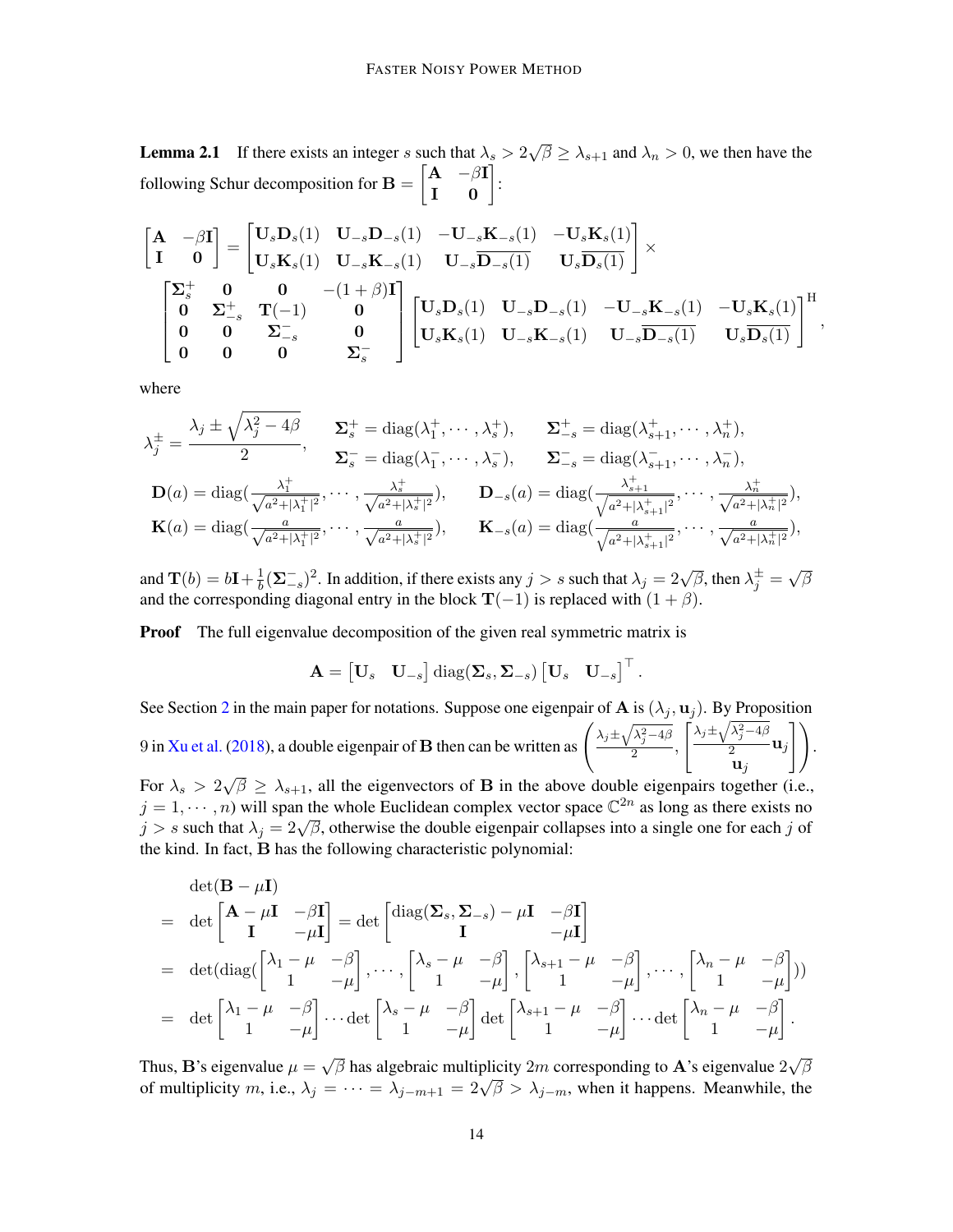corresponding geometric multiplicity is as follows:

$$
\dim(\ker(\mathbf{B} - \sqrt{\beta}\mathbf{I})) = 2n - \dim(\text{col}(\mathbf{B} - \sqrt{\beta}\mathbf{I})) = 2n - \text{rank}(\mathbf{B} - \sqrt{\beta}\mathbf{I})
$$

$$
= 2n - \sum_{j=1}^{n} \text{rank}\begin{bmatrix} \lambda_j - \sqrt{\beta} & -\beta \\ 1 & -\sqrt{\beta} \end{bmatrix} = m,
$$

where  $\dim(\cdot)$  represents the dimensionality of a space,  $\ker(\square)$  represents the kernel space of a matrix, and  $col(\Box)$  represents the column space of a matrix. This shows that, in addition to the collapsed single eigenpair, for each j of the kind, we need to derive one generalized eigenvector  $\mathbf{z}_j \in \mathbb{R}^{2n \times 1}$ 

of **B** from the collapsed single eigenpair to span  $\mathbb{C}^{2n}$ , i.e.,  $(\mathbf{B} - \mathbf{B})$ √  $\overline{\beta}\textbf{I})\textbf{z}_j =$  $\sqrt{\beta} \mathbf{u}_j$  $\mathbf{u}_j$ . It is easy

to see that  $\mathbf{z}_j = \begin{bmatrix} \mathbf{u}_j \\ \mathbf{o} \end{bmatrix}$ 0 which keeps orthogonal to all the eigenvectors or generalized eigenvectors of **B** corresponding to  $\lambda_{j'}$  for  $j' \neq j$ . We then can list **B**'s eigenvalues as well as corresponding eigenvectors or generalized eigenvectors in descending order of eigenvalues' magnitude in Table [3](#page-17-0) eigenvectors of generalized eigenvectors in descending order of eigenvalues magnitude in Table 3 where, if there is any  $j > s$  such that  $\lambda_j = 2\sqrt{\beta}$  then the corresponding row in the middle is replaced by the following one:

$$
|\lambda_j^{\pm}| = \sqrt{\beta}, \quad \lambda_j^{\pm} \triangleq \sqrt{\beta}, \quad \mathbf{u}_j^+ \triangleq \begin{bmatrix} \sqrt{\beta} \mathbf{u}_j \\ \mathbf{u}_j \end{bmatrix}, \quad \mathbf{u}_j^- \triangleq \begin{bmatrix} \mathbf{u}_j \\ \mathbf{0} \end{bmatrix}
$$

.

Thus, we have  $\mathbf{B} \mathbf{u}_j^{\pm} = \lambda_j^{\pm} \mathbf{u}_j^{\pm}$  for j such that  $\lambda_j \neq 2\sqrt{\beta}$ , otherwise  $\begin{cases} \n\mathbf{B} \mathbf{u}_j^{\pm} = \lambda_j^{\pm} \mathbf{u}_j^{\pm}$ ,  $\mathbf{B} \mathbf{u}_j^{\pm} = \lambda_j^{\pm} \mathbf{u}_j^{\pm}$ ,  $\mathbf{B}\mathbf{u}_j = \mathbf{u}_j^+ + \lambda_j^- \mathbf{u}_j^-$ . In matrix form, it can be written as  $\mathbf{B}\widehat{\mathbf{V}}_{\boxplus} = \widehat{\mathbf{V}}_{\boxplus} \widehat{\mathbf{\Lambda}}_{\boxplus}$ , where

$$
\widehat{\mathbf{V}}_{\mathbb{H}} = \begin{bmatrix} \mathbf{u}_1^+ & \mathbf{u}_1^- & \cdots & \mathbf{u}_n^+ & \mathbf{u}_n^- \end{bmatrix} , \quad \widehat{\mathbf{\Lambda}}_{\mathbb{H}} = \text{diag}(\widehat{\mathbf{\Lambda}}_1, \cdots, \widehat{\mathbf{\Lambda}}_n) , \quad \widehat{\mathbf{\Lambda}}_{j} = \text{diag}(\lambda_j^+, \lambda_j^-)
$$

where for all j such that  $\lambda_j = 2\sqrt{\beta}$ , each of the corresponding  $2 \times 2$  diagonal blocks is replaced with the 2 × 2 upper triangular block  $\widehat{\Lambda}_j = \begin{bmatrix} \lambda_j^+ & 1 \\ 0 & \lambda_j^- \end{bmatrix}$  $\dot{0}$   $\lambda_j^ \big]$ . In order to derive  $\mathbf{B}$ 's Schur decomposition, we need to orthonormalize all the (generalized) eigenvectors of B. For this purpose, in fact, we only need to orthonormalize the pair  $(\mathbf{u}_j^+, \mathbf{u}_j^-)$  for each  $j = 1, \dots, n$ , because  $(\mathbf{u}_j^{\pm})^H \mathbf{u}_{j'}^{\pm}$  $j^{\pm}_{j'} = 0$  for any  $j \neq j'$ . There are two cases. If  $\lambda_j \neq 2\sqrt{\beta}$ , then we have the orthonormalization:

$$
\begin{bmatrix} \mathbf{u}_j^+ & \mathbf{u}_j^- \end{bmatrix} = \begin{bmatrix} \lambda_j^+ \mathbf{u}_j & \lambda_j^- \mathbf{u}_j \\ \mathbf{u}_j & \mathbf{u}_j \end{bmatrix} = \underbrace{\begin{bmatrix} \frac{\lambda_j^+}{\sqrt{1+|\lambda_j^+|^2}} \mathbf{u}_j & -\frac{1}{\sqrt{1+|\lambda_j^+|^2}} \mathbf{u}_j \\ \frac{1}{\sqrt{1+|\lambda_j^+|^2}} \mathbf{u}_j & \frac{\lambda_j^+}{\sqrt{1+|\lambda_j^+|^2}} \mathbf{u}_j \end{bmatrix}}_{\triangleq (\mathbf{v}_{2j-1}, \mathbf{v}_{2j})} \underbrace{\begin{bmatrix} \sqrt{1+|\lambda_j^+|^2} & \frac{1+\overline{\lambda_j^+}\lambda_j^-}{\sqrt{1+|\lambda_j^+|^2}} \\ 0 & \frac{\lambda_j^+ - \lambda_j^-}{\sqrt{1+|\lambda_j^+|^2}} \end{bmatrix}}_{\triangleq \mathbf{S}_j}.
$$

If  $\lambda_j = 2\sqrt{\beta}$  then the orthonormalization is

$$
\begin{bmatrix} \mathbf{u}_j^+ & \mathbf{u}_j^- \end{bmatrix} = \begin{bmatrix} \sqrt{\beta} \mathbf{u}_j & \mathbf{u}_j \\ \mathbf{u}_j & \mathbf{0} \end{bmatrix} = \underbrace{\begin{bmatrix} \sqrt{\frac{\beta}{1+\beta}} \mathbf{u}_j & \frac{1}{\sqrt{1+\beta}} \mathbf{u}_j \\ \frac{1}{\sqrt{1+\beta}} \mathbf{u}_j & -\sqrt{\frac{\beta}{1+\beta}} \mathbf{u}_j \end{bmatrix}}_{\triangleq (\mathbf{v}_{2j-1}, \mathbf{v}_{2j})} \underbrace{\begin{bmatrix} \sqrt{1+\beta} & \sqrt{\frac{\beta}{1+\beta}} \\ 0 & \frac{1}{\sqrt{1+\beta}} \end{bmatrix}}_{\triangleq \mathbf{S}_j}.
$$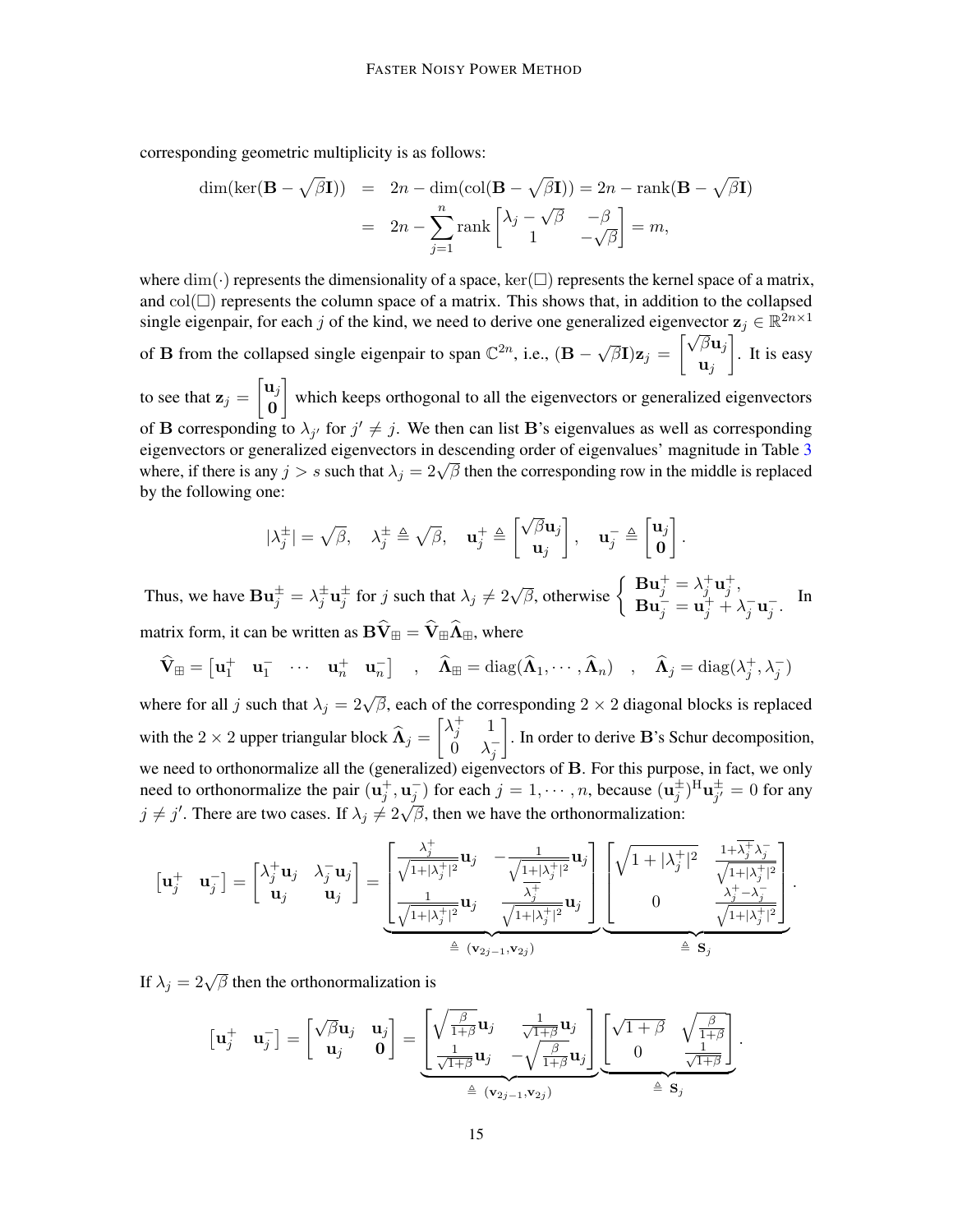| Magnitude                                                                | Eigenvalue                                                                                     | (generalized) Eigenvector                                                                                                  |
|--------------------------------------------------------------------------|------------------------------------------------------------------------------------------------|----------------------------------------------------------------------------------------------------------------------------|
| $ \lambda_1^+  = \frac{\lambda_1 + \sqrt{\lambda_1^2 - 4\beta}}{2}$      | $\lambda_1^+ \triangleq \frac{\lambda_1 + \sqrt{\lambda_1^2 - 4\beta}}{2}$                     | $\mathbf{u}_1^+ \triangleq \begin{bmatrix} \lambda_1^+ \mathbf{u}_1 \\ \mathbf{u}_1 \end{bmatrix}$                         |
|                                                                          |                                                                                                |                                                                                                                            |
| $ \lambda_s^+  = \frac{\lambda_s + \sqrt{\lambda_s^2 - 4\beta}}{2}$      | $\lambda_s^+ \triangleq \frac{\lambda_s + \sqrt{\lambda_s^2 - 4\beta}}{2}$                     | $\mathbf{u}_s^+ \triangleq \begin{bmatrix} \lambda_s^+ \mathbf{u}_s \\ \mathbf{u}_s \end{bmatrix}$                         |
| $ \lambda_{s+1}^{\pm}  = \sqrt{\beta}$                                   | $\lambda_{s+1}^{\pm} \triangleq \frac{\lambda_{s+1} \pm i \sqrt{4\beta - \lambda_{s+1}^2}}{2}$ | $\mathbf{u}_{s+1}^{\pm} \triangleq \begin{vmatrix} \lambda_{s+1}^{\pm} \mathbf{u}_{s+1} \\ \mathbf{u}_{s+1} \end{vmatrix}$ |
|                                                                          |                                                                                                |                                                                                                                            |
| $ \lambda_n^{\pm}  = \sqrt{\beta}$                                       | $\lambda_n^{\pm} \triangleq \frac{\lambda_n \pm i \sqrt{4\beta - \lambda_n^2}}{2}$             | $\mathbf{u}_n^{\pm} \triangleq \begin{bmatrix} \lambda_n^{\pm} \mathbf{u}_n \\ \mathbf{u}_n \end{bmatrix}$                 |
| $ \lambda_s^-  = \frac{2\beta}{\lambda_s + \sqrt{\lambda_s^2 - 4\beta}}$ | $\lambda_s^- \triangleq \frac{\lambda_s - \sqrt{\lambda_s^2 - 4\beta}}{2}$                     | $\mathbf{u}_s^- \triangleq \begin{bmatrix} \lambda_s^- \mathbf{u}_s \\ \mathbf{u}_s \end{bmatrix}$                         |
|                                                                          |                                                                                                |                                                                                                                            |
| $ \lambda_1^-  = \frac{2\beta}{\lambda_1 + \sqrt{\lambda_1^2 - 4\beta}}$ | $\lambda_1^- \triangleq \frac{\lambda_1 - \sqrt{\lambda_1^2 - 4\beta}}{2}$                     | $\mathbf{u}_1^- \triangleq \begin{bmatrix} \lambda_1^- \mathbf{u}_1 \\ \mathbf{u}_1 \end{bmatrix}$                         |

Table 2: B's eigenpairs in descending order of eigenvalues' magnitude.

Let  $V_{\mathbb{H}} = \begin{bmatrix} v_1 & \cdots & v_{2n} \end{bmatrix} \in \mathbb{C}^{2n \times 2n}$  which then is unitary, i.e.,  $V_{\mathbb{H}}^H V_{\mathbb{H}} = V_{\mathbb{H}} V_{\mathbb{H}}^H = I$ . Thus, we can write that  $\mathbf{BV}_{\text{H}}diag(\mathbf{S}_1, \dots, \mathbf{S}_n) = \mathbf{V}_{\text{H}}diag(\mathbf{S}_1, \dots, \mathbf{S}_n)\Lambda_{\text{H}}$ , and consequently  $\mathbf{B} = \mathbf{M} \times \mathbf{M} \times \mathbf{M} \times \mathbf{M} \times \mathbf{M} \times \mathbf{M} \times \mathbf{M} \times \mathbf{M} \times \mathbf{M} \times \mathbf{M} \times \mathbf{M} \times \mathbf{M} \times \mathbf{M} \times$  $\mathbf{V}_{\boxplus}\mathrm{diag}(\mathbf{S}_1,\cdots,\mathbf{S}_n)\widehat{\mathbf{\Lambda}}_{\boxplus}\mathrm{diag}^{-1}(\mathbf{S}_1,\cdots,\mathbf{S}_n)\mathbf{V}_{\boxplus}^{\text{H}}$ . Let

$$
\begin{array}{rcl}\n\mathbf{\Lambda}_{\boxplus} & \triangleq & \mathrm{diag}(\mathbf{S}_1,\cdots,\mathbf{S}_n)\widehat{\mathbf{\Lambda}}_{\boxplus} \mathrm{diag}^{-1}(\mathbf{S}_1,\cdots,\mathbf{S}_n) \\
& = & \mathrm{diag}(\mathbf{S}_1\widehat{\mathbf{\Lambda}}_1\mathbf{S}_1^{-1},\cdots,\mathbf{S}_n\widehat{\mathbf{\Lambda}}_n\mathbf{S}_n^{-1}).\n\end{array}
$$

If  $\lambda_j \neq 2\sqrt{\beta}$ , it then holds that

$$
\begin{array}{rcl} \mathbf{S}_{j}\widehat{\boldsymbol{\Lambda}}_{j}\mathbf{S}_{j}^{-1} & = & \begin{bmatrix} \sqrt{1+|\lambda_{j}^{+}|^{2}} & \frac{1+\overline{\lambda_{j}^{+}}\lambda_{j}^{-}}{\sqrt{1+|\lambda_{j}^{+}|^{2}}}\\ 0 & \frac{\lambda_{j}^{+}-\lambda_{j}^{-}}{\sqrt{1+|\lambda_{j}^{+}|^{2}}} \end{bmatrix} \text{diag}(\lambda_{j}^{+},\lambda_{j}^{-}) \begin{bmatrix} \sqrt{1+|\lambda_{j}^{+}|^{2}} & \frac{1+\overline{\lambda_{j}^{+}}\lambda_{j}^{-}}{\sqrt{1+|\lambda_{j}^{+}|^{2}}}\\ 0 & \frac{\lambda_{j}^{+}-\lambda_{j}^{-}}{\sqrt{1+|\lambda_{j}^{+}|^{2}}} \end{bmatrix}^{-1} \\ & = & \begin{bmatrix} \lambda_{j}^{+} & -(1+\overline{\lambda_{j}^{+}}\lambda_{j}^{-})\\ 0 & \lambda_{j}^{-} \end{bmatrix} = \begin{cases} \begin{bmatrix} \lambda_{j}^{+} & -(1+\beta)\\ 0 & \lambda_{j}^{-} \end{bmatrix}, & j \leq s\\ \begin{bmatrix} \lambda_{j}^{+} & -(1+(\lambda_{j}^{-})^{2})\\ 0 & \lambda_{j}^{-} \end{bmatrix}, & \text{else} \end{cases}, \end{array}
$$

otherwise  $S_j \widehat{\Lambda}_j S_j^{-1} =$ 

$$
\mathbf{S}_{j}\begin{bmatrix} \lambda_{j}^{+} & 1\\ 0 & \lambda_{j}^{-} \end{bmatrix} \mathbf{S}_{j}^{-1} = \begin{bmatrix} \sqrt{1+\beta} & \sqrt{\frac{\beta}{1+\beta}}\\ 0 & \frac{1}{\sqrt{1+\beta}} \end{bmatrix} \begin{bmatrix} \sqrt{\beta} & 1\\ 0 & \sqrt{\beta} \end{bmatrix} \begin{bmatrix} \sqrt{1+\beta} & \sqrt{\frac{\beta}{1+\beta}}\\ 0 & \frac{1}{\sqrt{1+\beta}} \end{bmatrix}^{-1} = \begin{bmatrix} \sqrt{\beta} & 1+\beta\\ 0 & \sqrt{\beta} \end{bmatrix}.
$$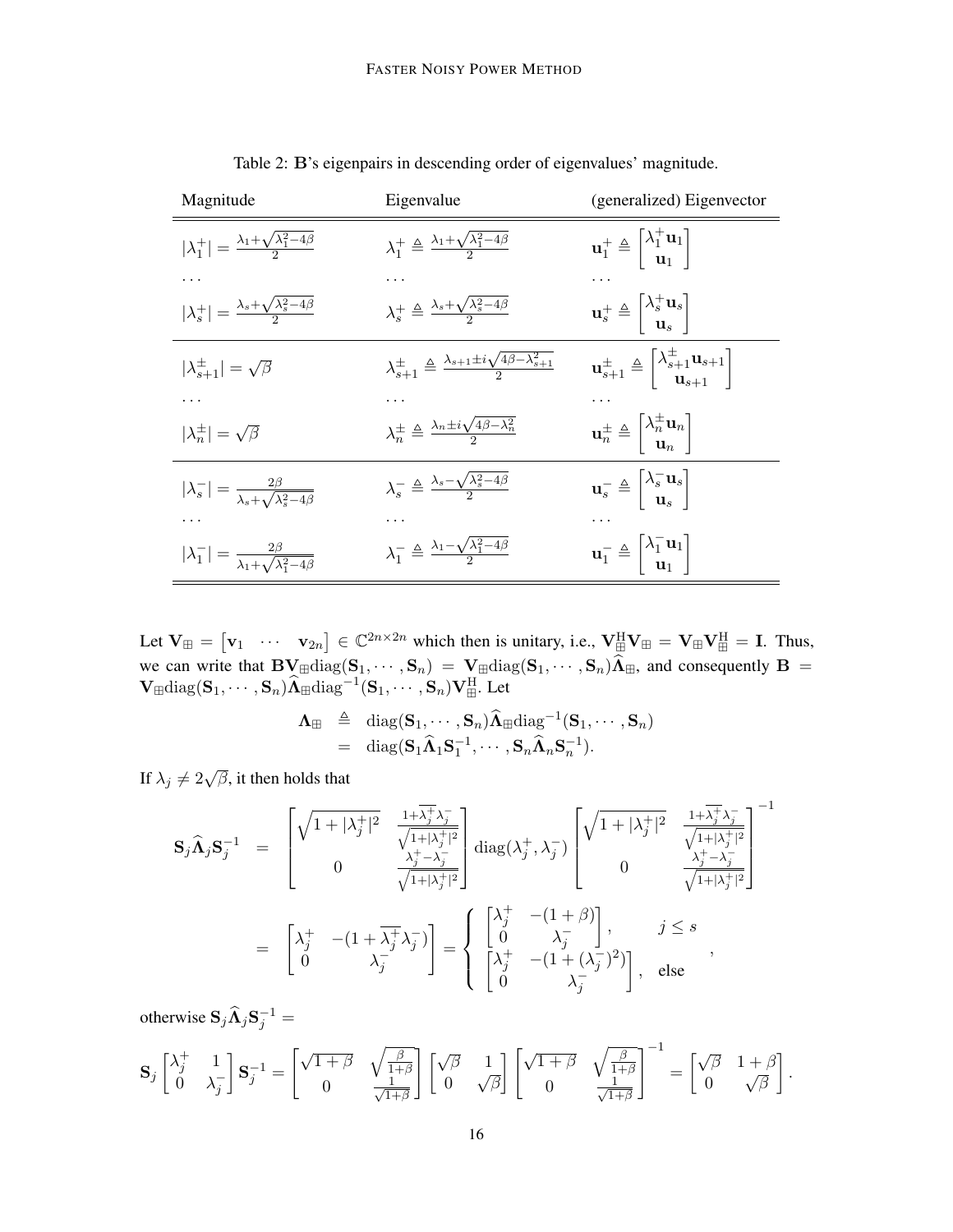Thus,  $\Lambda_{\boxplus} =$ 

$$
\operatorname{diag}\left(\begin{bmatrix} \lambda_1^+ & -(1+\beta) \\ 0 & \lambda_1^- \end{bmatrix}, \cdots, \begin{bmatrix} \lambda_s^+ & -(1+\beta) \\ 0 & \lambda_s^- \end{bmatrix}, \begin{bmatrix} \lambda_{s+1}^+ & -(1+(\lambda_{s+1}^-)^2) \\ 0 & \lambda_{s+1}^- \end{bmatrix}, \cdots, \begin{bmatrix} \lambda_n^+ & -(1+(\lambda_n^-)^2) \\ 0 & \lambda_n^- \end{bmatrix}\right),
$$

where the j-th 2 × 2 upper triangular matrix for  $j > s$  is replaced by  $\begin{bmatrix} \sqrt{\beta} & 1+\beta \\ 0 & \sqrt{\beta} \end{bmatrix}$ 0 √ β  $\Big]$  if  $\lambda_j = 2\sqrt{\beta}.$ After certain permutations by a permutation matrix P, B's Schur decomposition can be written as

$$
\mathbf{B} = \mathbf{V}_\boxplus \boldsymbol{\Lambda}_\boxplus \mathbf{V}_\boxplus^\text{H} = \mathbf{V}_\boxplus \mathbf{P}^\top \mathbf{P} \boldsymbol{\Lambda}_\boxplus \mathbf{P}^\top \mathbf{P} \mathbf{V}_\boxplus^\text{H} = (\mathbf{V}_\boxplus \mathbf{P}^\top) (\mathbf{P} \boldsymbol{\Lambda}_\boxplus \mathbf{P}^\top) (\mathbf{V}_\boxplus \mathbf{P}^\top)^\text{H},
$$

where

$$
\mathbf{V}_{\mathbb{H}}\mathbf{P}^{\top} = \begin{bmatrix} \mathbf{U}_{s}\mathbf{D}_{s}(1) & \mathbf{U}_{-s}\mathbf{D}_{-s}(1) & -\mathbf{U}_{-s}\mathbf{K}_{-s}(1) & -\mathbf{U}_{s}\mathbf{K}_{s}(1) \\ \mathbf{U}_{s}\mathbf{K}_{s}(1) & \mathbf{U}_{-s}\mathbf{K}_{-s}(1) & \mathbf{U}_{-s}\overline{\mathbf{D}_{-s}(1)} & \mathbf{U}_{s}\overline{\mathbf{D}_{s}(1)} \end{bmatrix}, \\ \mathbf{P}\Lambda_{\mathbb{H}}\mathbf{P}^{\top} = \begin{bmatrix} \Sigma_{s}^{+} & 0 & 0 & -(1+\beta)\mathbf{I} \\ 0 & \Sigma_{-s}^{+} & -( \mathbf{I} + (\Sigma_{-s}^{-})^{2} ) & 0 \\ 0 & 0 & \Sigma_{-s}^{-} & 0 \\ 0 & 0 & 0 & \Sigma_{s}^{-} \end{bmatrix},
$$

$$
\mathbf{D}_{s}(\alpha) = \text{diag}\left(\frac{\lambda_{1}^{+}}{\sqrt{\alpha^{2}+|\lambda_{1}^{+}|^{2}}},\cdots,\frac{\lambda_{s}^{+}}{\sqrt{\alpha^{2}+|\lambda_{s}^{+}|^{2}}}\right), \qquad \mathbf{D}_{-s}(\alpha) = \text{diag}\left(\frac{\lambda_{s+1}^{+}}{\sqrt{\alpha^{2}+|\lambda_{s+1}^{+}|^{2}}},\cdots,\frac{\lambda_{n}^{+}}{\sqrt{\alpha^{2}+|\lambda_{n}^{+}|^{2}}}\right),
$$
\n
$$
\mathbf{K}_{s}(\alpha) = \text{diag}\left(\frac{\alpha}{\sqrt{\alpha^{2}+|\lambda_{1}^{+}|^{2}}},\cdots,\frac{\alpha}{\sqrt{\alpha^{2}+|\lambda_{s}^{+}|^{2}}}\right), \qquad \mathbf{K}_{-s}(\alpha) = \text{diag}\left(\frac{\alpha}{\sqrt{\alpha^{2}+|\lambda_{s+1}^{+}|^{2}}},\cdots,\frac{\alpha}{\sqrt{\alpha^{2}+|\lambda_{n}^{+}|^{2}}}\right),
$$
\n
$$
\Sigma_{s}^{+} = \text{diag}(\lambda_{1}^{+},\cdots,\lambda_{s}^{+}), \qquad \Sigma_{-s}^{+} = \text{diag}(\lambda_{s+1}^{+},\cdots,\lambda_{n}^{+}),
$$
\n
$$
\Sigma_{s}^{-} = \text{diag}(\lambda_{1}^{-},\cdots,\lambda_{s}^{-}), \qquad \Sigma_{-s}^{-} = \text{diag}(\lambda_{s+1}^{-},\cdots,\lambda_{n}^{-}).
$$

**Lemma 2.2** If there exists an integer s such that  $\lambda_s > 2$ √  $\overline{\beta} \geq \lambda_{s+1}$  and  $\lambda_n > 0$ , we then have the following Schur decomposition for  $\mathbf{B}^{\mathrm{H}} = \begin{bmatrix} \mathbf{A} & \mathbf{I} \\ -\beta \mathbf{I} & \mathbf{0} \end{bmatrix}$  with notations given in Lemma 2.1:

$$
\begin{bmatrix} \mathbf{A} & \mathbf{I} \\ -\beta \mathbf{I} & \mathbf{0} \end{bmatrix} = \begin{bmatrix} \mathbf{U}_s \mathbf{D}_s(\beta) & \mathbf{U}_{-s} \mathbf{D}_{-s}(\beta) & \mathbf{U}_{-s} \mathbf{K}_{-s}(\beta) & \mathbf{U}_s \mathbf{K}_s(\beta) \\ -\mathbf{U}_s \mathbf{K}_s(\beta) & -\mathbf{U}_{-s} \mathbf{K}_{-s}(\beta) & \mathbf{U}_{-s} \overline{\mathbf{D}_{-s}(\beta)} & \mathbf{U}_s \overline{\mathbf{D}_s(\beta)} \end{bmatrix} \times \\ \begin{bmatrix} \mathbf{\Sigma}_s^+ & \mathbf{0} & \mathbf{0} & (1+\beta) \mathbf{I} \\ \mathbf{0} & \mathbf{\Sigma}_{-s}^+ & \mathbf{T}(\beta) & \mathbf{0} \\ \mathbf{0} & \mathbf{0} & \mathbf{\Sigma}_{-s}^- & \mathbf{0} \\ \mathbf{0} & \mathbf{0} & \mathbf{0} & \mathbf{\Sigma}_s^- \end{bmatrix} \begin{bmatrix} \mathbf{U}_s \mathbf{D}_s(\beta) & \mathbf{U}_{-s} \mathbf{D}_{-s}(\beta) & \mathbf{U}_{-s} \mathbf{K}_{-s}(\beta) & \mathbf{U}_s \mathbf{K}_s(\beta) \\ -\mathbf{U}_s \mathbf{K}_s(\beta) & -\mathbf{U}_{-s} \mathbf{K}_{-s}(\beta) & \mathbf{U}_{-s} \overline{\mathbf{D}_{-s}(\beta)} & \mathbf{U}_s \overline{\mathbf{D}_s(\beta)} \end{bmatrix}^{\mathrm{H}},
$$

where, if there exists any  $j > s$  such that  $\lambda_j = 2\sqrt{\beta}$ , then  $\lambda_j^{\pm} =$ √  $\beta$  and the corresponding diagonal entry in the block  $\mathbf{T}(\beta)$  is replaced with  $(1 + \beta)$ .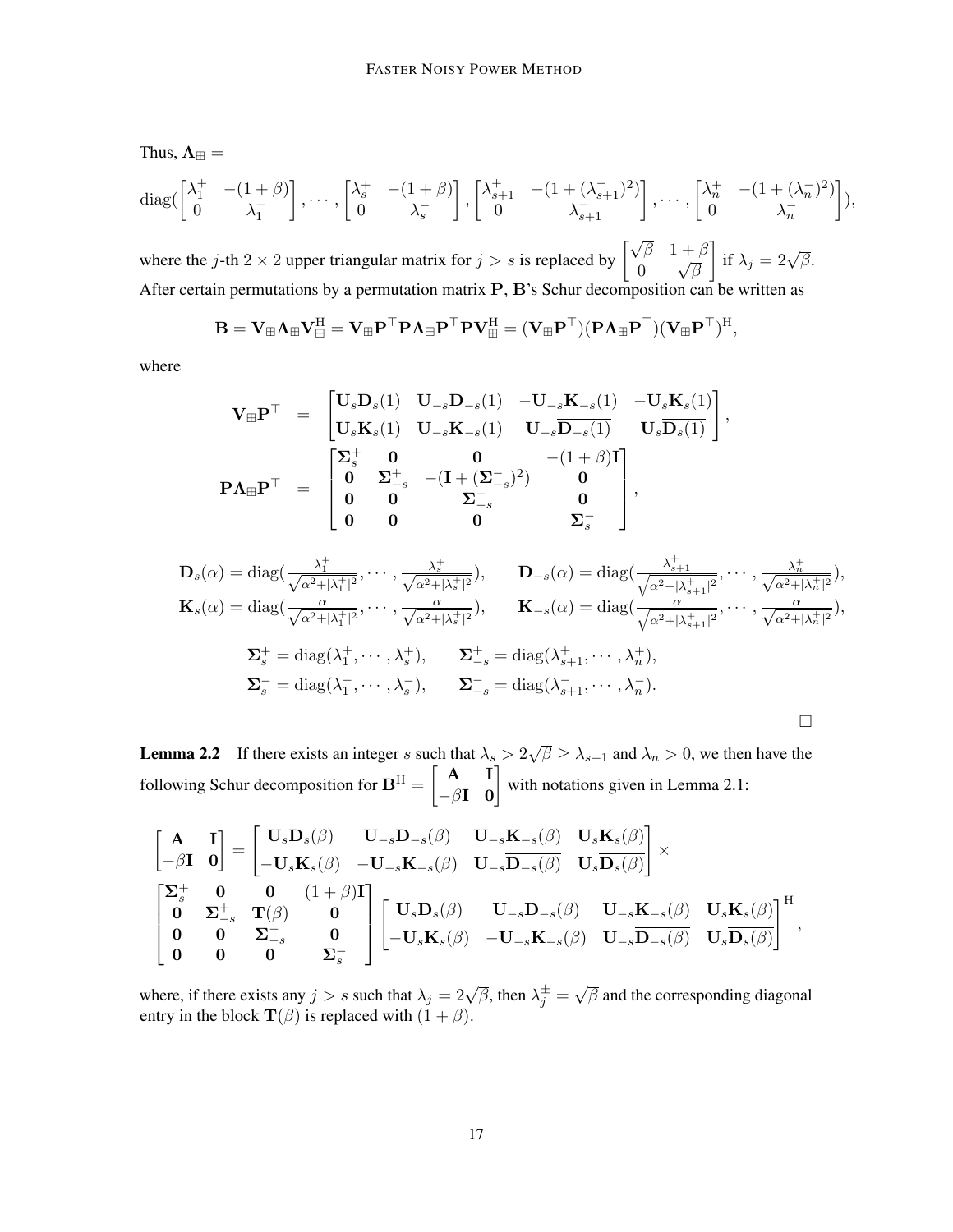**Proof** The proof is almost the same as the above one. We only present the differences. First of all, note that **B** and **B**<sup>H</sup> have exactly the same spectrum. Suppose one eigenpair of **A** is  $(\lambda_i, \mathbf{u}_i)$ . We then have  $B<sup>H</sup>$ 's eigenvalue  $\lambda_j^{\pm}$  which are the roots of the quadratic equation  $\mu^2 - \lambda_j \mu + \beta = 0$  in

 $\mu$ . We then have that  $\begin{bmatrix} \mathbf{A} & \mathbf{I} \\ -\beta \mathbf{I} & \mathbf{0} \end{bmatrix} \begin{bmatrix} \mu \mathbf{u}_j \\ -\beta \mathbf{u}_j \end{bmatrix}$  $\Big] = \mu \Big[ \begin{array}{c} \mu \mathbf{u}_j \ \rho \end{array}$  $-\beta$ u<sub>j</sub> . Thus, a double eigenpair of  $\mathbf{B}^{\text{H}}$  then can be written as  $\left(\frac{\lambda_j \pm \sqrt{\lambda_j^2 - 4\beta}}{2}\right)$  $\int \lambda_j \pm \sqrt{\lambda_j^2 - 4\beta}$  $\frac{j}{2}$   $\mathbf{u}_j$ 11 . For  $\lambda_s > 2$  $\sqrt{\beta} \ge \lambda_{s+1}$ , all the eigenvectors of  $\mathbf{B}^{\text{H}}$ 

 $\frac{y}{2}$ ,  $-\beta$ u<sub>j</sub> in the above double eigenpairs together (i.e.,  $j = 1, \dots, n$ ) will span the whole Euclidean complex In the above double eigenpairs together (i.e.,  $j = 1, \dots, n$ ) will span the whole Euclidean complex<br>vector space  $\mathbb{C}^{2n}$  as long as there exists no  $j > s$  such that  $\lambda_j = 2\sqrt{\beta}$ . In the collapsed case, for each j of the kind, we additionally derive one generalized eigenvector  $z_j \in \mathbb{R}^{2n \times 1}$  of  $\mathbf{B}^{\mathrm{H}}$  from the

collapsed single eigenpair to span  $\mathbb{C}^{2n}$ , i.e.,  $(\mathbf{B}^{\mathrm{H}} - \sqrt{2\pi} \mathbf{B})$  $\overline{\beta}\textbf{I})\textbf{z}_j =$  $\sqrt{\beta} \mathbf{u}_j$  $-\beta$ u<sub>j</sub> . Again,  $\mathbf{z}_j = \begin{bmatrix} \mathbf{u}_j \\ \mathbf{0} \end{bmatrix}$ 0  $\big]$ .  $B^H$ 's eigenvalues as well as corresponding eigenvectors or generalized eigenvectors in descending order of eigenvalues' as well as corresponding eigenvectors of generalized eigenvectors in descending order of eigenvalues' magnitude are listed in Table [3](#page-17-0) where, if there is any  $j > s$  such that  $\lambda_j = 2\sqrt{\beta}$  then the corresponding row in the middle is replaced by the following one:

$$
|\lambda_j^{\pm}| = \sqrt{\beta}, \quad \lambda_j^{\pm} \triangleq \sqrt{\beta}, \quad \mathbf{u}_j^{\pm} \triangleq \begin{bmatrix} \sqrt{\beta} \mathbf{u}_j \\ -\beta \mathbf{u}_j \end{bmatrix}, \quad \mathbf{u}_j^{-} \triangleq \begin{bmatrix} \mathbf{u}_j \\ \mathbf{0} \end{bmatrix}.
$$

Thus, we have  $\mathbf{B}^{\mathrm{H}}\mathbf{u}_{j}^{\pm} = \lambda_{j}^{\pm}\mathbf{u}_{j}^{\pm}$  for j such that  $\lambda_{j} \neq 2\sqrt{\beta}$ , otherwise  $\begin{cases} \mathbf{B}^{\mathrm{H}}\mathbf{u}_{j}^{+} = \lambda_{j}^{+}\mathbf{u}_{j}^{+}$ ,  $\mathbf{B}^{\mathrm{H}}\mathbf{u}_{j}^{-} = \mathbf{u}_{j}^{+} + \lambda_{j}^{+} \end{cases}$  $\mathbf{B}^{\mathrm{H}}\mathbf{u}_j = \mathbf{u}_j^+ + \lambda_j^- \mathbf{u}_j^-$ .

<span id="page-17-0"></span>

| Magnitude                                                                | Eigenvalue                                                                                     | (generalized) Eigenvector                                                                                                         |
|--------------------------------------------------------------------------|------------------------------------------------------------------------------------------------|-----------------------------------------------------------------------------------------------------------------------------------|
| $ \lambda_1^+  = \frac{\lambda_1 + \sqrt{\lambda_1^2 - 4\beta}}{2}$      | $\lambda_1^+ \triangleq \frac{\lambda_1 + \sqrt{\lambda_1^2 - 4\beta}}{2}$                     | $\mathbf{u}_1^+ \triangleq \begin{vmatrix} \lambda_1^+ \mathbf{u}_1 \\ -\beta \mathbf{u}_1 \end{vmatrix}$                         |
|                                                                          |                                                                                                |                                                                                                                                   |
| $ \lambda_s^+  = \frac{\lambda_s + \sqrt{\lambda_s^2 - 4\beta}}{2}$      | $\lambda_s^+ \triangleq \frac{\lambda_s + \sqrt{\lambda_s^2 - 4\beta}}{2}$                     | $\mathbf{u}_s^+ \triangleq \begin{bmatrix} \lambda_s^+ \mathbf{u}_s \\ -\beta \mathbf{u}_s \end{bmatrix}$                         |
| $ \lambda_{s+1}^{\pm}  = \sqrt{\beta}$                                   | $\lambda_{s+1}^{\pm} \triangleq \frac{\lambda_{s+1} \pm i \sqrt{4\beta - \lambda_{s+1}^2}}{2}$ | $\mathbf{u}_{s+1}^{\pm} \triangleq \begin{bmatrix} \lambda_{s+1}^{\pm} \mathbf{u}_{s+1} \\ -\beta \mathbf{u}_{s+1} \end{bmatrix}$ |
|                                                                          |                                                                                                |                                                                                                                                   |
| $ \lambda_n^{\pm}  = \sqrt{\beta}$                                       | $\lambda_n^{\pm} \triangleq \frac{\lambda_n \pm i \sqrt{4\beta - \lambda_n^2}}{2}$             | $\mathbf{u}_n^{\pm} \triangleq \begin{vmatrix} \lambda_n^{\pm} \mathbf{u}_n \\ -\beta \mathbf{u}_n \end{vmatrix}$                 |
| $ \lambda_s^-  = \frac{2\beta}{\lambda_s + \sqrt{\lambda_s^2 - 4\beta}}$ | $\lambda_s^-\triangleq\frac{\lambda_s-\sqrt{\lambda_s^2-4\beta}}{2}$                           | $\mathbf{u}_s^- \triangleq \begin{bmatrix} \lambda_s^- \mathbf{u}_s \\ -\beta \mathbf{u}_s \end{bmatrix}$                         |
|                                                                          |                                                                                                |                                                                                                                                   |
| $ \lambda_1^-  = \frac{2\beta}{\lambda_1 + \sqrt{\lambda_1^2 - 4\beta}}$ | $\lambda_1^- \triangleq \frac{\lambda_1 - \sqrt{\lambda_1^2 - 4\beta}}{2}$                     | $\mathbf{u}_1^- \triangleq \begin{bmatrix} \lambda_1 & \mathbf{u}_1 \\ -\beta & \mathbf{u}_1 \end{bmatrix}$                       |
|                                                                          |                                                                                                |                                                                                                                                   |

Table 3:  $B<sup>H</sup>$ 's eigenpairs in descending order of eigenvalues' magnitude.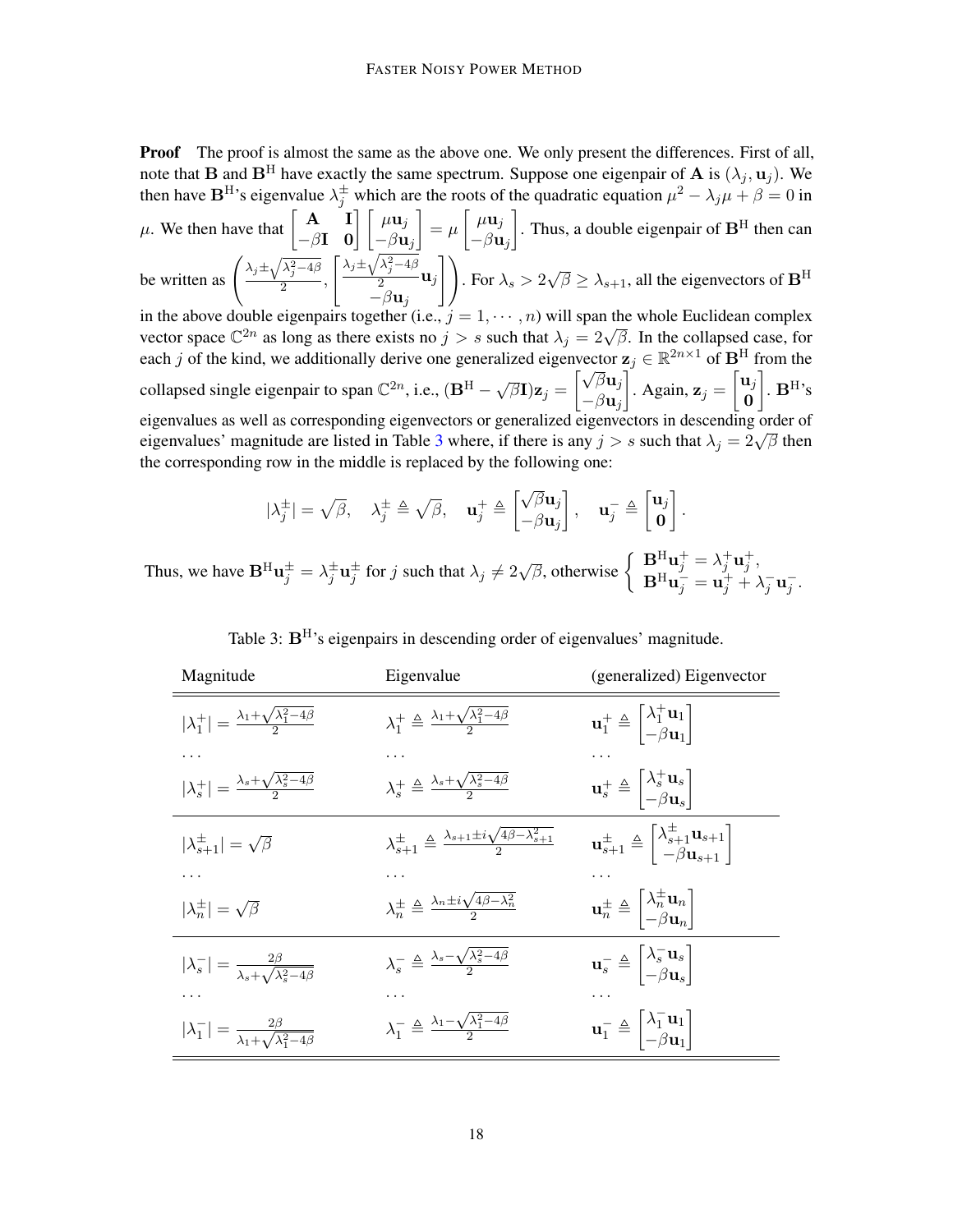In matrix form,  $\mathbf{B}^H \widehat{\mathbf{V}} \text{m} = \widehat{\mathbf{V}} \text{m} \widehat{\mathbf{\Lambda}} \text{m}$ , where

$$
\widehat{\mathbf{V}}_{\mathbb{H}} = \begin{bmatrix} \mathbf{u}_1^+ & \mathbf{u}_1^- & \cdots & \mathbf{u}_n^+ & \mathbf{u}_n^- \end{bmatrix} , \quad \widehat{\mathbf{\Lambda}}_{\mathbb{H}} = \mathrm{diag}(\widehat{\mathbf{\Lambda}}_1, \cdots, \widehat{\mathbf{\Lambda}}_n) , \quad \widehat{\mathbf{\Lambda}}_{j} = \mathrm{diag}(\lambda_j^+, \lambda_j^-),
$$

where for all j such that  $\lambda_j = 2\sqrt{\beta}$ , each of the corresponding  $2 \times 2$  diagonal blocks is replaced with the 2 × 2 upper triangular block  $\widehat{\mathbf{\Lambda}}_j = \begin{bmatrix} \lambda_j^+ & 1 \\ 0 & \lambda_j^- \end{bmatrix}$  $\dot{0}$   $\lambda_j^-$ . We now orthonormalize the pair  $(\mathbf{u}_j^+, \mathbf{u}_j^-)$ for each  $j = 1, \dots, n$ . If  $\lambda_j \neq 2\sqrt{\beta}$ , then we have the orthonormalization:

$$
\begin{bmatrix} \mathbf{u}_j^+ & \mathbf{u}_j^- \end{bmatrix} = \begin{bmatrix} \lambda_j^+ \mathbf{u}_j & \lambda_j^- \mathbf{u}_j \\ -\beta \mathbf{u}_j & -\beta \mathbf{u}_j \end{bmatrix} = \underbrace{\begin{bmatrix} \frac{\lambda_j^+}{\sqrt{\beta^2 + |\lambda_j^+|^2}} \mathbf{u}_j & \frac{\beta}{\sqrt{\beta^2 + |\lambda_j^+|^2}} \mathbf{u}_j \\ -\frac{\beta}{\sqrt{\beta^2 + |\lambda_j^+|^2}} \mathbf{u}_j & \frac{\lambda_j^+}{\sqrt{\beta^2 + |\lambda_j^+|^2}} \mathbf{u}_j \end{bmatrix}}_{\triangleq (\mathbf{v}_{2j-1}, \mathbf{v}_{2j})} \underbrace{\begin{bmatrix} \sqrt{\beta^2 + |\lambda_j^+|^2} & \frac{\beta^2 + \overline{\lambda_j^+}\lambda_j^-}{\sqrt{\beta^2 + |\lambda_j^+|^2}} \\ 0 & \frac{(\lambda_j^- - \lambda_j^+) \beta}{\sqrt{\beta^2 + |\lambda_j^+|^2}} \end{bmatrix}}_{\triangleq \mathbf{S}_j}.
$$

If  $\lambda_j = 2\sqrt{\beta}$  then the orthonormalization is

$$
\begin{bmatrix} \mathbf{u}_j^+ & \mathbf{u}_j^- \end{bmatrix} = \begin{bmatrix} \sqrt{\beta} \mathbf{u}_j & \mathbf{u}_j \\ -\beta \mathbf{u}_j & \mathbf{0} \end{bmatrix} = \underbrace{\begin{bmatrix} \frac{1}{\sqrt{1+\beta}} \mathbf{u}_j & \sqrt{\frac{\beta}{1+\beta}} \mathbf{u}_j \\ -\sqrt{\frac{\beta}{1+\beta}} \mathbf{u}_j & \frac{1}{\sqrt{1+\beta}} \mathbf{u}_j \end{bmatrix}}_{\triangleq (\mathbf{v}_{2j-1}, \mathbf{v}_{2j})} \underbrace{\begin{bmatrix} \sqrt{\beta(1+\beta)} & \frac{1}{\sqrt{1+\beta}} \\ 0 & \sqrt{\frac{\beta}{1+\beta}} \end{bmatrix}}_{\triangleq \mathbf{S}_j}.
$$

Let  $V_{\mathbb{H}} = \begin{bmatrix} v_1 & \cdots & v_{2n} \end{bmatrix} \in \mathbb{C}^{2n \times 2n}$  which then is unitary, i.e.,  $V_{\mathbb{H}}^H V_{\mathbb{H}} = V_{\mathbb{H}} V_{\mathbb{H}}^H = I$ . Thus, we can write that  $\mathbf{B}^H \mathbf{V}_{\text{H}} \text{diag}(\mathbf{S}_1, \cdots, \mathbf{S}_n) = \mathbf{V}_{\text{H}} \text{diag}(\mathbf{S}_1, \cdots, \mathbf{S}_n) \widehat{\mathbf{\Lambda}}_{\text{H}}$ , and consequently  $\mathbf{B}^H = \mathbf{V}_{\text{H}} \mathbf{V}_{\text{H}} \mathbf{V}_{\text{H}} \mathbf{V}_{\text{H}} \mathbf{V}_{\text{H}}$  $\mathbf{V}_{\boxplus}\mathrm{diag}(\mathbf{S}_1,\cdots,\mathbf{S}_n)\widehat{\mathbf{\Lambda}}_{\boxplus}\mathrm{diag}^{-1}(\mathbf{S}_1,\cdots,\mathbf{S}_n)\mathbf{V}_{\boxplus}^{\text{H}}$ . Let

$$
\Lambda_{\boxplus} \triangleq \text{diag}(\mathbf{S}_1,\cdots,\mathbf{S}_n)\widehat{\Lambda}_{\boxplus} \text{diag}^{-1}(\mathbf{S}_1,\cdots,\mathbf{S}_n) = \text{diag}(\mathbf{S}_1\widehat{\Lambda}_1\mathbf{S}_1^{-1},\cdots,\mathbf{S}_n\widehat{\Lambda}_n\mathbf{S}_n^{-1}).
$$

If  $\lambda_j \neq 2\sqrt{\beta}$ , it then holds that

$$
\mathbf{S}_{j}\widehat{\mathbf{\Lambda}}_{j}\mathbf{S}_{j}^{-1} = \begin{bmatrix} \sqrt{\beta^{2}+|\lambda_{j}^{+}|^{2}} & \frac{\beta^{2}+\overline{\lambda_{j}^{+}}\lambda_{j}^{-}}{\sqrt{\beta^{2}+|\lambda_{j}^{+}|^{2}}} \\ 0 & \frac{(\lambda_{j}^{-}-\lambda_{j}^{+})\beta}{\sqrt{\beta^{2}+|\lambda_{j}^{+}|^{2}}} \end{bmatrix} \operatorname{diag}(\lambda_{j}^{+},\lambda_{j}^{-}) \begin{bmatrix} \sqrt{\beta^{2}+|\lambda_{j}^{+}|^{2}} & \frac{\beta^{2}+\overline{\lambda_{j}^{+}}\lambda_{j}^{-}}{\sqrt{\beta^{2}+|\lambda_{j}^{+}|^{2}}} \\ 0 & \frac{(\lambda_{j}^{-}-\lambda_{j}^{+})\beta}{\sqrt{\beta^{2}+|\lambda_{j}^{+}|^{2}}} \end{bmatrix}^{-1}
$$
  

$$
= \begin{bmatrix} \lambda_{j}^{+} & \beta+\frac{1}{\beta}\overline{\lambda_{j}^{+}}\lambda_{j}^{-} \\ 0 & \lambda_{j}^{-} \end{bmatrix} = \begin{Bmatrix} \begin{bmatrix} \lambda_{j}^{+} & 1+\beta \\ 0 & \lambda_{j}^{-} \end{bmatrix}, & j \leq s \\ \begin{bmatrix} \lambda_{j}^{+} & \beta+\frac{1}{\beta}(\lambda_{j}^{-})^{2} \\ 0 & \lambda_{j}^{-} \end{bmatrix}, & \text{else} \end{bmatrix},
$$

otherwise  $S_j \widehat{\Lambda}_j S_j^{-1} =$ 

$$
\mathbf{S}_{j}\begin{bmatrix} \lambda_{j}^{+} & 1\\ 0 & \lambda_{j}^{-} \end{bmatrix} \mathbf{S}_{j}^{-1} = \begin{bmatrix} \sqrt{\beta(1+\beta)} & \frac{1}{\sqrt{1+\beta}}\\ 0 & \sqrt{\frac{\beta}{1+\beta}} \end{bmatrix} \begin{bmatrix} \sqrt{\beta} & 1\\ 0 & \sqrt{\beta} \end{bmatrix} \begin{bmatrix} \sqrt{\beta(1+\beta)} & \frac{1}{\sqrt{1+\beta}}\\ 0 & \sqrt{\frac{\beta}{1+\beta}} \end{bmatrix}^{-1} = \begin{bmatrix} \sqrt{\beta} & 1+\beta\\ 0 & \sqrt{\beta} \end{bmatrix}.
$$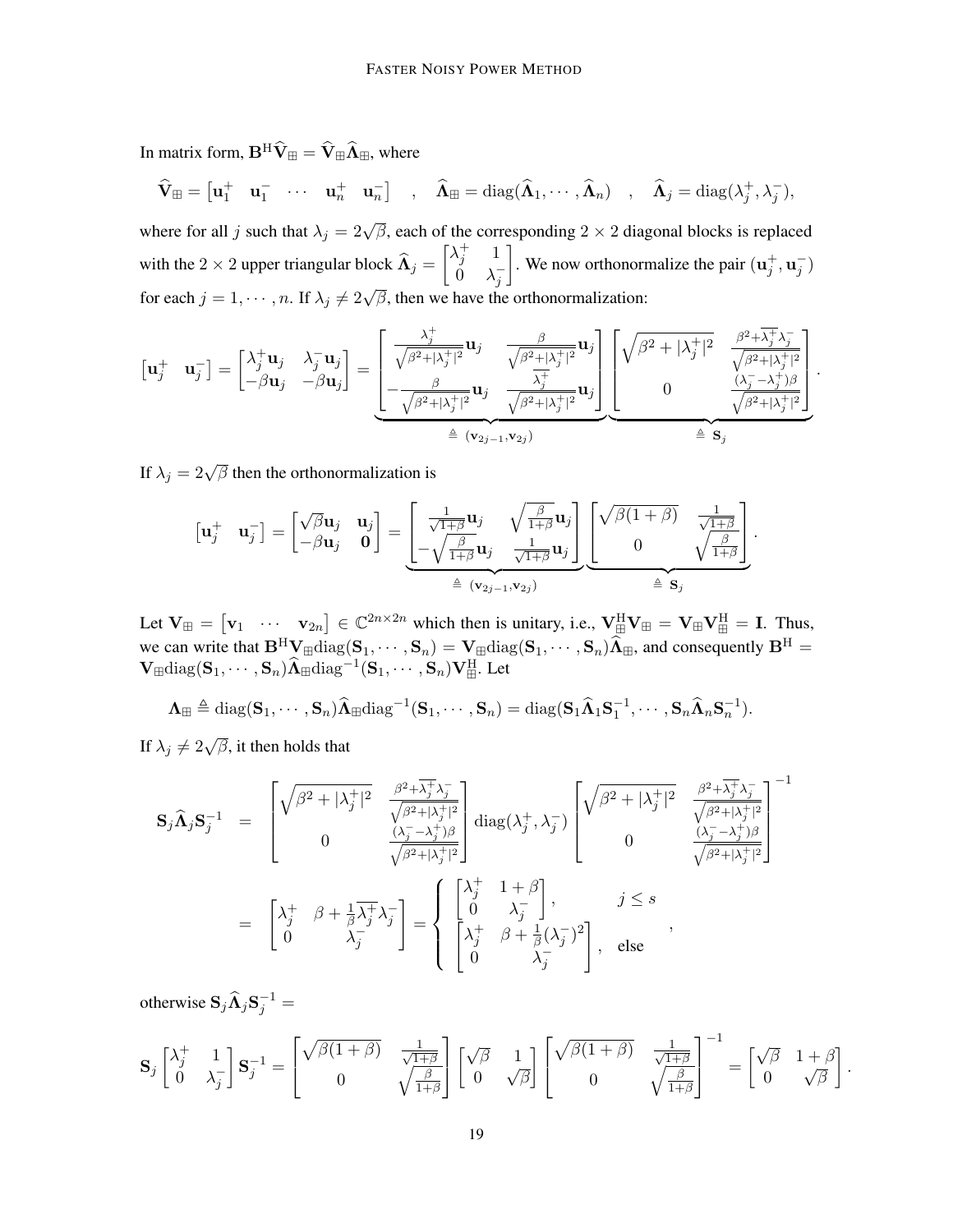Thus,

$$
\Lambda_{\mathbb{H}} = \text{diag}\left(\begin{bmatrix} \lambda_1^+ & 1+\beta \\ 0 & \lambda_1^- \end{bmatrix}, \cdots, \begin{bmatrix} \lambda_s^+ & 1+\beta \\ 0 & \lambda_s^- \end{bmatrix}, \begin{bmatrix} \lambda_{s+1}^+ & \beta+\frac{1}{\beta}(\lambda_{s+1}^-)^2 \\ 0 & \lambda_{s+1}^- \end{bmatrix}, \cdots, \begin{bmatrix} \lambda_n^+ & \beta+\frac{1}{\beta}(\lambda_n^-)^2 \\ 0 & \lambda_n^- \end{bmatrix}\right),
$$

where the j-th 2 × 2 upper triangular matrix for  $j > s$  is replaced by  $\begin{bmatrix} \sqrt{\beta} & 1+\beta \\ 0 & \sqrt{\beta} \end{bmatrix}$ 0 √ β  $\Big]$  if  $\lambda_j = 2\sqrt{\beta}.$ Therefore, BH's Schur decomposition can be written as

$$
\mathbf{B}^H = \mathbf{V}_{\boxplus}\boldsymbol{\Lambda}_{\boxplus}\mathbf{V}_{\boxplus}^H = \mathbf{V}_{\boxplus}\mathbf{P}^{\top}\mathbf{P}\boldsymbol{\Lambda}_{\boxplus}\mathbf{P}^{\top}\mathbf{P}\mathbf{V}_{\boxplus}^H = (\mathbf{V}_{\boxplus}\mathbf{P}^{\top})(\mathbf{P}\boldsymbol{\Lambda}_{\boxplus}\mathbf{P}^{\top})(\mathbf{V}_{\boxplus}\mathbf{P}^{\top})^H,
$$

where

$$
\mathbf{V}_{\mathbb{H}}\mathbf{P}^{\top} = \begin{bmatrix} \mathbf{U}_{s}\mathbf{D}_{s}(\beta) & \mathbf{U}_{-s}\mathbf{D}_{-s}(\beta) & \mathbf{U}_{-s}\mathbf{K}_{-s}(\beta) & \mathbf{U}_{s}\mathbf{K}_{s}(\beta) \\ -\mathbf{U}_{s}\mathbf{K}_{s}(\beta) & -\mathbf{U}_{-s}\mathbf{K}_{-s}(\beta) & \mathbf{U}_{-s}\overline{\mathbf{D}_{-s}(\beta)} & \mathbf{U}_{s}\overline{\mathbf{D}_{s}(\beta)} \end{bmatrix},
$$
\n
$$
\mathbf{P}\Lambda_{\mathbb{H}}\mathbf{P}^{\top} = \begin{bmatrix} \Sigma_{s}^{+} & \mathbf{0} & \mathbf{0} & (1+\beta)\mathbf{I} \\ \mathbf{0} & \Sigma_{-s}^{+} & \mathbf{T}(\beta) & \mathbf{0} \\ \mathbf{0} & \mathbf{0} & \Sigma_{-s}^{-} & \mathbf{0} \\ \mathbf{0} & \mathbf{0} & \mathbf{0} & \Sigma_{s}^{-} \end{bmatrix}.
$$
\n
$$
\mathbf{a} \mathbf{3} \quad \Omega = -(1+\beta) \left[ \mathbf{0}_{q \times (n-q)} & \mathbf{0}_{q \times (n-q)} & \text{diag}\left(\frac{1}{\sqrt{\lambda_{1}^{2}-4\beta}}, \cdots, \frac{1}{\sqrt{\lambda_{q}^{2}-4\beta}}\right) \right] \text{ and } \|\Omega\|_{2} =
$$

**Lemma 3** 
$$
\Omega = -(1+\beta) \begin{bmatrix} 0_{q \times (n-q)} & 0_{q \times (n-q)} & \text{diag}(\frac{1}{\sqrt{\lambda_1^2-4\beta}}, \cdots, \frac{1}{\sqrt{\lambda_q^2-4\beta}}) \end{bmatrix}
$$
 and  $||\Omega||_2 = \frac{1+\beta}{\sqrt{\lambda_q^2-4\beta}}$ .

**Proof** Since  $\Lambda_q$  and  $\Lambda_{-q}$  have their spectra divided by  $\sqrt{\beta}$  in magnitude, by Theorem VII.2.2 in [Bhatia](#page-12-13) [\(1997\)](#page-12-13), the equation  $\bm{\Lambda}_q\bm{\Omega}-\bm{\Omega}\bm{\Lambda}_{-q}=-\bm{\Lambda}_{q,-q}$  has the solution  $\bm{\Omega}=-\sum_{j=0}^{\infty}\bm{\Lambda}_q^{-j-1}\bm{\Lambda}_{q,-q}\bm{\Lambda}_1^j$  $_{-q}^{\jmath},$ which can be simplified as follows. Noting Lemma [2](#page-5-0) and Eq. [\(5\)](#page-6-4) about expressions of  $\Lambda_q$ ,  $\Lambda_{-q}$ , and  $\Lambda_{q,-q}$ , we have that

$$
\Omega = -\sum_{j=0}^{\infty} \Lambda_q^{-j-1} \Lambda_{q,-q} \Lambda_{-q}^j = -(1+\beta) \sum_{j=0}^{\infty} \Lambda_q^{-j-1} ([\mathbf{0} \mathbf{0} \mathbf{I}] \Lambda_{-q}^j)
$$
  
\n
$$
= -(1+\beta) \sum_{j=0}^{\infty} [\mathbf{0} \mathbf{0} (\Sigma_q^+)^{-j-1} (\Sigma_q^-)^j] = -(1+\beta) (\Sigma_q^+)^{-1} \sum_{j=0}^{\infty} [\mathbf{0} \mathbf{0} ((\Sigma_q^+)^{-1} (\Sigma_q^-))^j]
$$
  
\n
$$
= -(1+\beta) [\mathbf{0} \mathbf{0} \text{diag}(\frac{1}{\lambda_1^+} \sum_{j=0}^{\infty} (\frac{\lambda_1^-}{\lambda_1^+})^j, \cdots, \frac{1}{\lambda_q^+} \sum_{j=0}^{\infty} (\frac{\lambda_q^-}{\lambda_q^+})^j)]
$$
  
\n
$$
= -(1+\beta) [\mathbf{0} \mathbf{0} \text{diag}(\frac{\frac{1}{\lambda_1^+}}{1-\frac{\lambda_1^-}{\lambda_1^+}}, \cdots, \frac{\frac{1}{\lambda_q^+}}{1-\frac{\lambda_q^-}{\lambda_q^+}})] = -(1+\beta) [\mathbf{0} \mathbf{0} \text{diag}(\frac{1}{\lambda_1^+ - \lambda_1^-}, \cdots, \frac{1}{\lambda_q^+ - \lambda_q^-})]
$$
  
\n
$$
= -(1+\beta) [\mathbf{0} \mathbf{0} \text{diag}(\frac{1}{\sqrt{\lambda_1^2 - 4\beta}}, \cdots, \frac{1}{\sqrt{\lambda_q^2 - 4\beta}})].
$$

It is easy to see that  $\|\Omega\|_2 = \frac{1+\beta}{\sqrt{2}}$  $\lambda_q^2 - 4\beta$ . □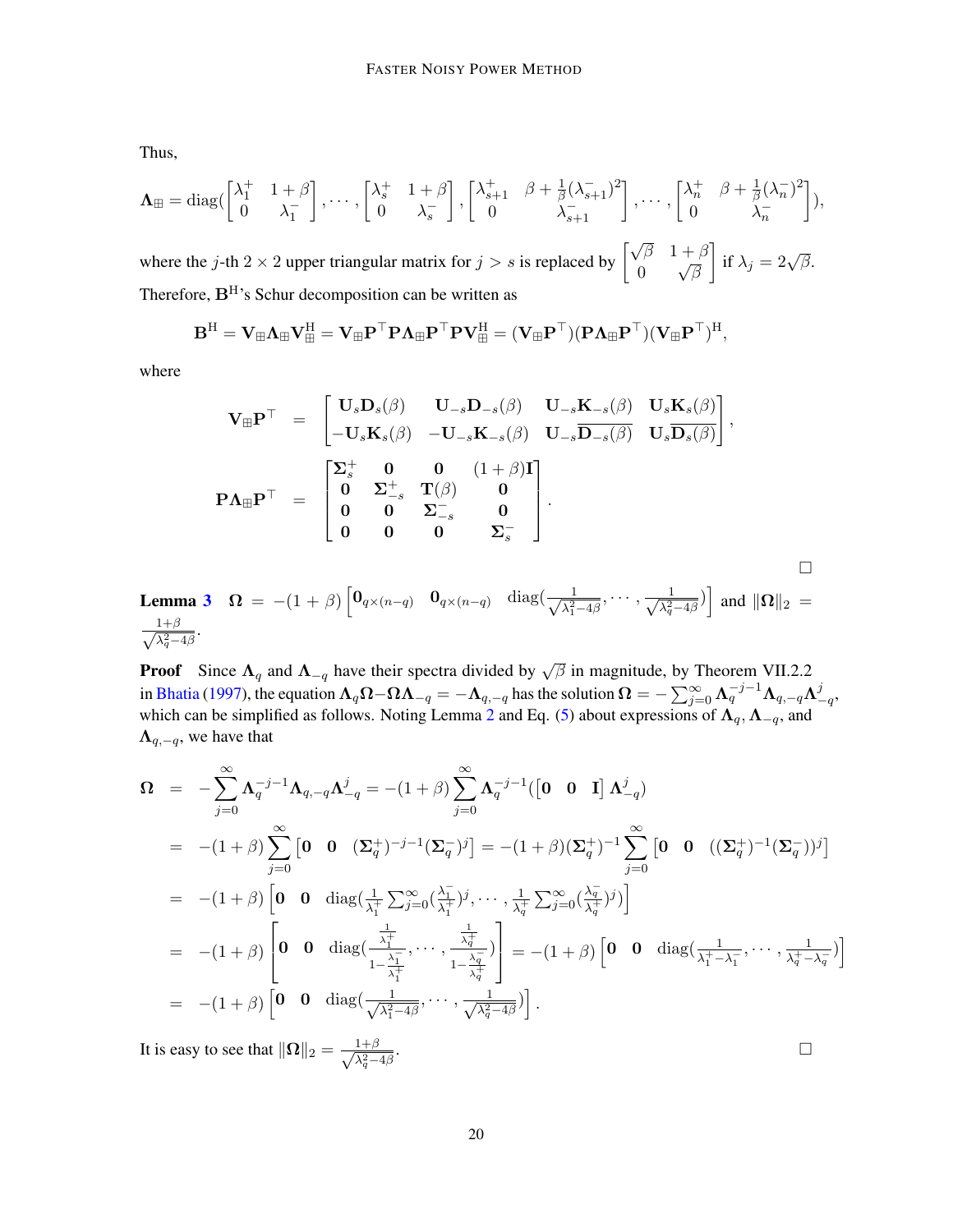**Lemma [4](#page-7-0)** Under the noise conditions  $\|\xi_t\|_2 \leq \frac{1}{25}$ 256  $(\lambda_k^+ - \sqrt{\beta})^2$  $\frac{(\lambda_k^{\bot}-\sqrt{\beta})^2}{(1+l_1)(1+\beta)}\sin\theta_{\max}(\mathbf{Y}_t,\mathbf{V}_q),\ \|\mathbf{U}_q^{\top}\boldsymbol{\xi}_t\|_2 \ \leq$ 1 16  $\lambda_q^+(\lambda_k^+ - \sqrt{\beta})$  $\frac{\lambda_q(\lambda_k - \sqrt{\beta})}{(1+l_2)(1+\lambda_k^+)} \cos \theta_{\text{max}}(\mathbf{Y}_t, \mathbf{W}_q)$ , and

$$
\text{col}((\mathbf{W}^{\text{H}}_{q}\mathbf{Y}_{t}+\text{diag}^{-1}(\lambda^{+}_{1},\cdots,\lambda^{+}_{q})\mathbf{W}^{\text{H}}_{q}\mathbf{E}_{t})^{\dagger}\begin{bmatrix}\mathbf{I}_{k}\\ \mathbf{0}\end{bmatrix})\subset\text{col}((\mathbf{W}^{\text{H}}_{q}\mathbf{Y}_{t})^{\dagger}\begin{bmatrix}\mathbf{I}_{k}\\ \mathbf{0}\end{bmatrix}),
$$

it holds that

$$
\Phi_{t+1} \leq (1 - \frac{1}{4} \sqrt{\frac{\lambda_k - 2\sqrt{\beta}}{\lambda_k}} ) \Phi_t.
$$

**Proof** Let  $\mathbf{H}_t = (\mathbf{\Gamma Q V}_{-q}^{\mathrm{H}} \mathbf{Y}_t)(\mathbf{W}_q^{\mathrm{H}} \mathbf{Y}_t)^{\dagger}$   $\begin{bmatrix} \mathbf{I}_k \\ \mathbf{0} \end{bmatrix}$ 0 . We start from expanding  $H_{t+1}$  in a way different from [Balcan et al.](#page-11-0) [\(2016\)](#page-11-0) to analyze  $\Phi_{t+1} = \|\mathbf{H}_{t+1}\|_2$ . By Eq. [\(10\)](#page-7-1), we have that

$$
\mathbf{H}_{t+1} = (\mathbf{\Gamma}\mathbf{Q}\mathbf{V}_{-q}^{\mathrm{H}}\mathbf{Y}_{t+1})(\mathbf{W}_{q}^{\mathrm{H}}\mathbf{Y}_{t+1})^{\dagger} \begin{bmatrix} \mathbf{I}_{k} \\ \mathbf{0} \end{bmatrix}
$$
  
= (\mathbf{\Gamma}\mathbf{Q}\mathbf{\Lambda}\_{-q}\mathbf{V}\_{-q}^{\mathrm{H}}\mathbf{Y}\_{t} + \mathbf{\Gamma}\mathbf{Q}\mathbf{V}\_{-q}^{\mathrm{H}}\mathbf{E}\_{t})(\mathbf{\Lambda}\_{q}\mathbf{W}\_{q}^{\mathrm{H}}\mathbf{Y}\_{t} + \mathbf{W}\_{q}^{\mathrm{H}}\mathbf{E}\_{t})^{\dagger} \begin{bmatrix} \mathbf{I}\_{k} \\ \mathbf{0} \end{bmatrix}.

For brevity, let

$$
\mathbf{Z}_1 = \boldsymbol{\Gamma} \boldsymbol{\mathrm{Q}} \boldsymbol{\mathrm{V}}_{-q}^\mathrm{H} \boldsymbol{\mathrm{Y}}_t, \quad \mathbf{Z}_2 = \boldsymbol{\mathrm{W}}_q^\mathrm{H} \boldsymbol{\mathrm{Y}}_t.
$$

Then  $\mathbf{H}_t = \mathbf{Z}_1 \mathbf{Z}_2^\dagger$ 2  $\lceil \mathbf{I}_k \rceil$ 0 . For the above equation about  $H_{t+1}$ , on one hand,

$$
\mathbf{\Gamma Q}\Lambda_{-q}\mathbf{V}_{-q}^{\mathrm{H}}\mathbf{Y}_{t}+\mathbf{\Gamma Q}\mathbf{V}_{-q}^{\mathrm{H}}\mathbf{E}_{t}=(\mathbf{\Gamma Q}\Lambda_{-q}(\mathbf{\Gamma Q})^{-1}+\mathbf{\Gamma Q}\mathbf{V}_{-q}^{\mathrm{H}}\mathbf{E}_{t}(\mathbf{V}_{-q}^{\mathrm{H}}\mathbf{Y}_{t})^{\dagger}(\mathbf{\Gamma Q})^{-1})\mathbf{Z}_{1},
$$

where  $(\mathbf{V}_{-q}^{\text{H}} \mathbf{Y}_{t})^{\dagger} (\mathbf{V}_{-q}^{\text{H}} \mathbf{Y}_{t}) = \mathbf{I}_{p}$ . On the other hand,

$$
(\Lambda_q \mathbf{W}_q^{\mathrm{H}} \mathbf{Y}_t + \mathbf{W}_q^{\mathrm{H}} \mathbf{E}_t)^{\dagger} \begin{bmatrix} \mathbf{I}_k \\ \mathbf{0} \end{bmatrix} = (\mathbf{Z}_2 + \Lambda_q^{-1} \mathbf{W}_q^{\mathrm{H}} \mathbf{E}_t)^{\dagger} \Lambda_q^{-1} \begin{bmatrix} \mathbf{I}_k \\ \mathbf{0} \end{bmatrix} = (\mathbf{Z}_2 + \Lambda_q^{-1} \mathbf{W}_q^{\mathrm{H}} \mathbf{E}_t)^{\dagger} \begin{bmatrix} \mathbf{I}_k \\ \mathbf{0} \end{bmatrix} \Lambda_k^{-1}
$$

where  $\Lambda_k$  is the  $k \times k$  leading principal submatrix of  $\Lambda_q$ . To proceed, let

$$
(\mathbf{Z}_2 + \mathbf{\Lambda}_q^{-1} \mathbf{W}_q^{\mathrm{H}} \mathbf{E}_t)^{\dagger} \begin{bmatrix} \mathbf{I}_k \\ \mathbf{0} \end{bmatrix} = \mathbf{Z}_2^{\dagger} \begin{bmatrix} \mathbf{I}_k \\ \mathbf{0} \end{bmatrix} \mathbf{\Psi}.
$$

By the last noise assumption, the above equation has a solution for  $\Psi \in \mathbb{R}^{k \times k}$ . Pre-multiplying both sides of the above equation by  $\begin{bmatrix} \mathbf{I}_k & \mathbf{0} \end{bmatrix} \mathbf{Z}_2$ , we get that

$$
\mathbf{\Psi} = \begin{bmatrix} \mathbf{I}_k & \mathbf{0} \end{bmatrix} \mathbf{Z}_2 (\mathbf{Z}_2 + \mathbf{\Lambda}_q^{-1} \mathbf{W}_q^{\mathrm{H}} \mathbf{E}_t)^{\dagger} \begin{bmatrix} \mathbf{I}_k \\ \mathbf{0} \end{bmatrix},
$$

 $\overline{a}$ 

where we have used that  $\mathbf{Z}_2 \mathbf{Z}_2^{\dagger} = \mathbf{I}_q$ . We thus can write that

$$
\mathbf{H}_{t+1} = (\mathbf{\Gamma}\mathbf{Q}\mathbf{\Lambda}_{-q}\mathbf{V}_{-q}^{\mathrm{H}}\mathbf{Y}_{t} + \mathbf{\Gamma}\mathbf{Q}\mathbf{V}_{-q}^{\mathrm{H}}\mathbf{E}_{t})(\mathbf{\Lambda}_{q}\mathbf{W}_{q}^{\mathrm{H}}\mathbf{Y}_{t} + \mathbf{W}_{q}^{\mathrm{H}}\mathbf{E}_{t})^{\dagger} \begin{bmatrix} \mathbf{I}_{k} \\ \mathbf{0} \end{bmatrix}
$$
  
\n
$$
= (\mathbf{\Gamma}\mathbf{Q}\mathbf{\Lambda}_{-q}(\mathbf{\Gamma}\mathbf{Q})^{-1} + \mathbf{\Gamma}\mathbf{Q}\mathbf{V}_{-q}^{\mathrm{H}}\mathbf{E}_{t}(\mathbf{V}_{-q}^{\mathrm{H}}\mathbf{Y}_{t})^{\dagger}(\mathbf{\Gamma}\mathbf{Q})^{-1})\mathbf{Z}_{1}\mathbf{Z}_{2}^{\dagger} \begin{bmatrix} \mathbf{I}_{k} \\ \mathbf{0} \end{bmatrix}.
$$
  
\n
$$
[\mathbf{I}_{k} \quad \mathbf{0}] \mathbf{Z}_{2}(\mathbf{Z}_{2} + \mathbf{\Lambda}_{q}^{-1}\mathbf{W}_{q}^{\mathrm{H}}\mathbf{E}_{t})^{\dagger} \begin{bmatrix} \mathbf{I}_{k} \\ \mathbf{0} \end{bmatrix} \mathbf{\Lambda}_{k}^{-1}
$$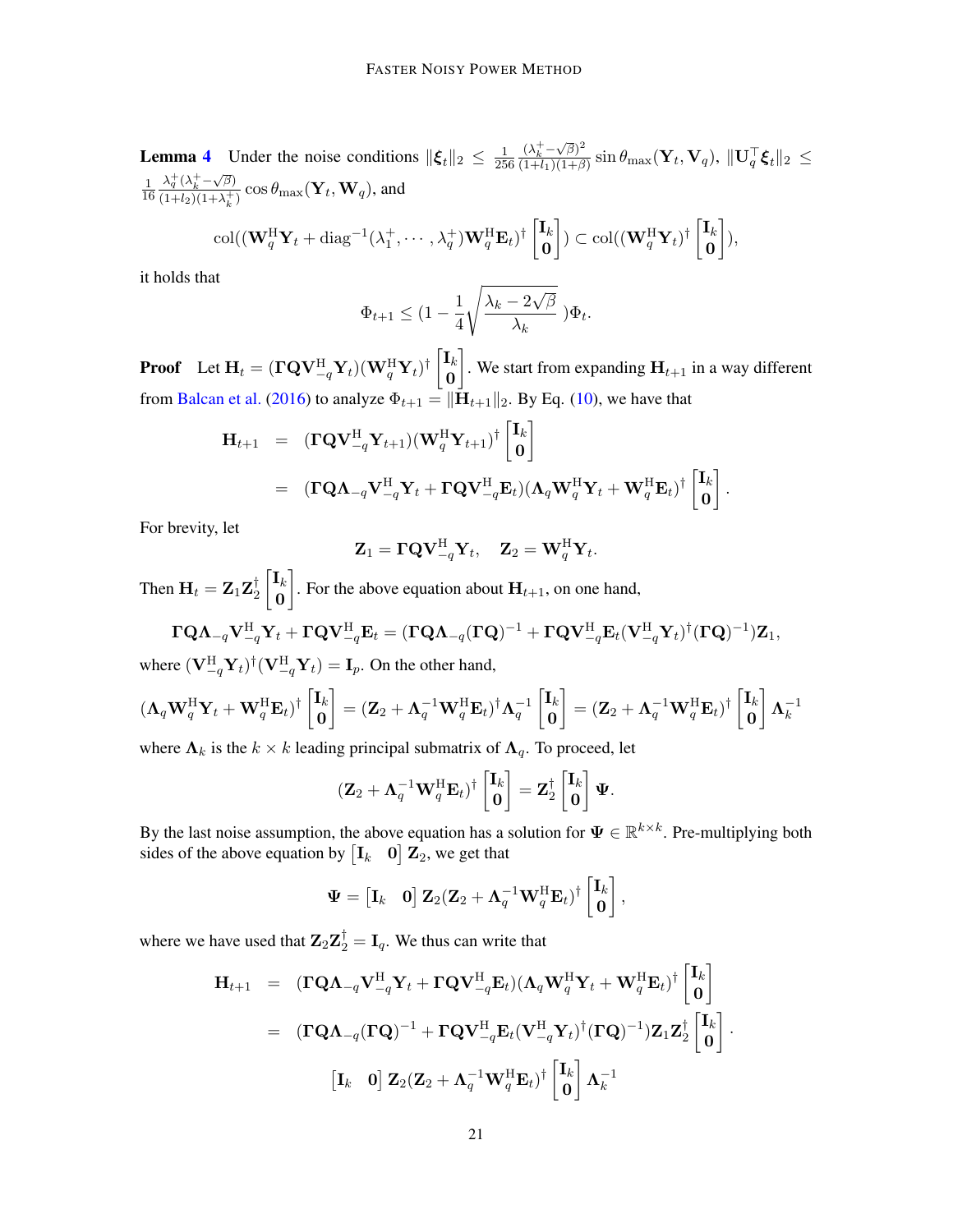$$
=\begin{array}{ll}\left(\mathbf{\Gamma Q}\mathbf{\Lambda}_{-q}(\mathbf{\Gamma Q})^{-1}+\mathbf{\Gamma Q}\mathbf{V}_{-q}^{\mathrm{H}}\mathbf{E}_{t}(\mathbf{V}_{-q}^{\mathrm{H}}\mathbf{Y}_{t})^{\dagger}(\mathbf{\Gamma Q})^{-1}\right)\!\mathbf{H}_{t}\\ \cdot\left[\mathbf{I}_{k}\!-\!\mathbf{0}\right]\mathbf{Z}_{2}(\mathbf{Z}_{2}+\mathbf{\Lambda}_{q}^{-1}\mathbf{W}_{q}^{\mathrm{H}}\mathbf{E}_{t})^{\dagger}\begin{bmatrix}\mathbf{I}_{k}\\ \mathbf{0}\end{bmatrix}\mathbf{\Lambda}_{k}^{-1}.\end{array}
$$

By the definition of the pseudo inverse of a matrix, we have that

$$
\begin{aligned}\n\|\mathbf{H}_{t+1}\|_2 &\leq \|\mathbf{H}_t\|_2 \|\mathbf{\Lambda}_k^{-1}\|_2 \underbrace{\|\mathbf{\Gamma} \mathbf{Q} \mathbf{\Lambda}_{-q}(\mathbf{\Gamma} \mathbf{Q})^{-1} + \mathbf{\Gamma} \mathbf{Q} \mathbf{V}_{-q}^{\mathrm{H}} \mathbf{E}_t (\mathbf{V}_{-q}^{\mathrm{H}} \mathbf{Y}_t)^\dagger (\mathbf{\Gamma} \mathbf{Q})^{-1}\|_2}_{\triangleq \ \varphi_1} \times \\
&\quad \underbrace{\|\begin{bmatrix} \mathbf{I}_k & \mathbf{0} \end{bmatrix} \mathbf{Z}_2 (\mathbf{Z}_2 + \mathbf{\Lambda}_q^{-1} \mathbf{W}_q^{\mathrm{H}} \mathbf{E}_t)^\top ((\mathbf{Z}_2 + \mathbf{\Lambda}_q^{-1} \mathbf{W}_q^{\mathrm{H}} \mathbf{E}_t) (\mathbf{Z}_2 + \mathbf{\Lambda}_q^{-1} \mathbf{W}_q^{\mathrm{H}} \mathbf{E}_t)^\top)^{-1} \begin{bmatrix} \mathbf{I}_k \\ \mathbf{0} \end{bmatrix} \|_2}_{\triangleq \ \varphi_2}.\n\end{aligned}
$$

Noting that  $\|({\bf V}_{-q}^{\rm H}{\bf Y}_t)^\dagger\|_2=\|{\rm diag}^{-1}(\sin\theta({\bf Y}_t,{\bf V}_q))\|_2=\sin^{-1}\theta_{\rm min}({\bf Y}_t,{\bf V}_q)$  and

$$
\|\mathbf{E}_t\|_2 \leq \| \begin{bmatrix} \xi_t \\ 0 \end{bmatrix} \|_2 \|\mathbf{S}_t\|_2 \leq \| \begin{bmatrix} \xi_t \\ 0 \end{bmatrix} \|_2 = \| \xi_t \|_2,
$$

one gets that

$$
\varphi_1 \leq \|\mathbf{\Gamma Q}\mathbf{\Lambda}_{-q}(\mathbf{\Gamma Q})^{-1}\|_2 + \|\mathbf{\Gamma}\|_2 \|\mathbf{\Gamma}^{-1}\|_2 \|(\mathbf{V}_{-q}^{\mathrm{H}} \mathbf{Y}_t)^{\dagger}\|_2 \|\xi_t\|_2
$$
  
\n
$$
\leq \sqrt{\beta} + \frac{1+\beta}{1+\gamma} + \frac{1}{256} \frac{\sin \theta_{\max}(\mathbf{Y}_t, \mathbf{V}_q)}{\sin \theta_{\min}(\mathbf{Y}_t, \mathbf{V}_q)} \frac{(\lambda_k^+ - \sqrt{\beta})^2 (1+\gamma)}{(1+l_1)(1+\beta)} \quad \text{(using Eq. (9) and assumption on } \|\xi_t\|_2)
$$
  
\n
$$
\leq \sqrt{\beta} + \frac{\lambda_k^+ - \sqrt{\beta}}{16} + \frac{\lambda_k^+ - \sqrt{\beta}}{16}.
$$
  
\n
$$
\leq \sqrt{\beta} + \frac{\lambda_k^+ - \sqrt{\beta}}{16} + \frac{\lambda_k^+ - \sqrt{\beta}}{16}.
$$

On the other hand,

$$
\varphi_2 \leq \|Z_2(Z_2 + \Lambda_q^{-1} \mathbf{W}_q^H \mathbf{E}_t)^{\top} ((\mathbf{Z}_2 + \Lambda_q^{-1} \mathbf{W}_q^H \mathbf{E}_t) (\mathbf{Z}_2 + \Lambda_q^{-1} \mathbf{W}_q^H \mathbf{E}_t)^{\top})^{-1} \|_2
$$
\n
$$
= \| (Z_2 \mathbf{Z}_2^{\top} + \mathbf{Z}_2 (\mathbf{W}_q^H \mathbf{E}_t)^{\top} \Lambda_q^{-1}) (\mathbf{Z}_2 \mathbf{Z}_2^{\top} + \mathbf{Z}_2 (\mathbf{W}_q^H \mathbf{E}_t)^{\top} \Lambda_q^{-1} + \Lambda_q^{-1} \mathbf{W}_q^H \mathbf{E}_t \mathbf{Z}_2^{\top} + \Lambda_q^{-1} \mathbf{W}_q^H \mathbf{E}_t (\mathbf{W}_q^H \mathbf{E}_t)^{\top} \Lambda_q^{-1})^{-1} \|_2
$$
\n
$$
= \| (\mathbf{I} + \mathbf{Z}_2 (\mathbf{W}_q^H \mathbf{E}_t)^{\top} \Lambda_q^{-1} (\mathbf{Z}_2 \mathbf{Z}_2^{\top})^{-1}) (\mathbf{I} + \mathbf{Z}_2 (\mathbf{W}_q^H \mathbf{E}_t)^{\top} \Lambda_q^{-1} (\mathbf{Z}_2 \mathbf{Z}_2^{\top})^{-1} + \Lambda_q^{-1} \mathbf{W}_q^H \mathbf{E}_t (\mathbf{W}_q^H \mathbf{E}_t)^{\top} \Lambda_q^{-1} (\mathbf{Z}_2 \mathbf{Z}_2^{\top})^{-1})^{-1} \|_2
$$
\n
$$
\leq (1 + \| \mathbf{Z}_2 (\mathbf{W}_q^H \mathbf{E}_t)^{\top} \Lambda_q^{-1} (\mathbf{Z}_2 \mathbf{Z}_2^{\top})^{-1} + \Lambda_q^{-1} \mathbf{W}_q^H \mathbf{E}_t (\mathbf{W}_q^H \mathbf{E}_t)^{\top} \Lambda_q^{-1} (\mathbf{Z}_2 \mathbf{Z}_2^{\top})^{-1})^{-1} \|_2
$$
\n
$$
\leq (1 + \| \mathbf{Z}_2 (\mathbf{W}_q^H \mathbf{E}_t)^{\top} \Lambda_q^{-1} (\mathbf{Z}_2 \mathbf{Z}_2^{\top})^{-1} \|_2) (1 - \| \mathbf{Z}_2 (\mathbf
$$

Observe that  $||\mathbf{Z}_2||_2 = \cos\theta_{\min}(\mathbf{Y}_t, \mathbf{W}_q), ||(\mathbf{Z}_2\mathbf{Z}_2^\top)^{-1}||_2 = \cos^{-2}\theta_{\max}(\mathbf{Y}_t, \mathbf{W}_q)$ , and  $\|\mathbf{Z}_2^\top (\mathbf{Z}_2 \mathbf{Z}_2^\top)^{-1}\|_2 = \cos^{-1} \theta_{\text{max}}(\mathbf{Y}_t, \mathbf{W}_q).$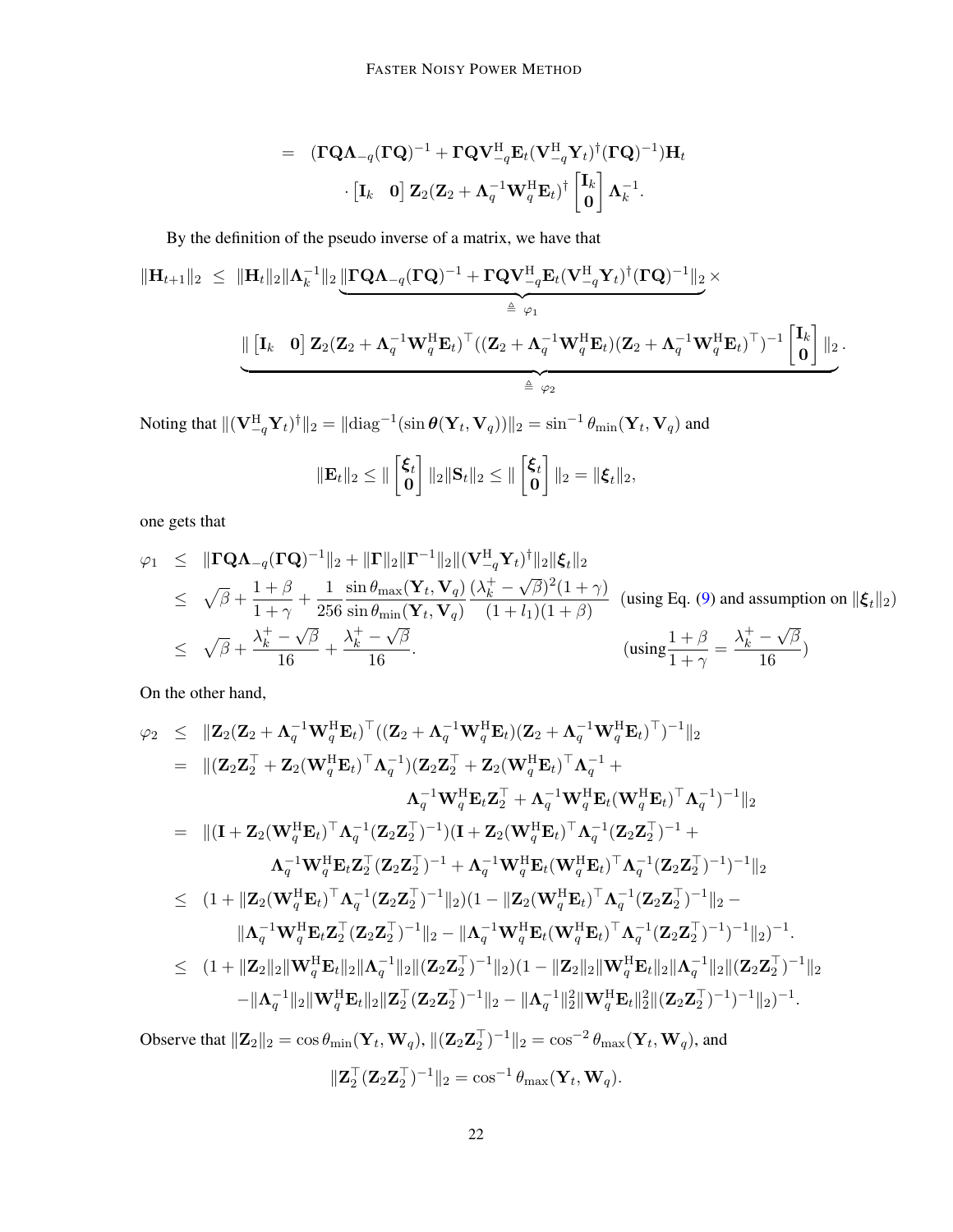Particularly, it holds by Eq. [\(7\)](#page-6-3) that

$$
\begin{array}{rcl} \|\mathbf{W}_{q}^{\mathrm{H}}\mathbf{E}_{t}\|_{2} & = & \|\mathbf{E}_{t}^{\mathrm{H}}\mathbf{W}_{q}\|_{2} = \|\mathbf{S}_{t}\begin{bmatrix} \boldsymbol{\xi}_{t} \\ \mathbf{0} \end{bmatrix}^{\top} \begin{bmatrix} \mathbf{U}_{q}\mathbf{D}_{q}(\boldsymbol{\beta}) \\ -\mathbf{U}_{q}\mathbf{K}_{q}(\boldsymbol{\beta}) \end{bmatrix}\|_{2} = \|\mathbf{S}_{t}\boldsymbol{\xi}_{t}^{\top}\mathbf{U}_{q}\mathbf{D}_{q}(\boldsymbol{\beta})\|_{2} \\ & \leq & \|\mathbf{S}_{t}\|_{2}\|\boldsymbol{\xi}_{t}^{\top}\mathbf{U}_{q}\|_{2}\|\mathbf{D}_{q}(\boldsymbol{\beta})\|_{2} \leq \|\mathbf{U}_{q}^{\top}\boldsymbol{\xi}_{t}\|_{2}.\end{array}
$$

We then get that

$$
\begin{array}{rcl}\varphi_2 & \leq & \displaystyle (1+\frac{\cos\theta_{\min}(\mathbf{Y}_t,\mathbf{W}_q)}{\cos^2\theta_{\max}(\mathbf{Y}_t,\mathbf{W}_q)}\frac{\|\mathbf{U}_q^{\top}\boldsymbol{\xi}_t\|_2}{\lambda_q^+}) (1-\frac{\cos\theta_{\min}(\mathbf{Y}_t,\mathbf{W}_q)}{\cos^2\theta_{\max}(\mathbf{Y}_t,\mathbf{W}_q)}\frac{\|\mathbf{U}_q^{\top}\boldsymbol{\xi}_t\|_2}{\lambda_q^+} \\ & -\frac{\|\mathbf{U}_q^{\top}\boldsymbol{\xi}_t\|_2}{\lambda_q^+ \cos\theta_{\max}(\mathbf{Y}_t,\mathbf{W}_q)} - (\frac{\|\mathbf{U}_q^{\top}\boldsymbol{\xi}_t\|_2}{\lambda_q^+ \cos\theta_{\max}(\mathbf{Y}_t,\mathbf{W}_q)})^2)^{-1},\end{array}
$$

Further by the assumption on  $\|\mathbf{U}_q^\top\boldsymbol{\xi}_t\|_2$ , it holds that

$$
\varphi_2 \leq (1 + \frac{l_2(\lambda_k^+ - \sqrt{\beta})}{16(1 + l_2)(1 + \lambda_k^+)})(1 - \frac{l_2(\lambda_k^+ - \sqrt{\beta})}{16(1 + l_2)(1 + \lambda_k^+)} - \frac{\lambda_k^+ - \sqrt{\beta}}{16(1 + l_2)(1 + \lambda_k^+)} - (\frac{\lambda_k^+ - \sqrt{\beta}}{16(1 + l_2)(1 + \lambda_k^+)})^2)^{-1}
$$
  

$$
\leq (1 + \frac{\lambda_k^+ - \sqrt{\beta}}{16(1 + \lambda_k^+)})(1 - \frac{3(\lambda_k^+ - \sqrt{\beta})}{16(1 + \lambda_k^+)})^{-1}.
$$

We now can write that

$$
\|\mathbf{H}_{t+1}\|_{2} \leq \varphi_{1}\varphi_{2}\|\mathbf{H}_{t}\|_{2}\|\mathbf{\Lambda}_{k}^{-1}\|_{2}
$$
\n
$$
\leq (\sqrt{\beta} + \frac{\lambda_{k}^{+} - \sqrt{\beta}}{8})(1 + \frac{\lambda_{k}^{+} - \sqrt{\beta}}{16(1 + \lambda_{k}^{+})})(\lambda_{k}^{+} - \frac{3\lambda_{k}^{+}(\lambda_{k}^{+} - \sqrt{\beta})}{16(1 + \lambda_{k}^{+})})^{-1}\|\mathbf{H}_{t}\|_{2}
$$
\n
$$
= \frac{\sqrt{\beta} + \frac{\lambda_{k}^{+} - \sqrt{\beta}}{8} + (\sqrt{\beta} + \frac{\lambda_{k}^{+} - \sqrt{\beta}}{8})\frac{\lambda_{k}^{+} - \sqrt{\beta}}{16(1 + \lambda_{k}^{+})}}{\lambda_{k}^{+} - \frac{3\lambda_{k}^{+}(\lambda_{k}^{+} - \sqrt{\beta})}{16(1 + \lambda_{k}^{+})}}\|\mathbf{H}_{t}\|_{2}
$$
\n
$$
\leq \frac{\sqrt{\beta} + \frac{\lambda_{k}^{+} - \sqrt{\beta}}{8} + \frac{\lambda_{k}^{+} - \sqrt{\beta}}{8}}{\lambda_{k}^{+} - \frac{3\lambda_{k}^{+}(\lambda_{k}^{+} - \sqrt{\beta})}{16(1 + \lambda_{k}^{+})}}\|\mathbf{H}_{t}\|_{2} \quad \text{(using } \sqrt{\beta} < \lambda_{q}^{+} \leq \lambda_{k}^{+})
$$
\n
$$
\leq \frac{\sqrt{\beta} + \frac{\lambda_{k}^{+} - \sqrt{\beta}}{4}}{\lambda_{k}^{+} - \frac{\lambda_{k}^{+} - \sqrt{\beta}}{4}}\|\mathbf{H}_{t}\|_{2} = \frac{\lambda_{k}^{+} + 3\sqrt{\beta}}{3\lambda_{k}^{+} + \sqrt{\beta}}\|\mathbf{H}_{t}\|_{2} = (1 - \frac{2(\lambda_{k}^{+} - \sqrt{\beta})}{3\lambda_{k}^{+} + \sqrt{\beta}})\|\mathbf{H}_{t}\|_{2}
$$
\n
$$
\leq (1 - \frac{\lambda_{k}^{+} - \sqrt{\beta}}{2\lambda_{k}^{+}})\|\mathbf{H}_{t}\|_{2},
$$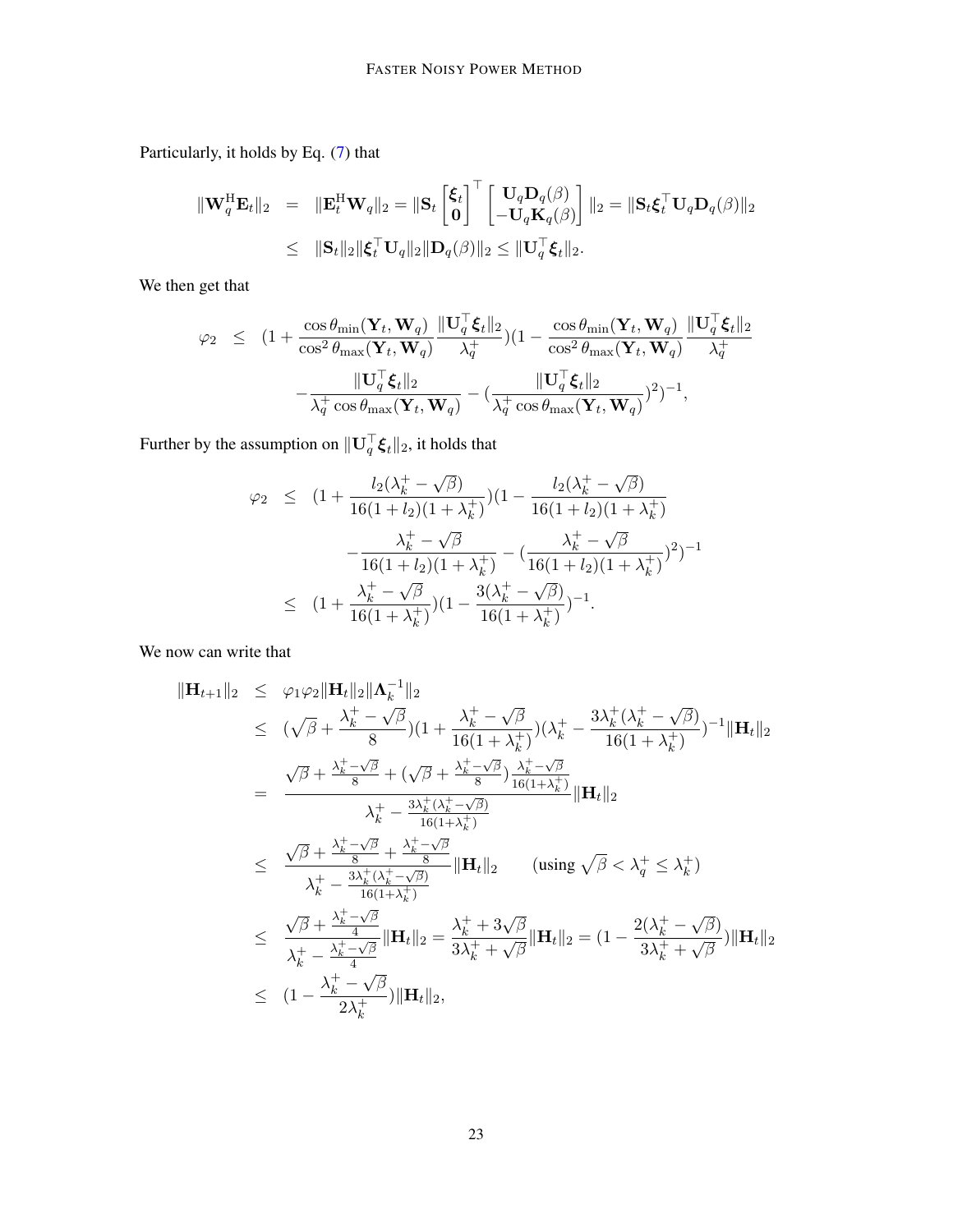where

$$
\frac{\lambda_k^+ - \sqrt{\beta}}{\lambda_k^+} = \frac{\lambda_k - 2\sqrt{\beta} + \sqrt{\lambda_k^2 - 4\beta}}{\lambda_k + \sqrt{\lambda_k^2 - 4\beta}} = \frac{\sqrt{\lambda_k - 2\sqrt{\beta}}(\sqrt{\lambda_k - 2\sqrt{\beta}} + \sqrt{\lambda_k + 2\sqrt{\beta}})}{\lambda_k + \sqrt{\lambda_k^2 - 4\beta}}
$$

$$
> \frac{\sqrt{\lambda_k - 2\sqrt{\beta}}\sqrt{\lambda_k}}{2\lambda_k} = \frac{1}{2}\sqrt{\frac{\lambda_k - 2\sqrt{\beta}}{\lambda_k}}.
$$

Therefore, it holds that

$$
\Phi_{t+1} \leq (1 - \frac{1}{4} \sqrt{\frac{\lambda_k - 2\sqrt{\beta}}{\lambda_k}} ) \Phi_t.
$$

□

**Lemma [5](#page-8-0)** sin  $\theta_{\text{max}}(\mathbf{Y}_t, \mathbf{V}_k) = \|(\mathbf{I} - \mathbf{Y}_t \mathbf{Y}_t^\top) \mathbf{V}_k\|_2 \leq (1 + 2 \frac{1+\beta}{\sqrt{\lambda^2-1}})$  $\frac{1+\beta}{\lambda_q^2-4\beta}$ ) $\Phi_t$ . **Proof** Let  $\mathbf{\Xi}_k = \text{diag}(\frac{1}{\sqrt{1-k}})$  $\frac{1}{1+\alpha_1^2}, \cdots, \frac{1}{\sqrt{1+\alpha_1^2}}$  $\frac{1}{1+\alpha_k^2}$ ) with  $\alpha_j = \frac{1+\beta}{\sqrt{\lambda_j^2-1}}$  $\frac{1+\beta}{\lambda_j^2-4\beta}$ , i.e.,  $\boldsymbol{\Xi}_k$  =  $\begin{bmatrix} \mathbf{I}_k & \mathbf{0} \end{bmatrix}$   $(\mathbf{I} +$  $(\Omega \Omega^{\mathrm{H}})^{-\frac{1}{2}} \begin{bmatrix} \mathbf{I}_k \ \mathbf{0} \end{bmatrix}$ 0 is the  $k \times k$  leading principal submatrix of  $(I + \Omega \Omega^H)^{-\frac{1}{2}}$ . We then have that  $\|(\mathbf{I} - \mathbf{Y}_t \mathbf{Y}_t^\top) \mathbf{V}_k\|_2 = \|(\mathbf{I} - \mathbf{Y}_t \mathbf{Y}_t^\top) \mathbf{V}_k \mathbf{\Xi}_k^{-1} \mathbf{\Xi}_k\|_2 \le \|(\mathbf{I} - \mathbf{Y}_t \mathbf{Y}_t^\top) \mathbf{V}_k \mathbf{\Xi}_k^{-1}$  $\frac{-1}{k}$ ||2| $\Xi_k$ ||2  $\leq\;\; \|({\mathbf{I}} - {\mathbf{Y}}_t{\mathbf{Y}}_t^\top){\mathbf{V}}_k\mathbf{\Xi}_k^{-1}$  $\mathbf{F}_k^{-1} \|_2 = \max_{\mathbf{x} \in \mathbb{R}^{k \times 1}: \|\mathbf{x}\|_2 = 1} \| (\mathbf{I} - \mathbf{Y}_t \mathbf{Y}_t^\top) \mathbf{V}_k \mathbf{\Xi}_k^{-1} \|_2$  $\frac{-1}{k} \mathbf{x} \|_2$  $=$  max  $\max_{\mathbf{x} \in \mathbb{R}^{k \times 1}: \|\mathbf{x}\|_2 = 1} \|\mathbf{V}_k \mathbf{\Xi}_k^{-1}$  $\mathbf{x}_k^{-1}\mathbf{x} - \mathbf{Y}_t\mathbf{Y}_t^\top\mathbf{V}_k\mathbf{\Xi}_k^{-1}$  $\frac{-1}{k}$ **x** $||_2$ ≤ max  $\max_{\mathbf{x} \in \mathbb{R}^{k \times 1}: \|\mathbf{x}\|_2 = 1} \|\mathbf{V}_k \mathbf{\Xi}_k^{-1}$  $\mathbf{X}_k^{-1}\mathbf{x} - \mathbf{Y}_t(\mathbf{W}^{\mathrm{H}}_q\mathbf{Y}_t)^\dagger \begin{bmatrix} \mathbf{I}_k \ \mathbf{0} \end{bmatrix}$ 0  $\mathbf{\big|}\ \mathbf{x} \Vert_2$  $=$  max  $\max_{\mathbf{x} \in \mathbb{R}^{k \times 1}: \|\mathbf{x}\|_2 = 1} \|(\mathbf{V}_k \mathbf{\Xi}_k^{-1} - \mathbf{Y}_t(\mathbf{W}^{\text{H}}_q \mathbf{Y}_t)^\dagger \begin{bmatrix} \mathbf{I}_k \ \mathbf{0} \end{bmatrix}$ 0  $\big]_{)\mathbf{x}\|_2}$  $=\begin{array}{cc} \begin{array}{cc} \end{array} \begin{bmatrix} \mathbf{V}_k \mathbf{\Xi}_k^{-1}-\mathbf{Y}_t(\mathbf{W}_q^{\mathrm{H}} \mathbf{Y}_t)^{\dagger} \end{array} \begin{bmatrix} \mathbf{I}_k \ \mathbf{0} \end{bmatrix} \end{array}$ 0  $\big]$   $\|_2$ ,

where the second and last equalities are by the definition of matrix 2-norm, and the last inequality is by the definition of vector projection onto a column space of a matrix (see the second proof of Lemma 2.3 or A.4 in [Balcan et al.](#page-11-0) [\(2016\)](#page-11-0)). To proceed, we can write that

$$
\begin{split}\n\| (\mathbf{I} - \mathbf{Y}_t \mathbf{Y}_t^\top) \mathbf{V}_k \|_2 &\leq \|\mathbf{V}_k \mathbf{E}_k^{-1} - \mathbf{Y}_t (\mathbf{W}_q^H \mathbf{Y}_t)^\dagger \begin{bmatrix} \mathbf{I}_k \\ \mathbf{0} \end{bmatrix} \|_2 \\
&= \|\begin{bmatrix} \mathbf{W}_q & \mathbf{V}_{-q} \end{bmatrix}^{-H} \begin{bmatrix} \mathbf{W}_q & \mathbf{V}_{-q} \end{bmatrix}^H (\mathbf{V}_k \mathbf{E}_k^{-1} - \mathbf{Y}_t (\mathbf{W}_q^H \mathbf{Y}_t)^\dagger \begin{bmatrix} \mathbf{I}_k \\ \mathbf{0} \end{bmatrix}) \|_2 \\
&\leq \|\begin{bmatrix} \mathbf{W}_q & \mathbf{V}_{-q} \end{bmatrix}^{-H} \|_2 \|\begin{bmatrix} \mathbf{W}_q & \mathbf{V}_{-q} \end{bmatrix}^H (\mathbf{V}_k \mathbf{E}_k^{-1} - \mathbf{Y}_t (\mathbf{W}_q^H \mathbf{Y}_t)^\dagger \begin{bmatrix} \mathbf{I}_k \\ \mathbf{0} \end{bmatrix}) \|_2 \\
&= \frac{1}{\sigma_{\min}([\mathbf{W}_q \ \mathbf{V}_{-q}])} \|\begin{bmatrix} \mathbf{W}_q & \mathbf{V}_{-q} \end{bmatrix}^H (\mathbf{V}_k \mathbf{E}_k^{-1} - \mathbf{Y}_t (\mathbf{W}_q^H \mathbf{Y}_t)^\dagger \begin{bmatrix} \mathbf{I}_k \\ \mathbf{0} \end{bmatrix}) \|_2.\n\end{split}
$$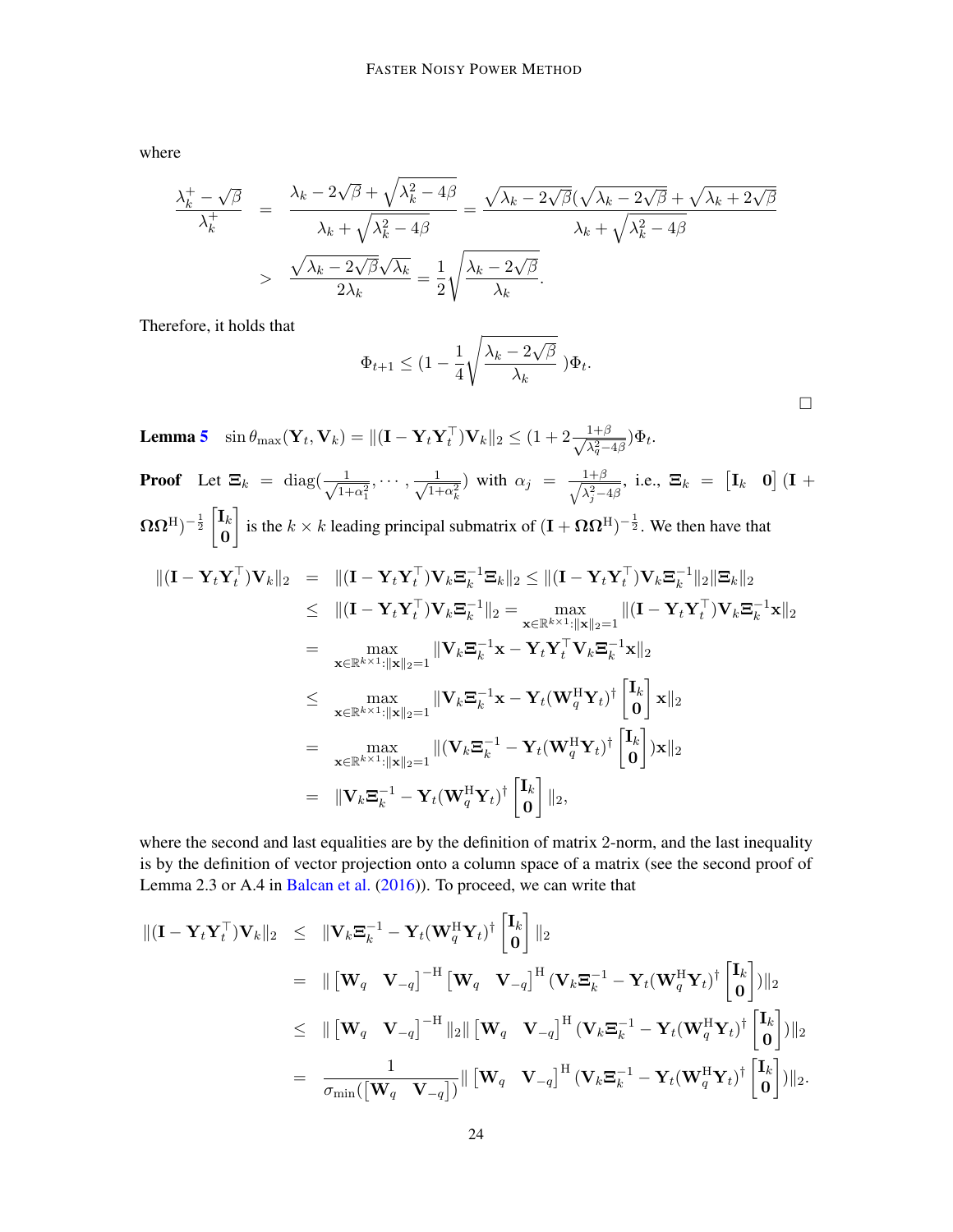Noting that  $\mathbf{W}_q = (\mathbf{V}_q - \mathbf{V}_{-q}\mathbf{\Omega}^{\mathrm{H}})(\mathrm{I}+\mathbf{\Omega}\mathbf{\Omega}^{\mathrm{H}})^{-\frac{1}{2}},$  it holds that

$$
\mathbf{W}_q^{\mathrm{H}} \mathbf{V}_k \mathbf{\Xi}_k^{-1} = (\mathbf{I} + \mathbf{\Omega} \mathbf{\Omega}^{\mathrm{H}})^{-\frac{1}{2}} \mathbf{V}_q^{\mathrm{H}} \mathbf{V}_k \mathbf{\Xi}_k^{-1} = (\mathbf{I} + \mathbf{\Omega} \mathbf{\Omega}^{\mathrm{H}})^{-\frac{1}{2}} \begin{bmatrix} \mathbf{I}_k \\ \mathbf{0} \end{bmatrix} \mathbf{\Xi}_k^{-1} = \begin{bmatrix} \mathbf{\Xi}_k \\ \mathbf{0} \end{bmatrix} \mathbf{\Xi}_k^{-1} = \begin{bmatrix} \mathbf{I}_k \\ \mathbf{0} \end{bmatrix}
$$

.

Thus, we have that

$$
\| \begin{bmatrix} \mathbf{W}_q & \mathbf{V}_{-q} \end{bmatrix}^{\mathrm{H}} (\mathbf{V}_k \mathbf{\Xi}_k^{-1} - \mathbf{Y}_t (\mathbf{W}_q^{\mathrm{H}} \mathbf{Y}_t)^{\dagger} \begin{bmatrix} \mathbf{I}_k \\ \mathbf{0} \end{bmatrix}) \|_2
$$
\n
$$
\leq \| \mathbf{W}_q^{\mathrm{H}} \mathbf{V}_k \mathbf{\Xi}_k^{-1} - (\mathbf{W}_q^{\mathrm{H}} \mathbf{Y}_t) (\mathbf{W}_q^{\mathrm{H}} \mathbf{Y}_t)^{\dagger} \begin{bmatrix} \mathbf{I}_k \\ \mathbf{0} \end{bmatrix} \|_2 + \| \mathbf{V}_{-q}^{\mathrm{H}} \mathbf{V}_k \mathbf{\Xi}_k^{-1} - \mathbf{V}_{-q}^{\mathrm{H}} \mathbf{Y}_t (\mathbf{W}_q^{\mathrm{H}} \mathbf{Y}_t)^{\dagger} \begin{bmatrix} \mathbf{I}_k \\ \mathbf{0} \end{bmatrix} \|_2
$$
\n
$$
= \| \mathbf{V}_{-q}^{\mathrm{H}} \mathbf{Y}_t (\mathbf{W}_q^{\mathrm{H}} \mathbf{Y}_t)^{\dagger} \begin{bmatrix} \mathbf{I}_k \\ \mathbf{0} \end{bmatrix} \|_2 = \| (\mathbf{\Gamma} \mathbf{Q})^{-1} (\mathbf{\Gamma} \mathbf{Q} \mathbf{V}_{-q}^{\mathrm{H}} \mathbf{Y}_t) (\mathbf{W}_q^{\mathrm{H}} \mathbf{Y}_t)^{\dagger} \begin{bmatrix} \mathbf{I}_k \\ \mathbf{0} \end{bmatrix} \|_2
$$
\n
$$
\leq \| (\mathbf{\Gamma} \mathbf{Q} \mathbf{V}_{-q}^{\mathrm{H}} \mathbf{Y}_t) (\mathbf{W}_q^{\mathrm{H}} \mathbf{Y}_t)^{\dagger} \begin{bmatrix} \mathbf{I}_k \\ \mathbf{0} \end{bmatrix} \|_2 \leq \| (\mathbf{\Gamma} \mathbf{Q} \mathbf{V}_{-q}^{\mathrm{H}} \mathbf{Y}_t) (\mathbf{W}_q^{\mathrm{H}} \mathbf{Y}_t)^{\dagger} \begin{bmatrix} \mathbf{I}_k \\ \mathbf{0} \end{bmatrix} \|_2 = \Phi_t,
$$

arriving at

$$
\|(\mathbf{I}-\mathbf{Y}_t\mathbf{Y}_t^\top)\mathbf{V}_k\|_2 \leq \frac{\Phi_t}{\sigma_{\min}(\begin{bmatrix} \mathbf{W}_q & \mathbf{V}_{-q} \end{bmatrix})}.
$$

It remains to figure out  $\sigma_{\min}(\begin{bmatrix} \mathbf{W}_q & \mathbf{V}_{-q} \end{bmatrix})$  as follows.

$$
\sigma_{\min}^{2}([\mathbf{W}_{q} \quad \mathbf{V}_{-q}]) = \lambda_{\min}([\mathbf{W}_{q} \quad \mathbf{V}_{-q}]^{H} [\mathbf{W}_{q} \quad \mathbf{V}_{-q}]) = \lambda_{\min}([\begin{bmatrix} \mathbf{I} & \mathbf{W}_{q}^{H} \mathbf{V}_{-q} \\ \mathbf{V}_{-q}^{H} \mathbf{W}_{q} & \mathbf{I} \end{bmatrix})
$$
  
\n
$$
= \lambda_{\min}([\begin{bmatrix} \mathbf{I} & -(\mathbf{I} + \mathbf{\Omega} \mathbf{\Omega}^{H})^{-\frac{1}{2}} \mathbf{\Omega} \\ -((\mathbf{I} + \mathbf{\Omega} \mathbf{\Omega}^{H})^{-\frac{1}{2}} \mathbf{\Omega})^{\top} & \mathbf{I} \end{bmatrix})
$$
  
\n
$$
= \lambda_{\min}(\text{diag}([\begin{bmatrix} 1 & -\frac{\alpha_{1}}{\sqrt{1+\alpha_{1}^{2}}} \\ -\frac{\alpha_{1}}{\sqrt{1+\alpha_{1}^{2}}} & 1 \end{bmatrix}, \cdots, [\begin{bmatrix} 1 & -\frac{\alpha_{q}}{\sqrt{1+\alpha_{q}^{2}}} \\ -\frac{\alpha_{q}}{\sqrt{1+\alpha_{q}^{2}}} & 1 \end{bmatrix}, \mathbf{I}_{2(n-q)}))
$$
  
\n
$$
= \min_{1 \leq j \leq q} \lambda_{\min}([\begin{bmatrix} 1 & -\frac{\alpha_{j}}{\sqrt{1+\alpha_{j}^{2}}} \\ -\frac{\alpha_{j}}{\sqrt{1+\alpha_{j}^{2}}} & 1 \end{bmatrix}),
$$

where  $\alpha_j = \frac{1+\beta}{\sqrt{\lambda^2-1}}$  $\lambda_j^2 - 4\beta$ , and the second last equality has used Lemma [3](#page-6-2) and orthogonal invariance of eigenvalues (the left and right permutation matrices we have used here are orthogonal). The eigenvalues of  $\sqrt{ }$  $\vert$ 1  $-\frac{\alpha_j}{\sqrt{1+\alpha_j}}$  $1+\alpha_j^2$  $-\frac{\alpha_j}{\sqrt{1+1}}$  $1+\alpha_j^2$ 1 1 are  $1 \pm \frac{\alpha_j}{\sqrt{1+\alpha_j}}$  $1+\alpha_j^2$ which are the roots of the following equation:

$$
x^{2} - \text{tr}\left(\begin{bmatrix} 1 & -\frac{\alpha_{j}}{\sqrt{1+\alpha_{j}^{2}}} \\ -\frac{\alpha_{j}}{\sqrt{1+\alpha_{j}^{2}}} & 1 \end{bmatrix}\right) x + \text{det}\left(\begin{bmatrix} 1 & -\frac{\alpha_{j}}{\sqrt{1+\alpha_{j}^{2}}} \\ -\frac{\alpha_{j}}{\sqrt{1+\alpha_{j}^{2}}} & 1 \end{bmatrix}\right) = 0, \text{ i.e., } x^{2} - 2x + \frac{1}{1+\alpha_{j}^{2}} = 0.
$$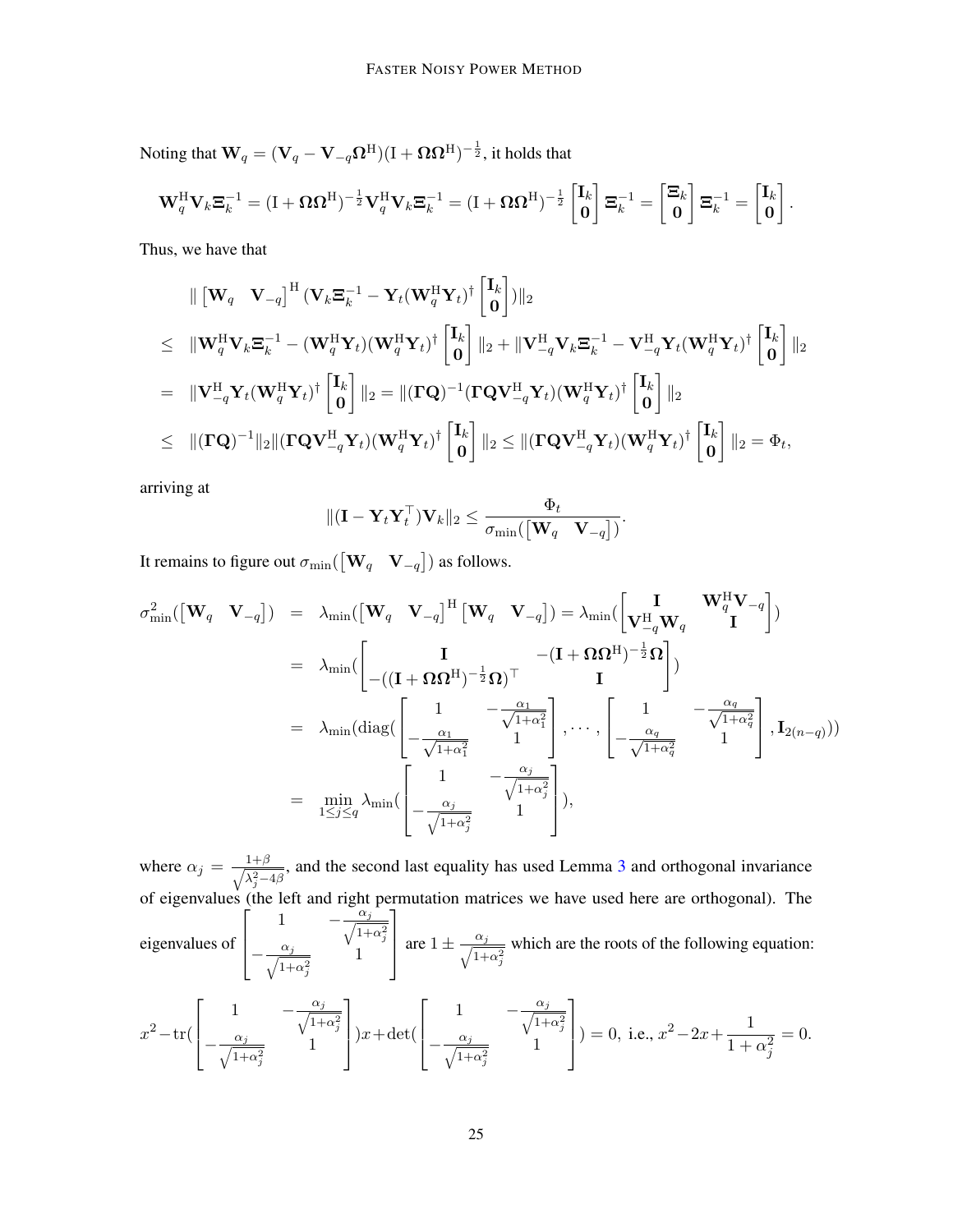Thus, we have that

σ

$$
\frac{2}{2} \sin\left(\left[\mathbf{W}_{q} \quad \mathbf{V}_{-q}\right]\right) = 1 - \frac{\alpha_{q}}{\sqrt{1 + \alpha_{q}^{2}}} = 1 - \frac{1 + \beta}{\sqrt{\lambda_{q}^{2} - 4\beta + (1 + \beta)^{2}}}
$$
\n
$$
= \frac{\sqrt{\lambda_{q}^{2} - 4\beta + (1 + \beta)^{2} - (1 + \beta)}}{\sqrt{\lambda_{q}^{2} - 4\beta + (1 + \beta)^{2}}}
$$
\n
$$
= \frac{\lambda_{q}^{2} - 4\beta + (1 + \beta)^{2} - (1 + \beta)^{2}}{\sqrt{\lambda_{q}^{2} - 4\beta + (1 + \beta)^{2}}(\sqrt{\lambda_{q}^{2} - 4\beta + (1 + \beta)^{2}} + 1 + \beta)}
$$
\n
$$
= \frac{\lambda_{q}^{2} - 4\beta}{\sqrt{\lambda_{q}^{2} - 4\beta + (1 + \beta)^{2}}(\sqrt{\lambda_{q}^{2} - 4\beta + (1 + \beta)^{2}} + 1 + \beta)}
$$
\n
$$
\geq \frac{\lambda_{q}^{2} - 4\beta}{(\sqrt{\lambda_{q}^{2} - 4\beta + (1 + \beta)^{2}} + 1 + \beta)^{2}} \geq \frac{\lambda_{q}^{2} - 4\beta}{(\sqrt{\lambda_{q}^{2} - 4\beta + (1 + \beta)^{2}} + 1 + \beta)^{2}}.
$$

Therefore, it holds that

$$
\|(\mathbf{I} - \mathbf{Y}_t \mathbf{Y}_t^\top) \mathbf{V}_k\|_2 \le (1 + 2 \frac{1 + \beta}{\sqrt{\lambda_q^2 - 4\beta}}) \Phi_t.
$$

□

**Lemma [6](#page-8-1)** If  $\sin \theta_{\text{max}}(\mathbf{Y}_t, \mathbf{V}_k) < \frac{\lambda_k^+}{\sqrt{N}}$  $\frac{\lambda_k}{k\sqrt{1+(\lambda_k^+)^2}}$   $\epsilon$ , then  $\sin\theta_{\text{max}}(\mathbf{X}_t, \mathbf{U}_k) < \epsilon$ .

**Proof** Since we now have that

$$
k - \|\mathbf{V}_k^{\top}\mathbf{Y}_t\|_F^2 = k - \|\text{diag}(\cos\theta_1(\mathbf{Y}_t, \mathbf{V}_k), \cdots, \cos\theta_k(\mathbf{Y}_t, \mathbf{V}_k))\|_F^2
$$
  
= 
$$
\sum_{j=1}^k \sin^2\theta_j(\mathbf{Y}_t, \mathbf{V}_k) \le k \sin^2\theta_{\text{max}}(\mathbf{Y}_t, \mathbf{V}_k) < \frac{(\lambda_k^+)^2 \epsilon^2}{k(1 + (\lambda_k^+)^2)},
$$

it holds that  $\|\mathbf{V}_k^{\top} \mathbf{Y}_t\|_F^2 > k - \frac{(\lambda_k^+)^2 \epsilon^2}{k(1 + (\lambda_k^+))}$  $\frac{(\lambda_k)^{\epsilon}}{k(1+(\lambda_k^{\epsilon})^2)}$ . Recall that  $(\lambda_j, \mathbf{u}_j)$  is an eigenpair of **A** indexed in descending order of its eigenvalues,  $\mathbf{U}_k = \begin{bmatrix} \mathbf{u}_1 & \cdots & \mathbf{u}_k \end{bmatrix}$ , and  $\mathbf{V}_k = \begin{bmatrix} \mathbf{U}_k \mathbf{D}_k(1) \\ \mathbf{U}_k \mathbf{K}_k(1) \end{bmatrix}$  (see notations in Lemma [2,](#page-5-0) Eq. [\(4\)](#page-5-1) as well as the paragraph right before Lemma [5\)](#page-8-0). Let  $v_j$  be the j-th column of  ${\bf V}_k$ , i.e.,  $\begin{bmatrix} a_j{\bf u}_j \\ b~{\bf u}_j \end{bmatrix}$  $b_j$ u $_j$ , where  $a_j = \frac{\lambda_j^+}{\sqrt{2\lambda_j}}$  $\frac{\lambda_j}{\sqrt{1+1}}$  $\frac{\lambda_j}{1+|\lambda_j^+|^2}$  and  $b_j = \frac{1}{\sqrt{1+|\lambda_j^-|^2}}$  $\frac{1}{1+|\lambda_j^+|^2}$ , for  $j=1,\dots,k$ . We then have for any